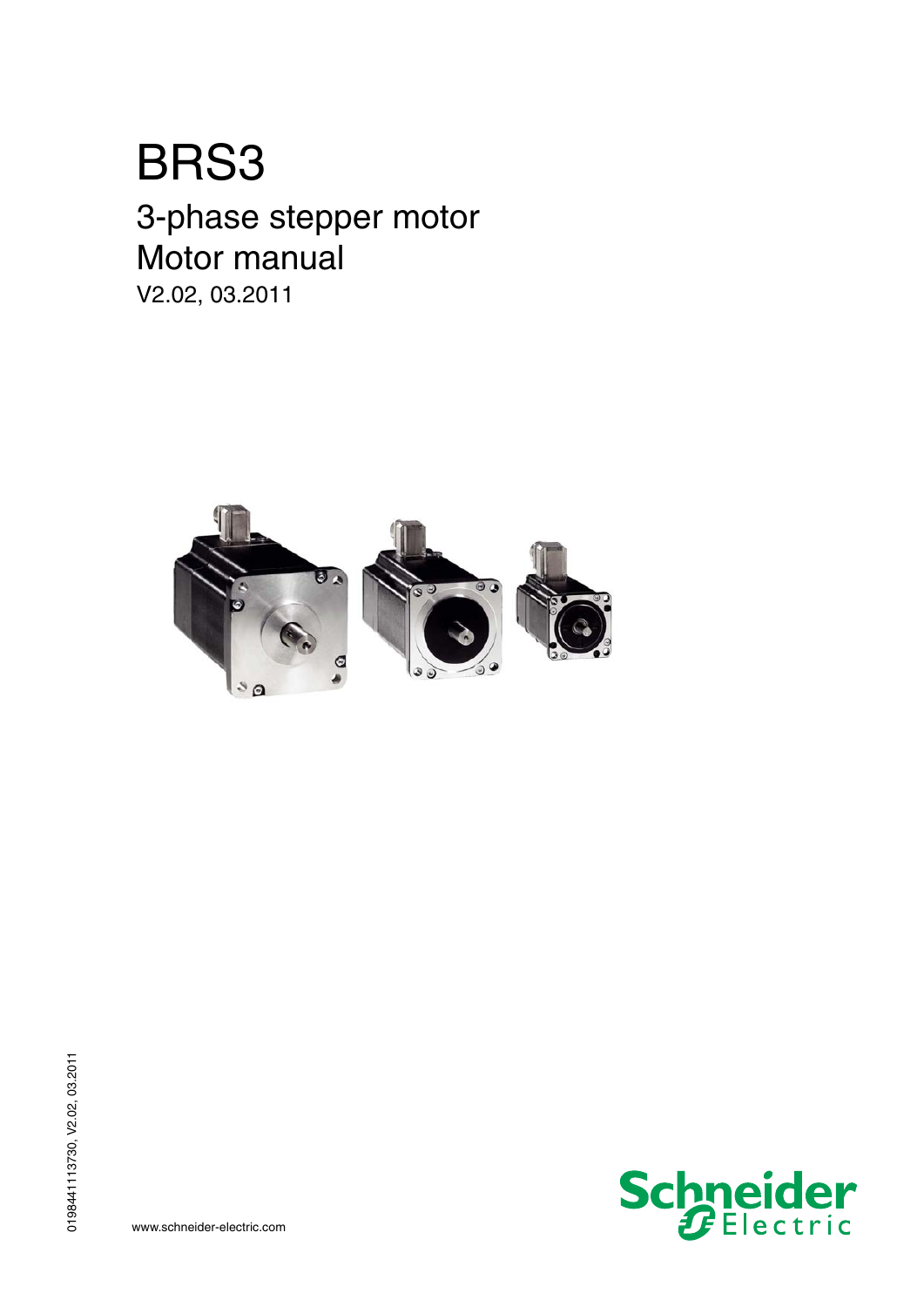### <span id="page-1-0"></span>**Important information**

This manual is part of the product.

Carefully read this manual and observe all instructions.

Keep this manual for future reference.

Hand this manual and all other pertinent product documentation over to all users of the product.

Carefully read and observe all safety instructions and the chapter "Before you begin - safety information".

Some products are not available in all countries. For information on the availability of products, please consult the catalog.

Subject to technical modifications without notice.

All details provided are technical data which do not constitute warranted qualities.

Most of the product designations are registered trademarks of their respective owners, even if this is not explicitly indicated.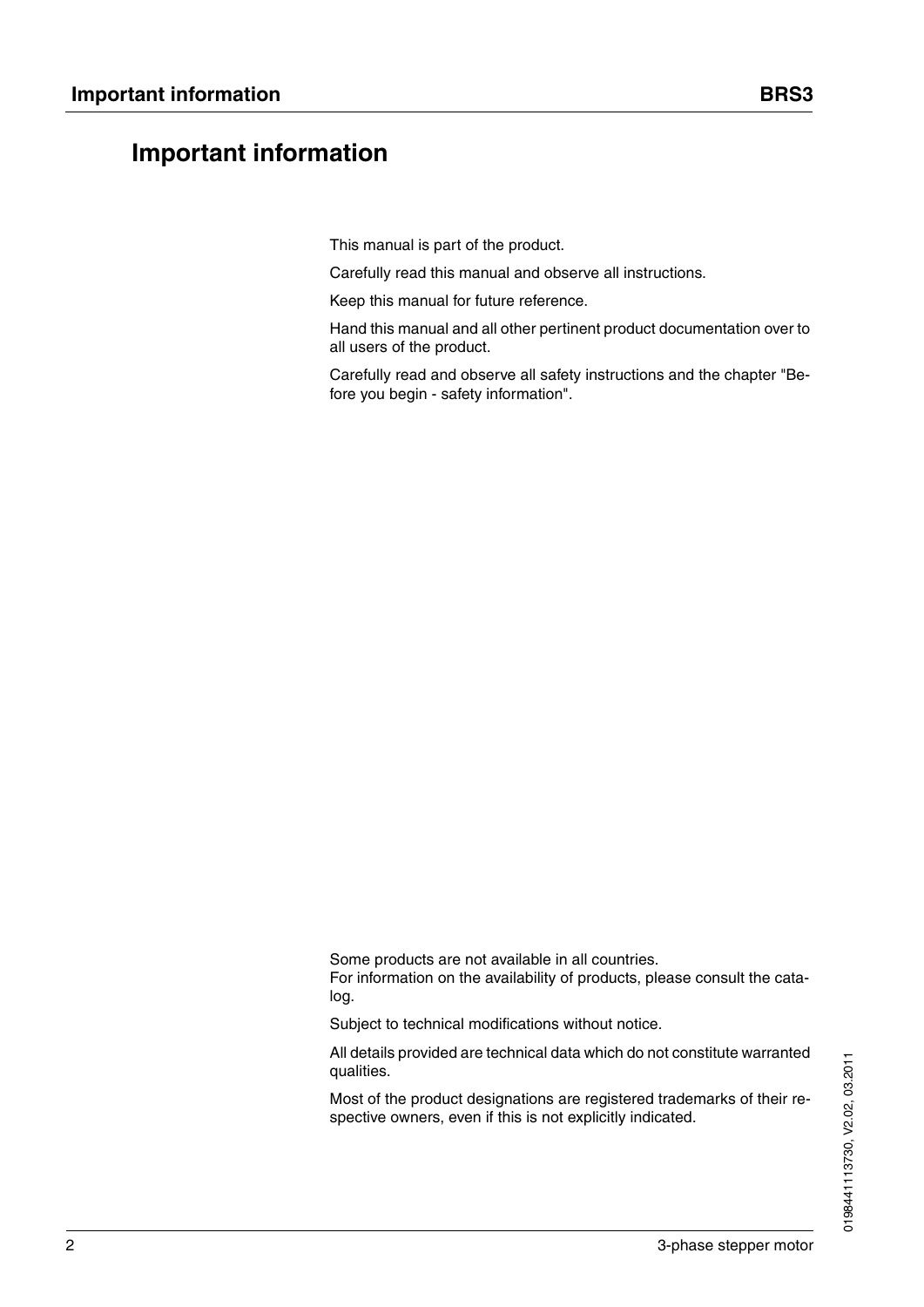## <span id="page-2-0"></span>**Table of contents**



| 1                       |                                |                                                                                                    |    |
|-------------------------|--------------------------------|----------------------------------------------------------------------------------------------------|----|
|                         | 1.1                            |                                                                                                    |    |
|                         | 1.2                            | Options, accessories and cables. 10                                                                |    |
|                         | 1.3                            |                                                                                                    |    |
|                         | 1.4                            |                                                                                                    |    |
|                         | 1.5                            |                                                                                                    |    |
|                         | 1.6                            | Type code BRS3A 14                                                                                 |    |
| $\overline{\mathbf{2}}$ |                                | Before you begin - safety information 15                                                           |    |
|                         | 2.1                            |                                                                                                    |    |
|                         | 2.2                            |                                                                                                    |    |
|                         | 2.3                            |                                                                                                    |    |
|                         | 2.4                            |                                                                                                    |    |
|                         | 2.5                            |                                                                                                    |    |
| 3                       |                                |                                                                                                    |    |
|                         | 3.1                            |                                                                                                    |    |
|                         | 3.2                            |                                                                                                    |    |
|                         | 3.3                            |                                                                                                    |    |
|                         | 3.4                            |                                                                                                    |    |
|                         | 3.5<br>3.5.1<br>3.5.2<br>3.5.3 | Motor-specific data<br>Motor-specific data BRS36 25                                                | 25 |
|                         | 3.6<br>3.6.1<br>3.6.2<br>3.6.3 | Characteristic curves BRS36 28<br>Characteristic curves BRS39 31<br>Characteristic curves BRS3A 34 | 28 |

0198441113730, V2.02, 03.2011

0198441113730, V2.02, 03.2011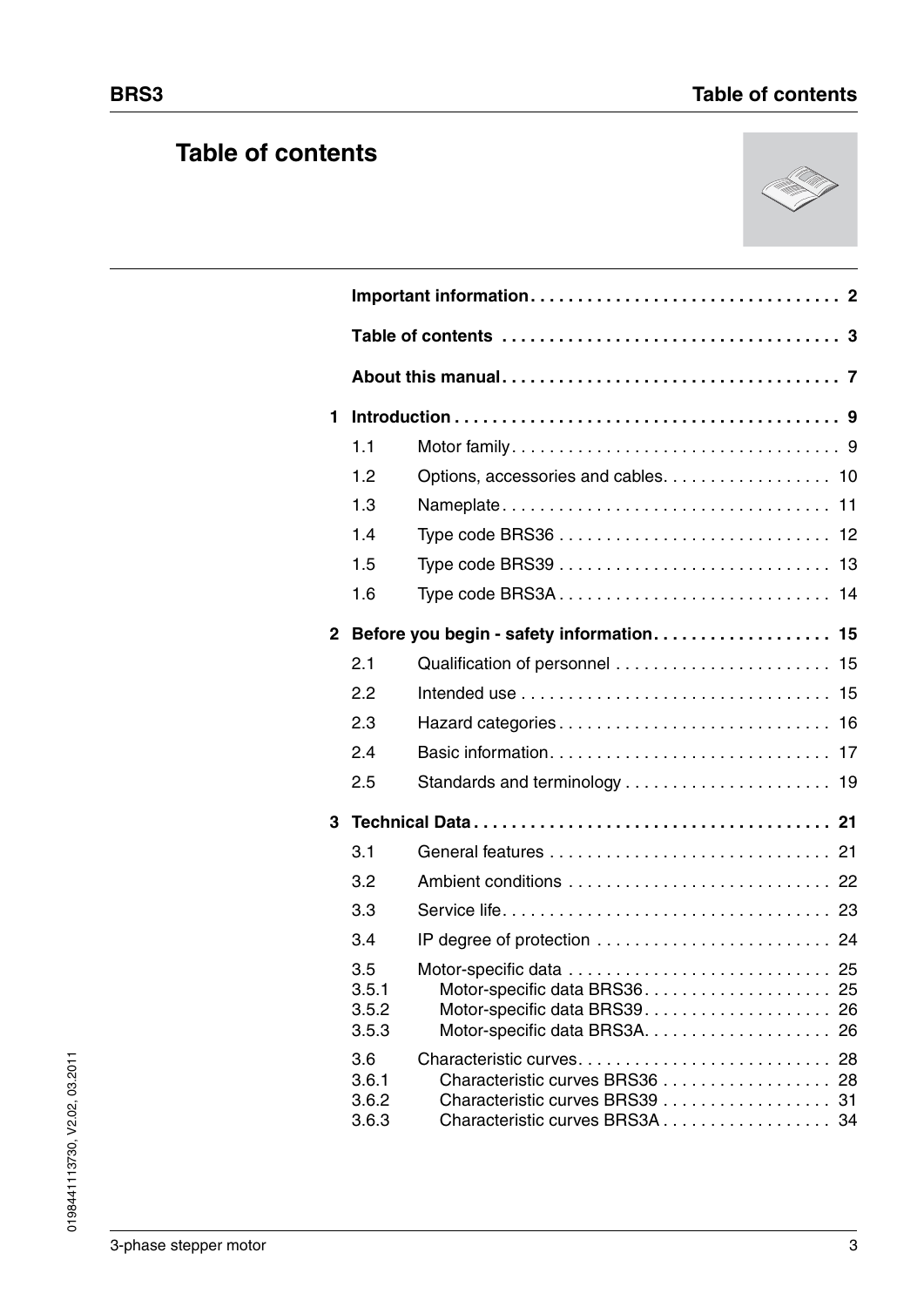|                | 3.7<br>3.7.1<br>3.7.2<br>3.7.3 | Dimensional drawing BRS36<br>Dimensional drawing BRS39.<br>Dimensional drawing BRS3A | 36<br>36<br>38<br>40 |
|----------------|--------------------------------|--------------------------------------------------------------------------------------|----------------------|
|                | 3.8<br>3.8.1<br>3.8.2          | Shaft-specific data                                                                  | 42<br>42<br>43       |
|                | 3.9                            |                                                                                      | 45                   |
|                | 3.10<br>3.10.1<br>3.10.2       | Holding brake                                                                        | 46<br>46<br>48       |
|                | 3.11                           |                                                                                      | 49                   |
|                | 3.12                           |                                                                                      | 49                   |
|                | 3.13                           | Declaration of conformity                                                            | 50                   |
| 4              |                                |                                                                                      |                      |
|                | 4.1<br>4.1.1                   | Calculation of installation space.                                                   | 53<br>54             |
|                | 4.2                            | Electromagnetic compatibility, EMC                                                   | 55                   |
|                | 4.3                            |                                                                                      | 56                   |
|                | 4.4<br>4.4.1<br>4.4.2<br>4.4.3 | Electrical installation<br>Holding brake connection                                  | 58<br>60<br>62<br>63 |
| 5              |                                |                                                                                      |                      |
|                | 5.1                            | Preparing for commissioning  66                                                      |                      |
| 6              |                                |                                                                                      |                      |
|                | 6.1                            |                                                                                      | 67                   |
|                | 6.2                            |                                                                                      | 67                   |
| $\overline{7}$ |                                |                                                                                      |                      |
|                | 7.1                            |                                                                                      | 69                   |
|                | 7.2                            | Motor cables                                                                         | 69                   |
|                | 7.3                            | Encoder cables                                                                       | 69                   |
| 8              |                                |                                                                                      |                      |
|                | 8.1                            |                                                                                      | -71                  |
|                | 8.2                            | Maintenance                                                                          | 71                   |
|                | 8.3                            | Changing the motor                                                                   | 73                   |
|                | 8.4                            | Shipping, storage, disposal                                                          | 73                   |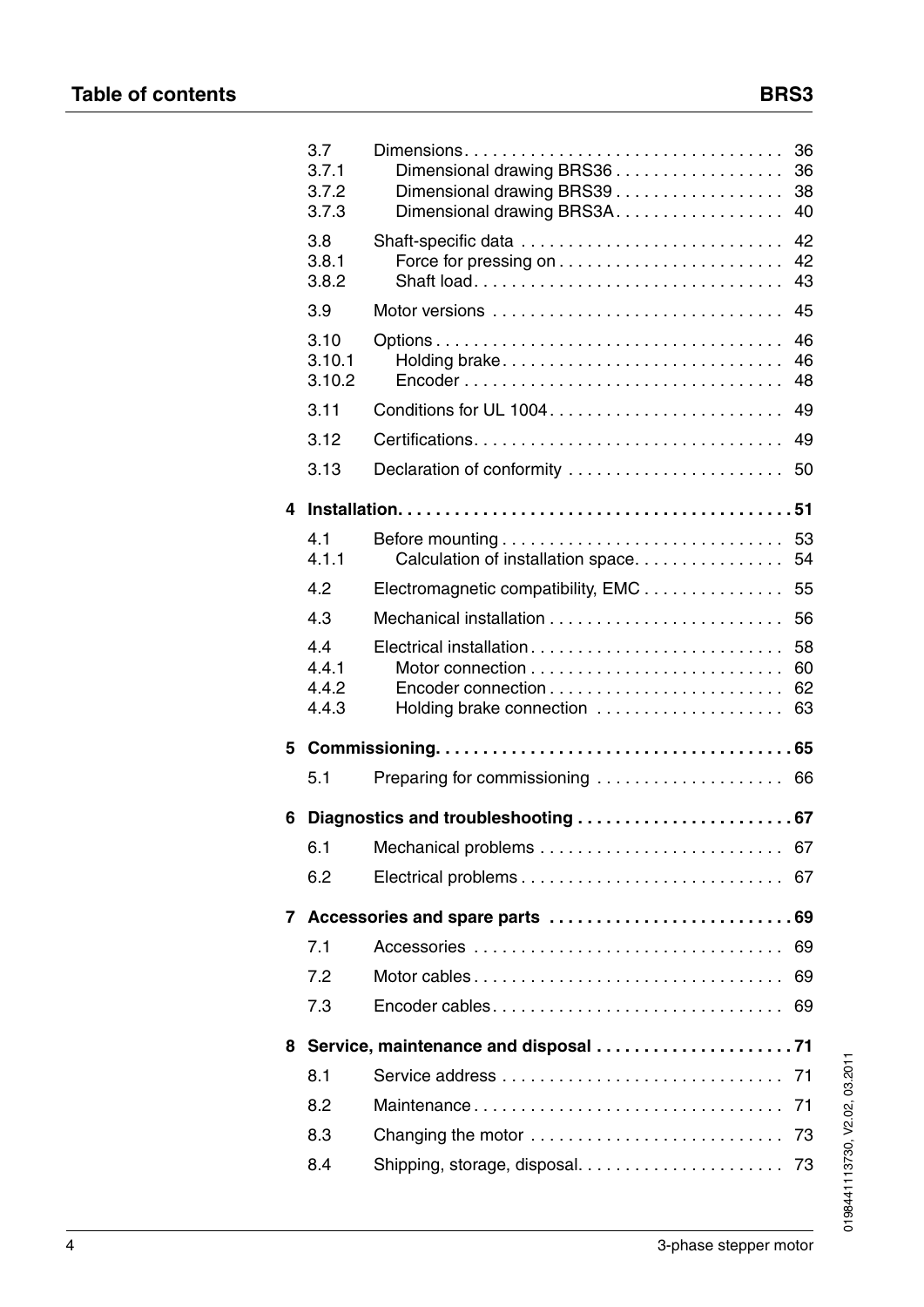| 9 |       |  |
|---|-------|--|
|   | 9.1   |  |
|   | 9.1.1 |  |
|   | 9.1.2 |  |
|   | 9.1.3 |  |
|   | 9.1.4 |  |
|   | 9.1.5 |  |
|   | 9.1.6 |  |
|   | 9.1.7 |  |
|   | 9.1.8 |  |
|   | 9.1.9 |  |
|   | 9.2   |  |
|   |       |  |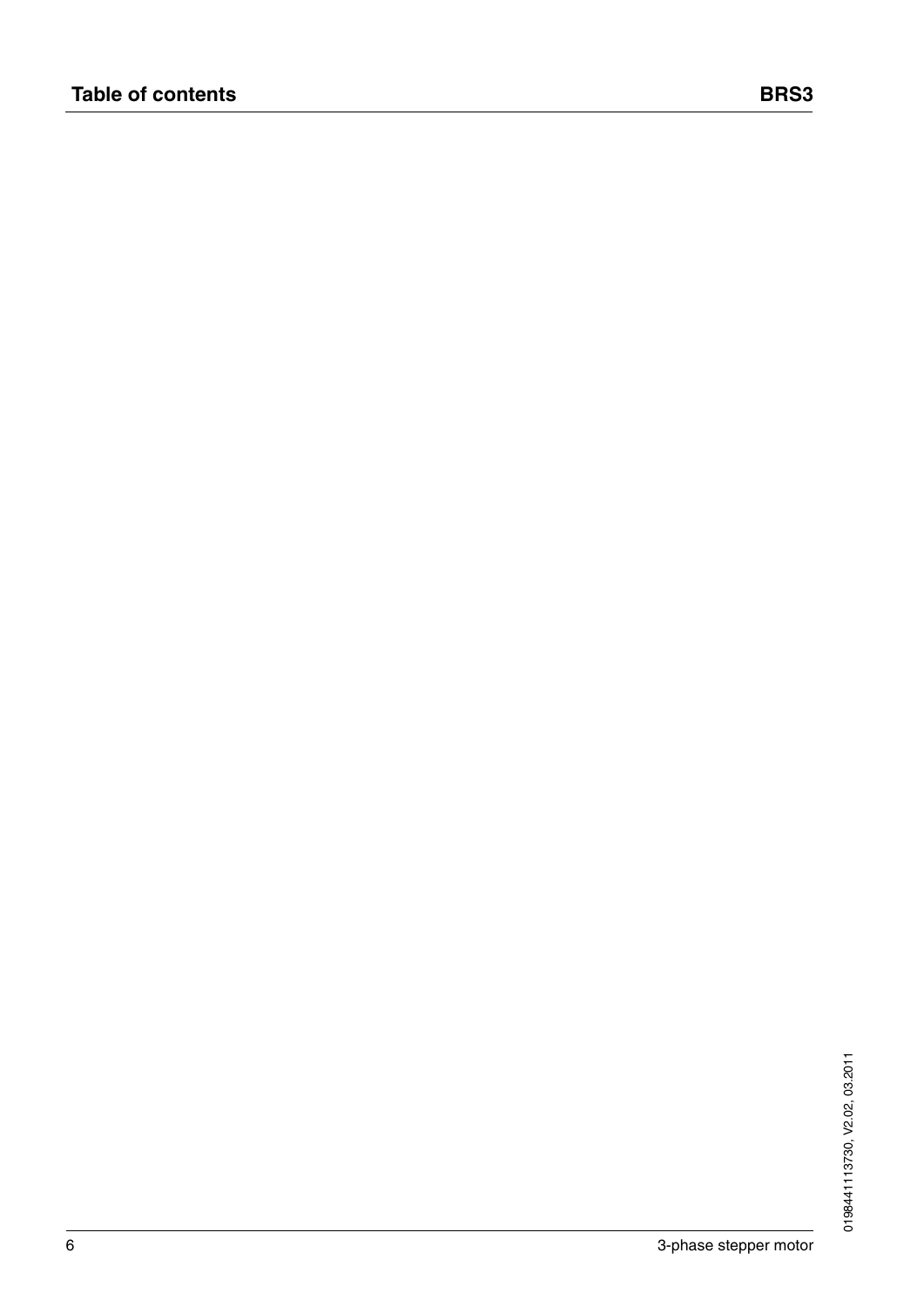### <span id="page-6-0"></span>**About this manual**



|                             | This manual is valid for BRS standard products. Chapter 1 "Introduction"<br>lists the type code for this product. The type code allows you to identify<br>whether your product is a standard product or a customized version. |
|-----------------------------|-------------------------------------------------------------------------------------------------------------------------------------------------------------------------------------------------------------------------------|
| Source manuals              | The latest versions of the manuals can be downloaded from the Internet<br>at:                                                                                                                                                 |
|                             | http://www.schneider-electric.com                                                                                                                                                                                             |
| Corrections and suggestions | We always try to further optimize our manuals. We welcome your sug-<br>gestions and corrections.                                                                                                                              |
|                             | Please get in touch with us by e-mail:<br>techcomm@schneider-electric.com.                                                                                                                                                    |
| Work steps                  | If work steps must be performed consecutively, this sequence of steps<br>is represented as follows:                                                                                                                           |
|                             | Special prerequisites for the following work steps                                                                                                                                                                            |
|                             | Step 1                                                                                                                                                                                                                        |
|                             | $\triangleleft$ Specific response to this work step                                                                                                                                                                           |
|                             | $\triangleright$ Step 2                                                                                                                                                                                                       |
|                             | If a response to a work step is indicated, this allows you to verify that the<br>work step has been performed correctly.                                                                                                      |
|                             | Unless otherwise stated, the individual steps must be performed in the<br>specified sequence.                                                                                                                                 |
| Making work easier          | Information on making work easier is highlighted by this symbol:                                                                                                                                                              |
|                             | Sections highlighted this way provide supplementary<br>information on making work easier.                                                                                                                                     |
| SI units                    | SI units are the original values. Converted units are shown in brackets<br>behind the original value; they may be rounded.                                                                                                    |
|                             | Example:<br>Minimum conductor cross section: 1.5 mm <sup>2</sup> (AWG 14)                                                                                                                                                     |
| Glossary                    | Explanations of special technical terms and abbreviations.                                                                                                                                                                    |
| Index                       | List of keywords with references to the corresponding page numbers.                                                                                                                                                           |
|                             |                                                                                                                                                                                                                               |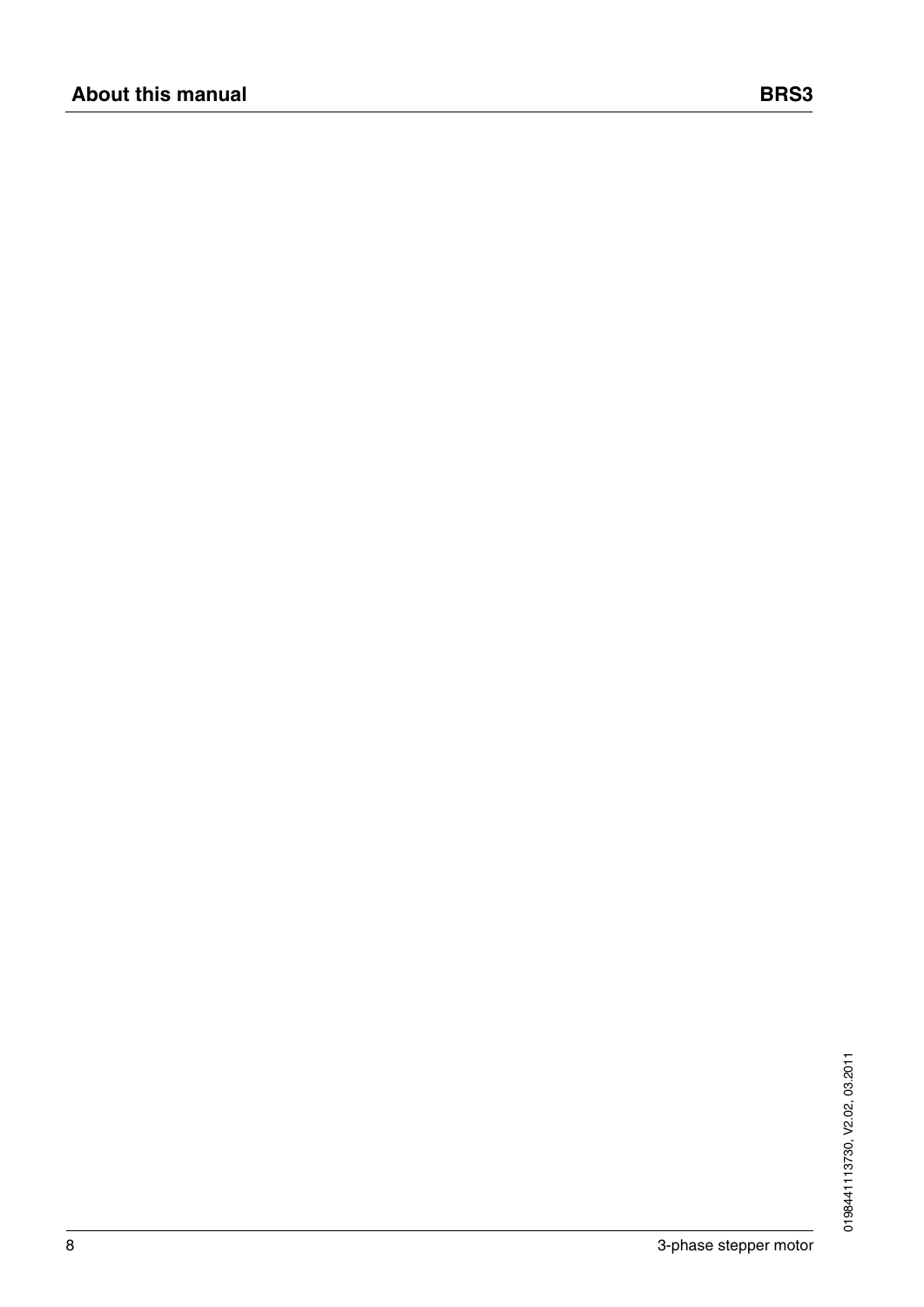### **BRS3** 1 Introduction

### <span id="page-8-2"></span><span id="page-8-0"></span>**1 Introduction**

# **1**

### <span id="page-8-1"></span>**1.1 Motor family**

The motors are 3-phase stepper motors with a very high power density. They carry out precise step-by-step movements that are controlled by a drive.

The 3-phase stepper motors are accurate, powerful and sturdy and excel with a high power density. Due to the high holding torque, a gearbox is not required in most cases. Sine commutation allows for almost fully resonance-free operation of the motor.

A drive system consists of the 3-phase stepper motor and the appropriate drive. Maximum performance requires the motor and drive to be adapted to each other.

*Features* The motors excel with the following features:

- Positioning accuracy and speed accuracy
- Very queit and almost resonance-free
- Dynamics and high peak torque
- High power density
- Excellent dynamics
- Broad torque range
- Special winding for low phase currents
- Motor connections via flying leads, terminal box or connector
- Easy commissioning
- Low maintenance
- High overload capability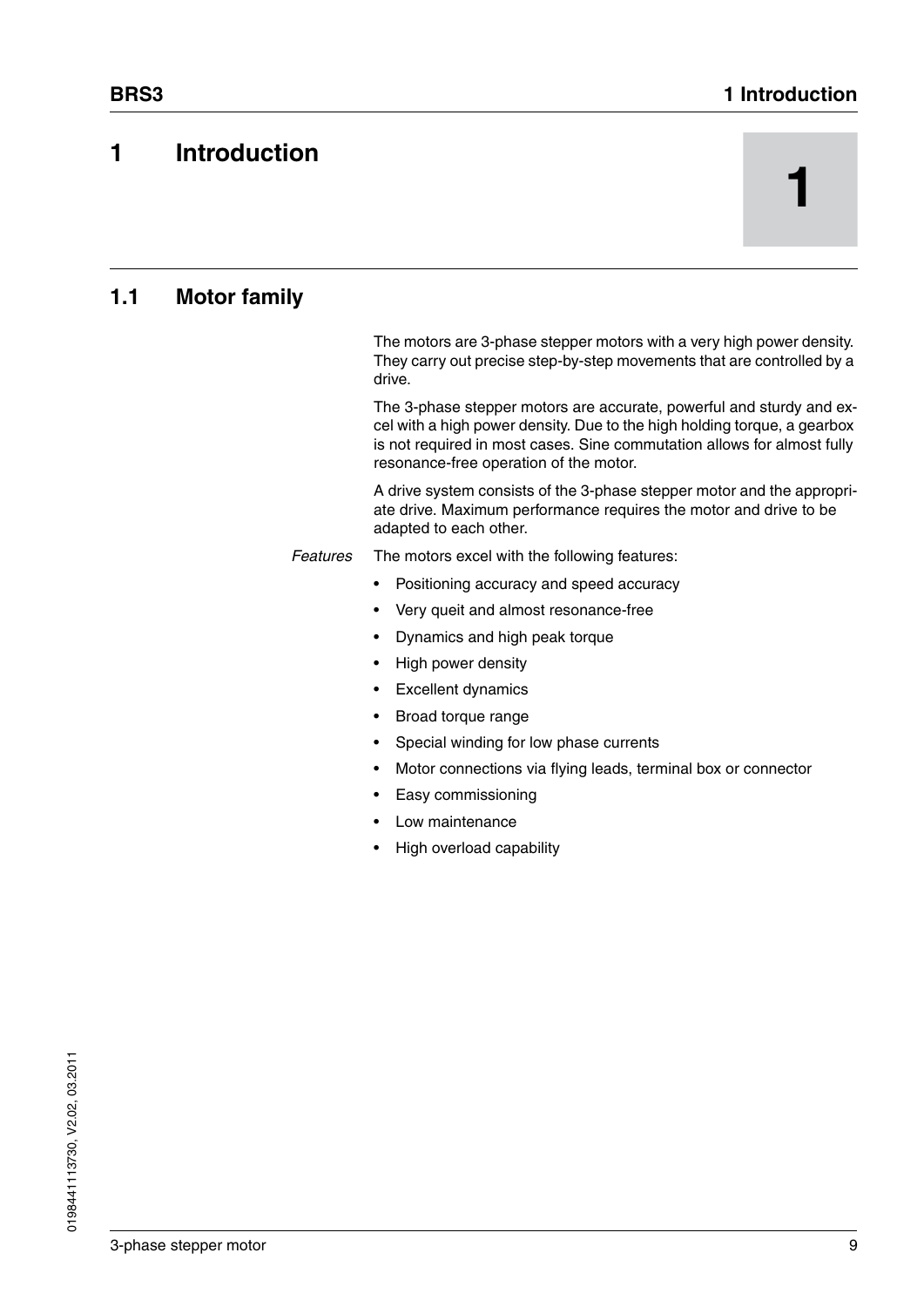### <span id="page-9-0"></span>**1.2 Options, accessories and cables**

The motors are optionally available with:

- Encoder
- Holding brake
- Connector
- Various degrees of protection

For the options, see the technical data in the various motor descriptions.

The following accessories are available:

- Holding brake controller HBC
- **Cables**
- Gearbox

See chapter [7 "Accessories and spare parts"](#page-68-4) for pre-assembled motor cables and encoder cables for the drive systems.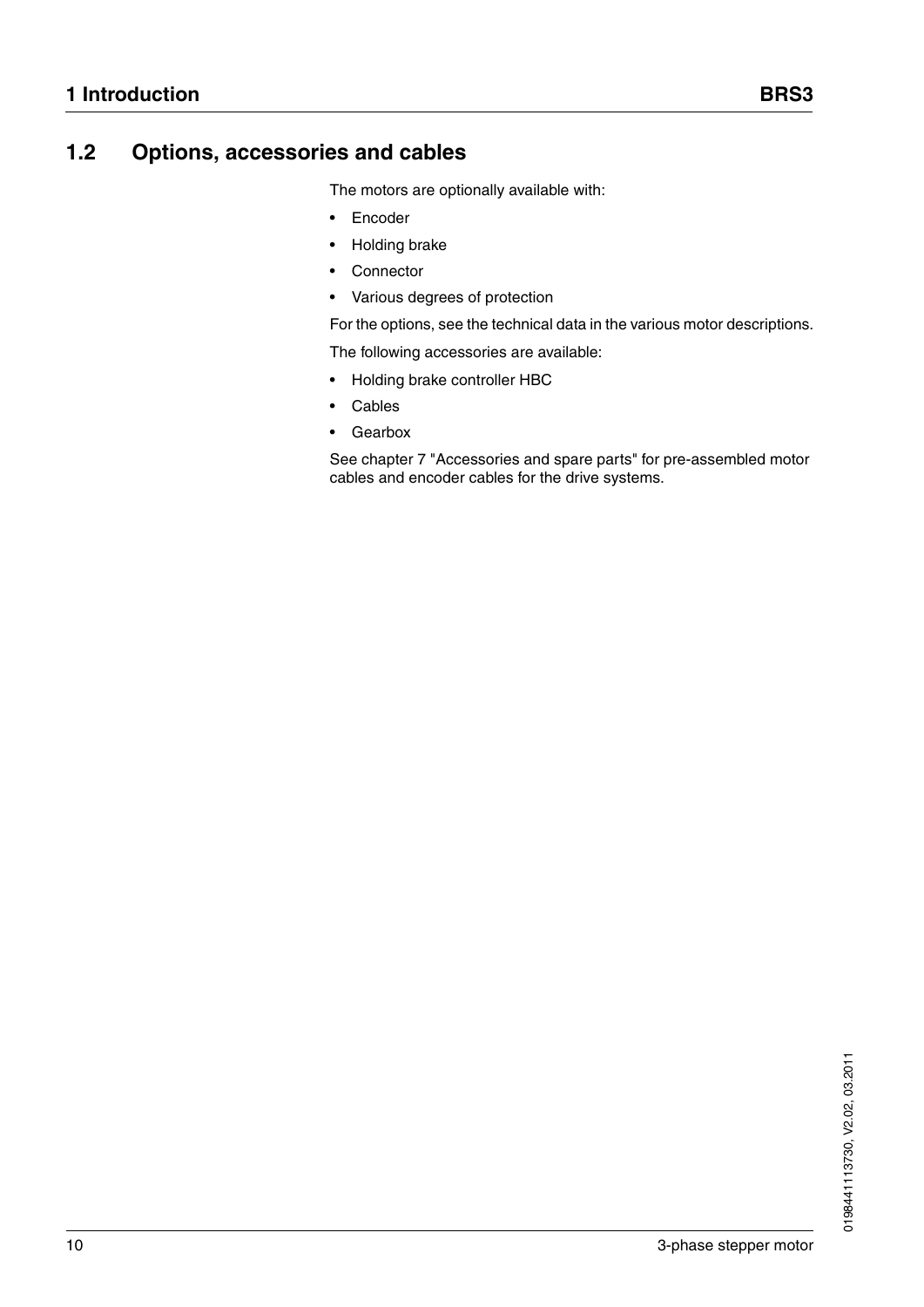### <span id="page-10-0"></span>**1.3 Nameplate**

7  $(1)$  $c$ **H**<sub>us</sub> $C \in$ **BRS ...** 8  $\binom{2}{2}$ ID-No 000 ...  $IP...$ Th - CI  $F^{\diagup}$ 9  $\sqrt{3}$ Umax 000 VAC Ubr ...  $\widehat{10}$  $\sqrt{4}$ 00 A DOM IN 00.00.00 000000000 Ke 0.0 Vrms/1000 rpm SN  $\textcircled{\textsf{1}}$  $(5)$ MN 0.00 Nm VT 12Made in Germany QD  $(6)$  $(13)$ الی \_ i.  $\widehat{14}$ 

The nameplate contains the following data:

Figure 1.1 Nameplate

- (1) Motor type, see type code
- (2) Order no.
- (3) Maximum supply voltage
- (4) Nominal current
- (5) Voltage constant
- (6) Nominal torque
- (7) Temperature class
- (8) Degree of protection
- (9) Nominal voltage of the holding brake
- (10) Date of manufacture
- (11) Serial number
- (12) Variable torque
- (13) Country of manufacture, site
- (14) Barcode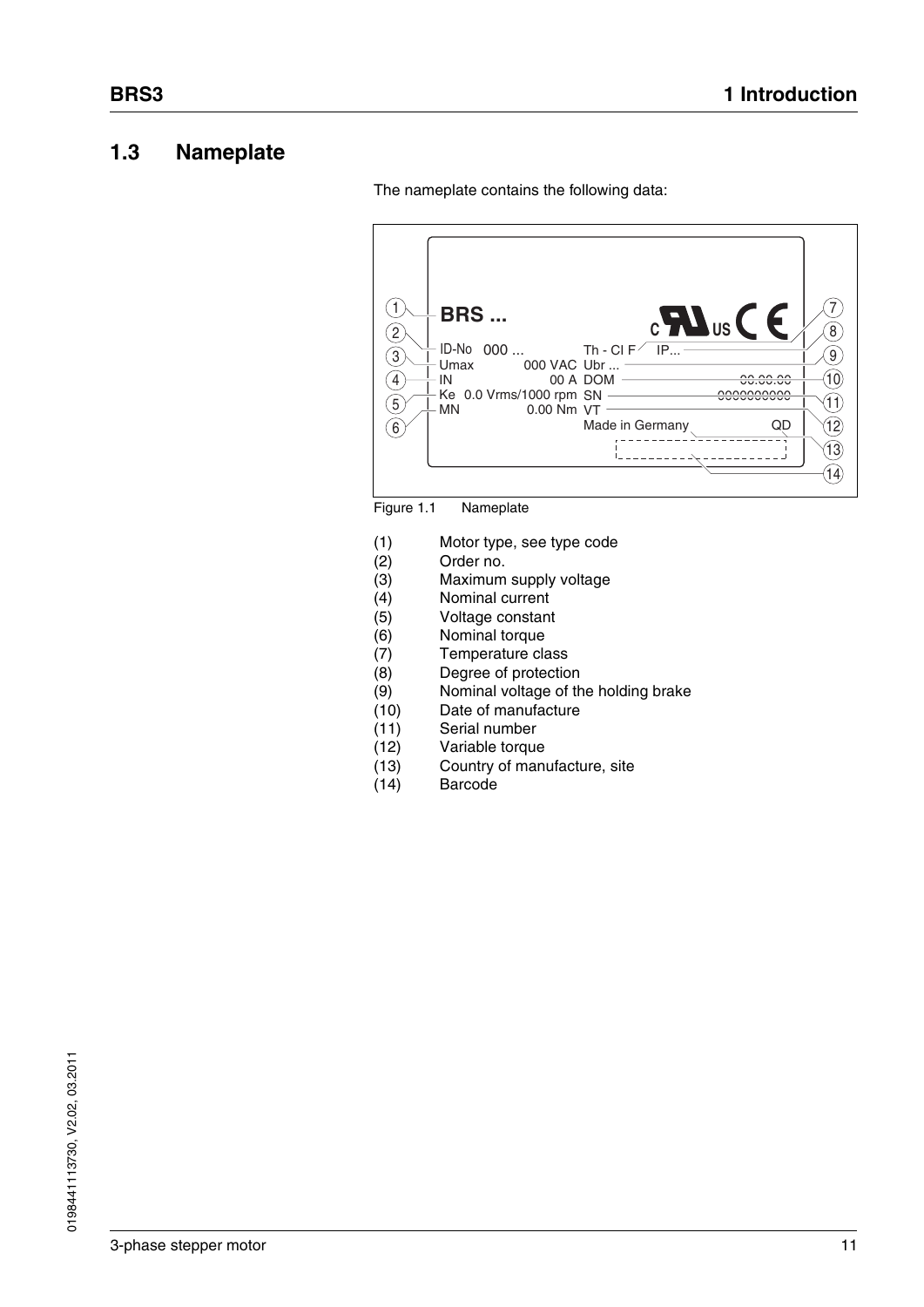### <span id="page-11-0"></span>**1.4 Type code BRS36**

<span id="page-11-1"></span>

|                                                                                                                                                                                                                                                            | BRS3 | 6 | 8 | W | 1 | 3 | 0 | А | в | A |
|------------------------------------------------------------------------------------------------------------------------------------------------------------------------------------------------------------------------------------------------------------|------|---|---|---|---|---|---|---|---|---|
| <b>Product family</b><br>3-phase stepper motors                                                                                                                                                                                                            |      |   |   |   |   |   |   |   |   |   |
| <b>Motor size</b><br>$6 = 57.2$ mm flange                                                                                                                                                                                                                  |      |   |   |   |   |   |   |   |   |   |
|                                                                                                                                                                                                                                                            |      |   |   |   |   |   |   |   |   |   |
| Length<br>$4 = 42$ mm <sup>1)</sup><br>$6 = 55$ mm $^{1}$<br>$8 = 79$ mm                                                                                                                                                                                   |      |   |   |   |   |   |   |   |   |   |
|                                                                                                                                                                                                                                                            |      |   |   |   |   |   |   |   |   |   |
| Winding<br>$F = 48 V_{dc}$<br>$H = 48 V_{dc}$<br>$N = 130 V_{dc}$<br>$W = 325 V_{dc}$                                                                                                                                                                      |      |   |   |   |   |   |   |   |   |   |
|                                                                                                                                                                                                                                                            |      |   |   |   |   |   |   |   |   |   |
| Mechanical interface - shaft and degree of protection<br>0 = Smooth shaft 6.35 mm; degree of protection: shaft bushing IP 41, housing IP 56<br>1 = Smooth shaft 8 mm; degree of protection: shaft bushing IP 41, housing IP 56<br>$S =$ Customized version |      |   |   |   |   |   |   |   |   |   |
| Mechanical interface - centering collar<br>$3 = 38$ mm                                                                                                                                                                                                     |      |   |   |   |   |   |   |   |   |   |
| <b>Encoder</b><br>$0 =$ Without encoder<br>1 = Incremental encoder (1000 pulses/revolution)                                                                                                                                                                |      |   |   |   |   |   |   |   |   |   |
|                                                                                                                                                                                                                                                            |      |   |   |   |   |   |   |   |   |   |
| <b>Holding brake</b><br>$A =$ Without holding brake<br>$F =$ With holding brake                                                                                                                                                                            |      |   |   |   |   |   |   |   |   |   |
|                                                                                                                                                                                                                                                            |      |   |   |   |   |   |   |   |   |   |
| <b>Connection version</b><br>$A = Flying$ leads version $1$ )<br>$B = Terminal box$<br>$C =$ Connector                                                                                                                                                     |      |   |   |   |   |   |   |   |   |   |
|                                                                                                                                                                                                                                                            |      |   |   |   |   |   |   |   |   |   |
| <b>Second shaft end</b><br>$A =$ Without second shaft end<br>$B =$ With second shaft end <sup>2)</sup>                                                                                                                                                     |      |   |   |   |   |   |   |   |   |   |

0198441113730, V2.02, 03.2011 0198441113730, V2.02, 03.2011

1) Not for W windings

2) Only available for motors without a holding brake.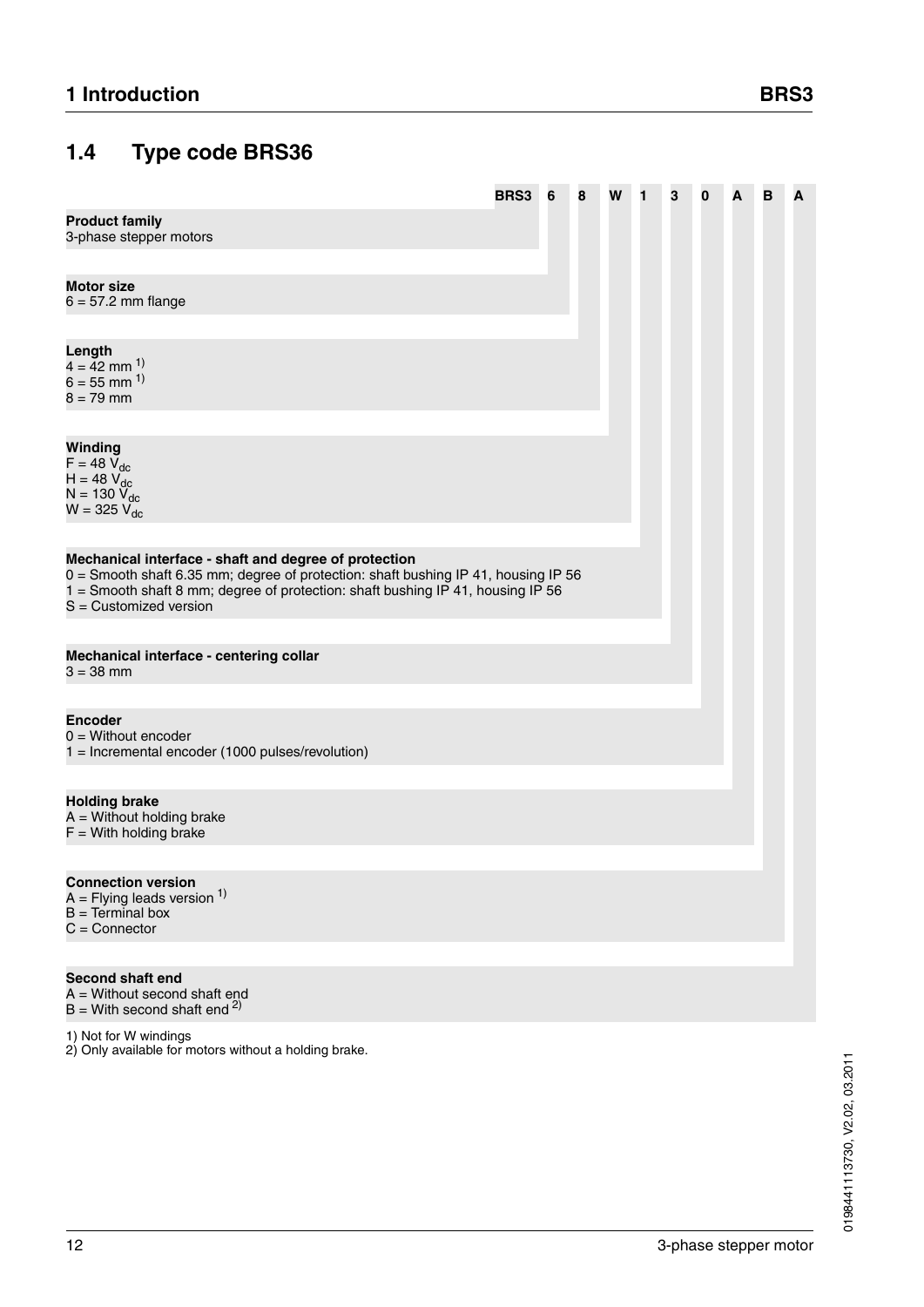### <span id="page-12-0"></span>**1.5 Type code BRS39**

<span id="page-12-1"></span>

|                                                                                                                                                                                                                                                                                                                                                                                                                                                                                                                                                                                                                                                                                                                                                                                                                                                                                                                                                                                                                                                                                                                                                                                                                                                                                                                                                                            | <b>BRS3</b> | - 9 | 7 | W | $\mathbf{2}$ | 6 | 0 | A | в | А |
|----------------------------------------------------------------------------------------------------------------------------------------------------------------------------------------------------------------------------------------------------------------------------------------------------------------------------------------------------------------------------------------------------------------------------------------------------------------------------------------------------------------------------------------------------------------------------------------------------------------------------------------------------------------------------------------------------------------------------------------------------------------------------------------------------------------------------------------------------------------------------------------------------------------------------------------------------------------------------------------------------------------------------------------------------------------------------------------------------------------------------------------------------------------------------------------------------------------------------------------------------------------------------------------------------------------------------------------------------------------------------|-------------|-----|---|---|--------------|---|---|---|---|---|
| <b>Product family</b><br>3-phase stepper motors                                                                                                                                                                                                                                                                                                                                                                                                                                                                                                                                                                                                                                                                                                                                                                                                                                                                                                                                                                                                                                                                                                                                                                                                                                                                                                                            |             |     |   |   |              |   |   |   |   |   |
| <b>Motor size</b><br>$9 = 85$ mm flange                                                                                                                                                                                                                                                                                                                                                                                                                                                                                                                                                                                                                                                                                                                                                                                                                                                                                                                                                                                                                                                                                                                                                                                                                                                                                                                                    |             |     |   |   |              |   |   |   |   |   |
| Length<br>$7 = 68$ mm<br>$A = 98$ mm<br>$B = 128$ mm                                                                                                                                                                                                                                                                                                                                                                                                                                                                                                                                                                                                                                                                                                                                                                                                                                                                                                                                                                                                                                                                                                                                                                                                                                                                                                                       |             |     |   |   |              |   |   |   |   |   |
| Winding<br>$F = 48 V_{dc}$<br>$H = 48 V_{dc}$<br>$N = 130 V_{dc}$<br>$W = 325 V_{dc}$                                                                                                                                                                                                                                                                                                                                                                                                                                                                                                                                                                                                                                                                                                                                                                                                                                                                                                                                                                                                                                                                                                                                                                                                                                                                                      |             |     |   |   |              |   |   |   |   |   |
| Mechanical interface - shaft and degree of protection<br>2 = Smooth shaft 9.5 mm; degree of protection: shaft bushing IP 41, housing IP 56 <sup>1)</sup><br>3 = Smooth shaft 12 mm; degree of protection: shaft bushing IP 41, housing IP 56 <sup>1)</sup><br>4 = Smooth shaft 14 mm; degree of protection: shaft bushing IP 41, housing IP 56 <sup>2)</sup><br>5 = Woodruff key 9.5 mm; degree of protection: shaft bushing IP 41, housing IP 56 <sup>1)</sup><br>6 = Woodruff key 12 mm; degree of protection: shaft bushing IP 41, housing IP 56 <sup>1)</sup><br>7 = Woodruff key 14 mm; degree of protection: shaft bushing IP 41, housing IP 56 <sup>2)</sup><br>A = Smooth shaft 9.5 mm; degree of protection: shaft bushing IP 56 <sup>3</sup> , housing IP 56 <sup>1</sup><br>$B =$ Smooth shaft 12 mm; degree of protection: shaft bushing IP 56 <sup>3</sup> , housing IP 56 <sup>1</sup><br>C = Smooth shaft 14 mm; degree of protection: shaft bushing IP 56 <sup>3)</sup> , housing IP 56 <sup>2)</sup><br>K = Woodruff key 9.5 mm; degree of protection: shaft bushing IP 56 $^{3}$ , housing IP 56 $^{1}$<br>L = Woodruff key 12 mm; degree of protection: shaft bushing IP 56 <sup>3</sup> , housing IP 56 <sup>1)</sup><br>M = Woodruff key 14 mm; degree of protection: shaft bushing IP 56 $^{3}$ , housing IP 56 $^{2}$ )<br>$S =$ Customized version |             |     |   |   |              |   |   |   |   |   |
| Mechanical interface - centering collar<br>$6 = 60$ mm<br>$7 = 73$ mm                                                                                                                                                                                                                                                                                                                                                                                                                                                                                                                                                                                                                                                                                                                                                                                                                                                                                                                                                                                                                                                                                                                                                                                                                                                                                                      |             |     |   |   |              |   |   |   |   |   |
| <b>Encoder</b><br>$0 =$ Without encoder<br>$1 =$ Incremental encoder (1000 pulses/revolution)                                                                                                                                                                                                                                                                                                                                                                                                                                                                                                                                                                                                                                                                                                                                                                                                                                                                                                                                                                                                                                                                                                                                                                                                                                                                              |             |     |   |   |              |   |   |   |   |   |
| <b>Holding brake</b><br>$A =$ Without holding brake<br>$F =$ With holding brake                                                                                                                                                                                                                                                                                                                                                                                                                                                                                                                                                                                                                                                                                                                                                                                                                                                                                                                                                                                                                                                                                                                                                                                                                                                                                            |             |     |   |   |              |   |   |   |   |   |
| <b>Connection version</b><br>$A =$ Flying leads version $4$ )<br>$B = Terminal box$<br>$C =$ Connector                                                                                                                                                                                                                                                                                                                                                                                                                                                                                                                                                                                                                                                                                                                                                                                                                                                                                                                                                                                                                                                                                                                                                                                                                                                                     |             |     |   |   |              |   |   |   |   |   |
| <b>Second shaft end</b><br>A = Without second shaft end<br>$B =$ With second shaft end $5$ )                                                                                                                                                                                                                                                                                                                                                                                                                                                                                                                                                                                                                                                                                                                                                                                                                                                                                                                                                                                                                                                                                                                                                                                                                                                                               |             |     |   |   |              |   |   |   |   |   |
| 1) Only available for lengths 7 and A.<br>2) Only available for length B.<br>3) Degree of protection IP56 is reached with a shaft sealing ring. If a shaft sealing ring is used, the maximum speed of rotation must<br>be limited to 3000 min <sup>-1</sup> .<br>4) Not available for W windings                                                                                                                                                                                                                                                                                                                                                                                                                                                                                                                                                                                                                                                                                                                                                                                                                                                                                                                                                                                                                                                                           |             |     |   |   |              |   |   |   |   |   |

5) Only available for motors without a holding brake.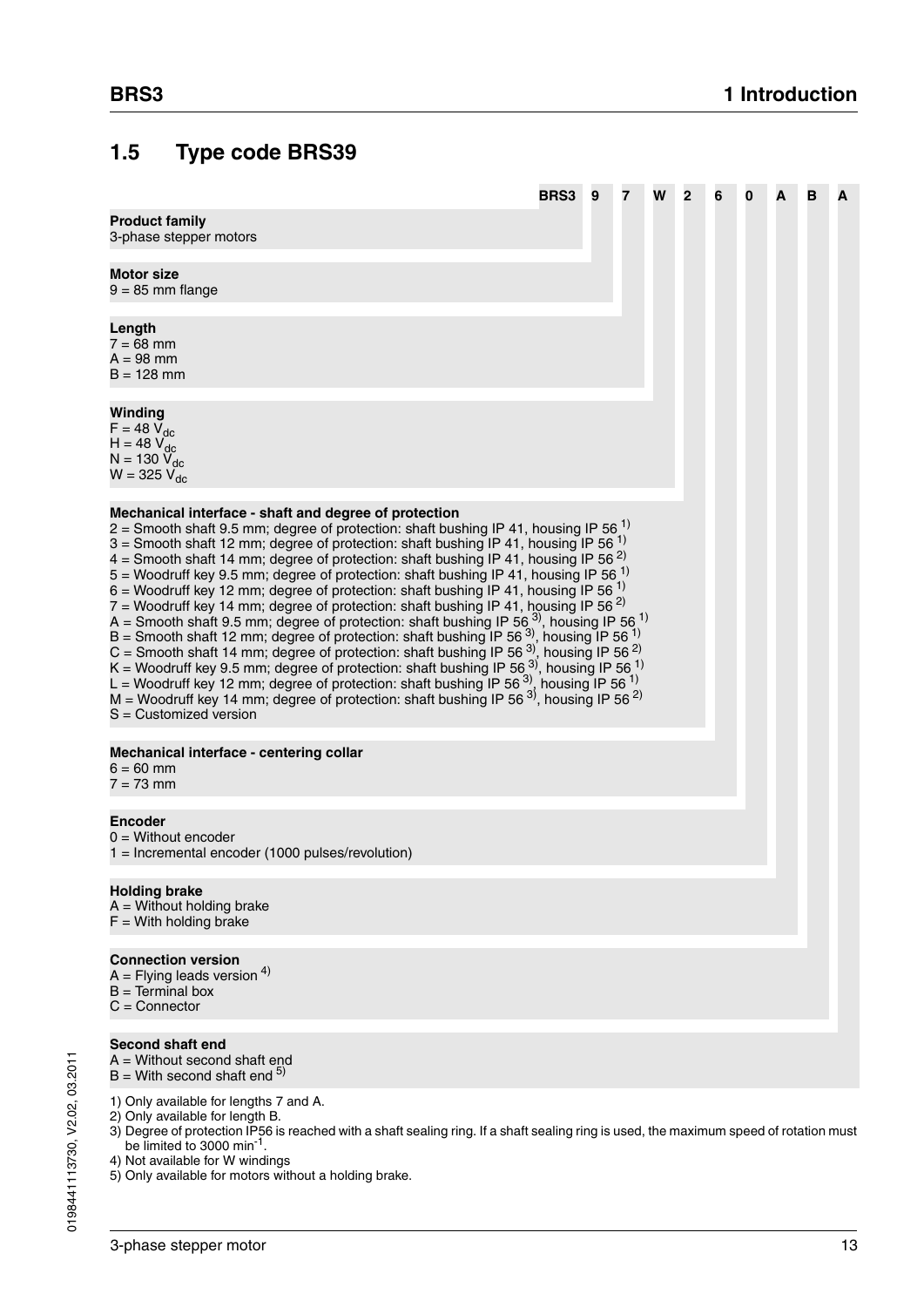### <span id="page-13-0"></span>**1.6 Type code BRS3A**

|                                                                                                                                                                       | BRS3 | A | С | W | 8 | 5 | 0 | A | в | A |
|-----------------------------------------------------------------------------------------------------------------------------------------------------------------------|------|---|---|---|---|---|---|---|---|---|
| <b>Product family</b><br>3-phase stepper motors                                                                                                                       |      |   |   |   |   |   |   |   |   |   |
| <b>Motor size</b><br>$A = 110$ mm flange                                                                                                                              |      |   |   |   |   |   |   |   |   |   |
| Length<br>$C = 180$ mm<br>$D = 230$ mm                                                                                                                                |      |   |   |   |   |   |   |   |   |   |
| Winding<br>$W = 325 V_{dc}$                                                                                                                                           |      |   |   |   |   |   |   |   |   |   |
| Mechanical interface - shaft and degree of protection<br>8 = Parallel key 19 mm; degree of protection: shaft bushing IP 41, housing IP 56<br>$S =$ Customized version |      |   |   |   |   |   |   |   |   |   |
| Mechanical interface - centering collar<br>$5 = 56$ mm                                                                                                                |      |   |   |   |   |   |   |   |   |   |
| <b>Encoder</b><br>$0 =$ Without encoder<br>1 = Incremental encoder (1000 pulses/revolution)                                                                           |      |   |   |   |   |   |   |   |   |   |
| <b>Holding brake</b><br>$A =$ Without holding brake<br>$F =$ With holding brake                                                                                       |      |   |   |   |   |   |   |   |   |   |
| <b>Connection version</b><br>$B = Terminal box$<br>$C =$ Connector                                                                                                    |      |   |   |   |   |   |   |   |   |   |
| <b>Second shaft end</b><br>$A =$ Without second shaft end<br>$B =$ With second shaft end $1$ )                                                                        |      |   |   |   |   |   |   |   |   |   |
|                                                                                                                                                                       |      |   |   |   |   |   |   |   |   |   |

1) Only available for motors without a holding brake.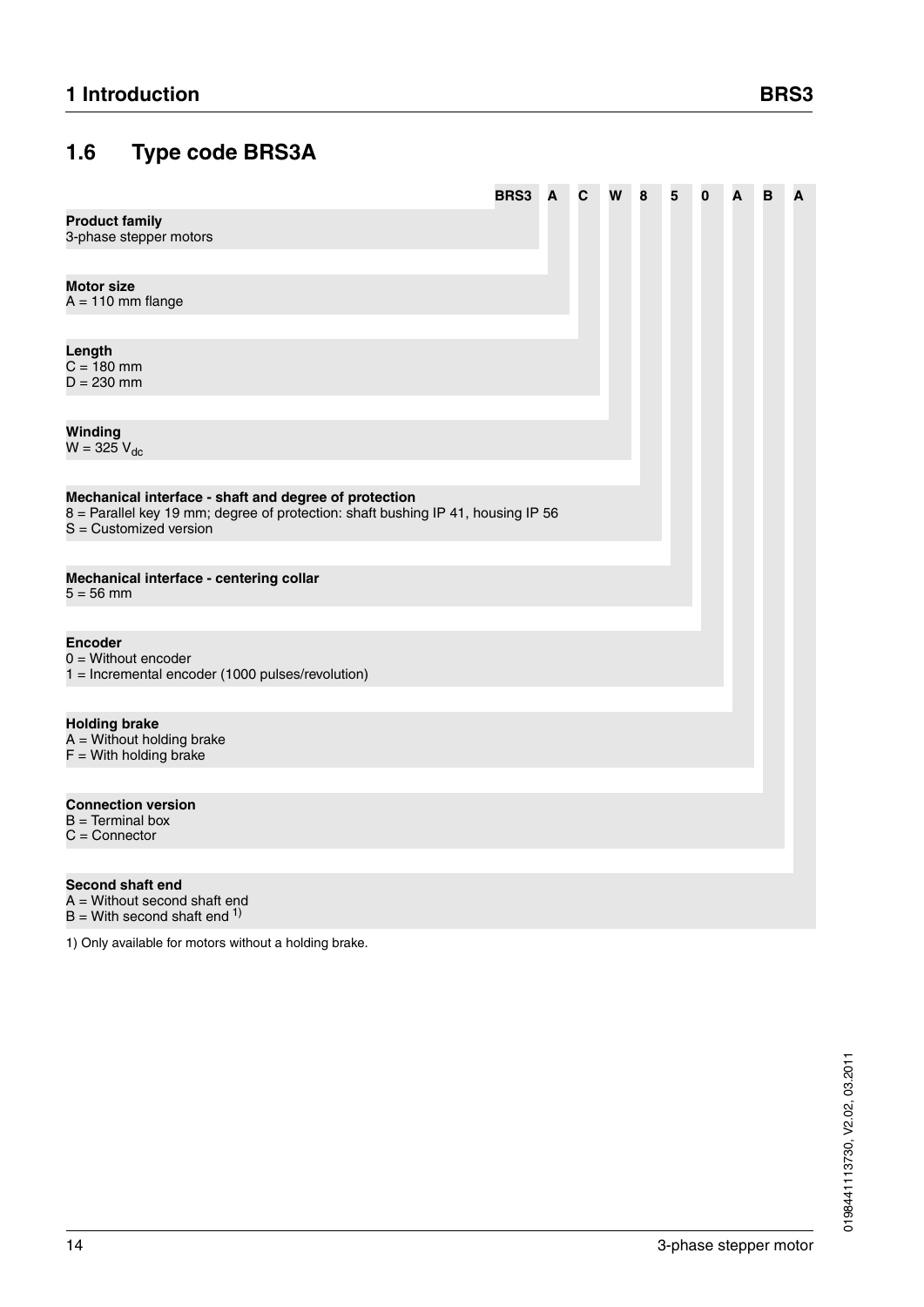### <span id="page-14-0"></span>**2 2 Before you begin - safety information**

### <span id="page-14-1"></span>**2.1 Qualification of personnel**

Only appropriately trained persons who are familiar with and understand the contents of this manual and all other pertinent product documentation are authorized to work on and with this product. In addition, these persons must have received safety training to recognize and avoid hazards involved. These persons must have sufficient technical training, knowledge and experience and be able to foresee and detect potential hazards that may be caused by using the product, by changing the settings and by the mechanical, electrical and electronic equipment of the entire system in which the product is used.

All persons working on and with the product must be fully familiar with all applicable standards, directives, and accident prevention regulations when performing such work.

### <span id="page-14-2"></span>**2.2 Intended use**

This product is a motor and intended for industrial use according to this manual.

The product may only be used in compliance with all applicable safety regulations and directives, the specified requirements and the technical data.

Prior to using the product, you must perform a risk assessment in view of the planned application. Based on the results, the appropriate safety measures must be implemented.

Since the product is used as a component in an entire system, you must ensure the safety of persons by means of the design of this entire system (for example, machine design).

Operate the product only with the specified cables and accessories. Use only genuine accessories and spare parts.

The product must NEVER be operated in explosive atmospheres (hazardous locations, Ex areas).

Any use other than the use explicitly permitted is prohibited and can result in hazards.

Electrical equipment should be installed, operated, serviced, and maintained only by qualified personnel.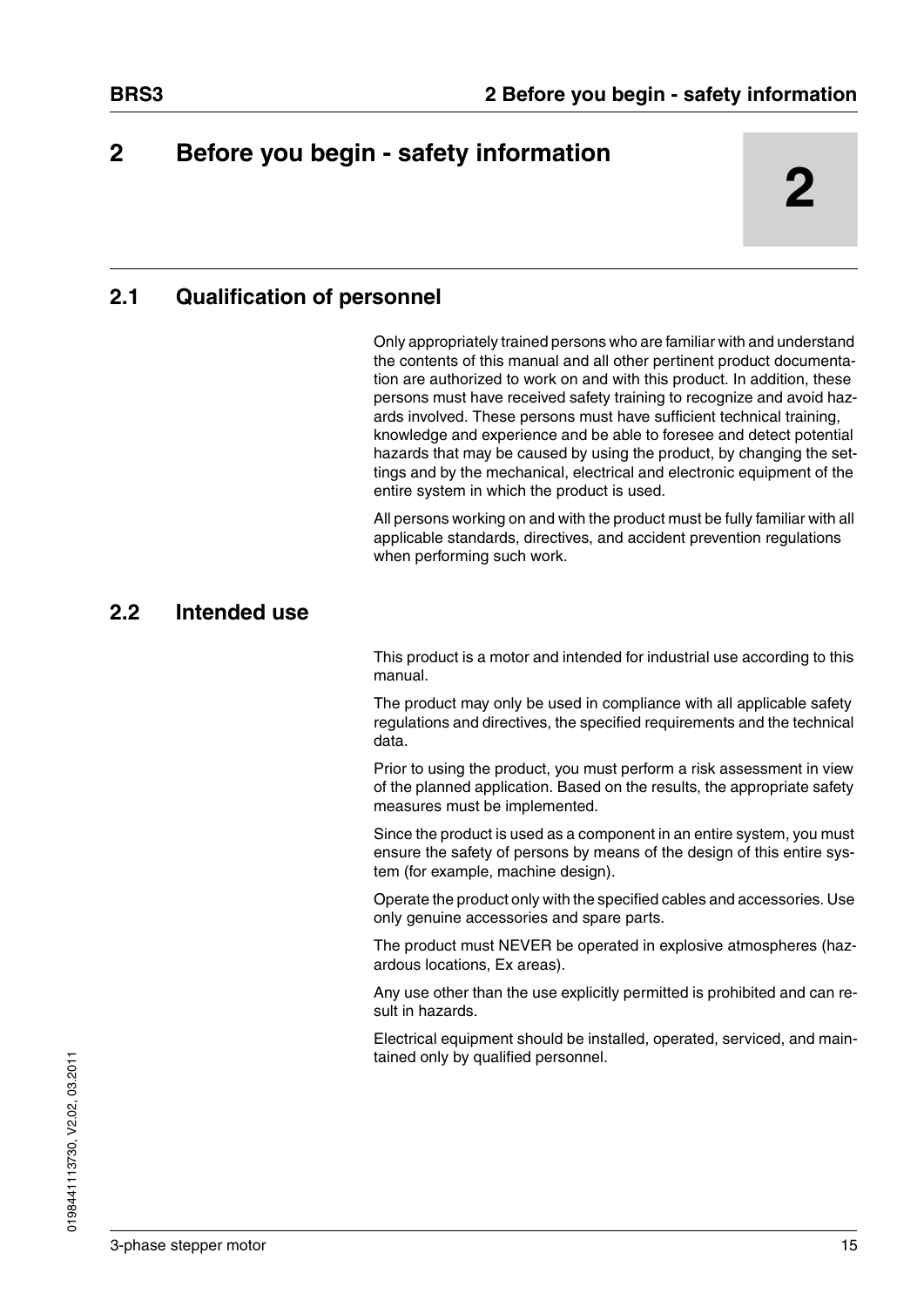### <span id="page-15-0"></span>**2.3 Hazard categories**

Safety instructions to the user are highlighted by safety alert symbols in the manual. In addition, labels with symbols and/or instructions are attached to the product that alert you to potential hazards.

Depending on the seriousness of the hazard, the safety instructions are divided into 4 hazard categories.

### **@ DANGER**

DANGER indicates an imminently hazardous situation, which, if not avoided, **will result** in death or serious injury.

### **@ WARNING**

WARNING indicates a potentially hazardous situation, which, if not avoided, **can result** in death, serious injury, or equipment damage.

### **@ CAUTION**

CAUTION indicates a potentially hazardous situation, which, if not avoided, **can result** in injury or equipment damage.

### **CAUTION**

CAUTION used without the safety alert symbol, is used to address practices not related to personal injury (e.g. **can result** in equipment damage).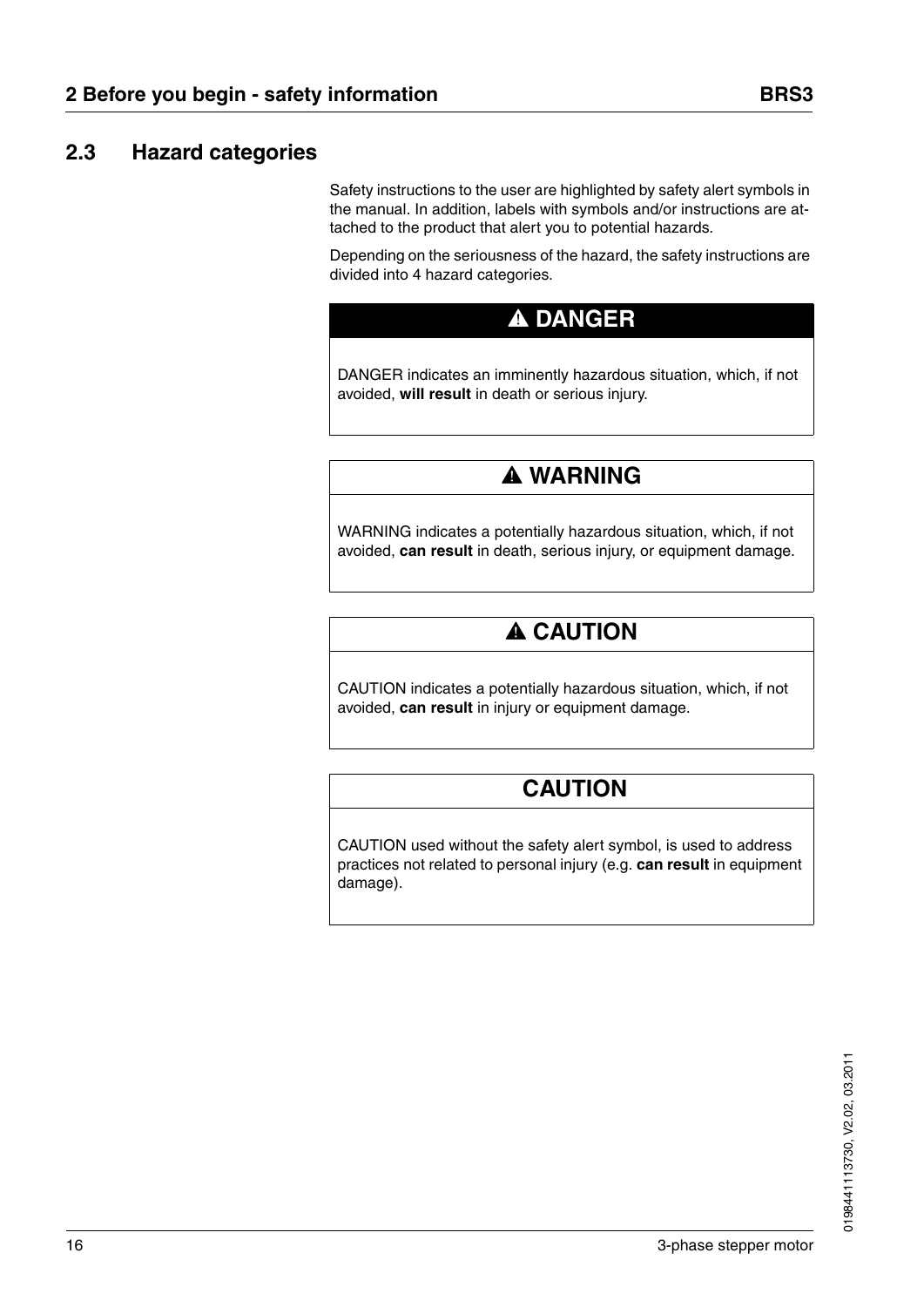### <span id="page-16-0"></span>**2.4 Basic information**

| HAZARD OF ELECTRIC SHOCK, EXPLOSION OR ARC FLASH                                                                                                                                                                                                                                                                                                                                                |  |  |  |  |
|-------------------------------------------------------------------------------------------------------------------------------------------------------------------------------------------------------------------------------------------------------------------------------------------------------------------------------------------------------------------------------------------------|--|--|--|--|
| Only appropriately trained persons who are familiar with and<br>understand the contents of this manual and all other pertinent<br>product documentation and who have received safety training to<br>recognize and avoid hazards involved are authorized to work on<br>and with this drive system. Installation, adjustment, repair and<br>maintenance must be performed by qualified personnel. |  |  |  |  |
| The system integrator is responsible for compliance with all local<br>and national electrical code requirements as well as all other<br>applicable regulations with respect to grounding of all equipment.                                                                                                                                                                                      |  |  |  |  |
| Supplement the motor cable grounding conductor with an addi-<br>tional protective ground conductor to the motor housing.                                                                                                                                                                                                                                                                        |  |  |  |  |
| Do not touch unshielded components or terminals with voltage<br>present. Use only electrically insulated tools.                                                                                                                                                                                                                                                                                 |  |  |  |  |
| The motor generates voltage when the shaft is rotated. Prior to<br>performing any type of work on the drive system, block the motor<br>shaft to prevent rotation.                                                                                                                                                                                                                               |  |  |  |  |
| AC voltage can couple voltage to unused conductors in the motor<br>cable. Insulate both ends of unused conductors in the motor<br>cable.                                                                                                                                                                                                                                                        |  |  |  |  |
| Do not short across the DC bus terminals or the DC bus capaci-<br>tors.                                                                                                                                                                                                                                                                                                                         |  |  |  |  |
| Before performing work on the drive system:                                                                                                                                                                                                                                                                                                                                                     |  |  |  |  |
| Disconnect all power, including external control power that<br>may be present.                                                                                                                                                                                                                                                                                                                  |  |  |  |  |
| - Place a "Do Not Turn On" label on all power switches.                                                                                                                                                                                                                                                                                                                                         |  |  |  |  |
| - Lock all power switches in the open position.                                                                                                                                                                                                                                                                                                                                                 |  |  |  |  |
| Wait for the DC bus capacitors to discharge (see the product<br>manual for the power stage). Then measure the DC bus volt-<br>age and verify it is less than < 42 $V_{dc}$ (see the product manual<br>for the power stage).                                                                                                                                                                     |  |  |  |  |
| Install and close all covers before applying voltage.                                                                                                                                                                                                                                                                                                                                           |  |  |  |  |
|                                                                                                                                                                                                                                                                                                                                                                                                 |  |  |  |  |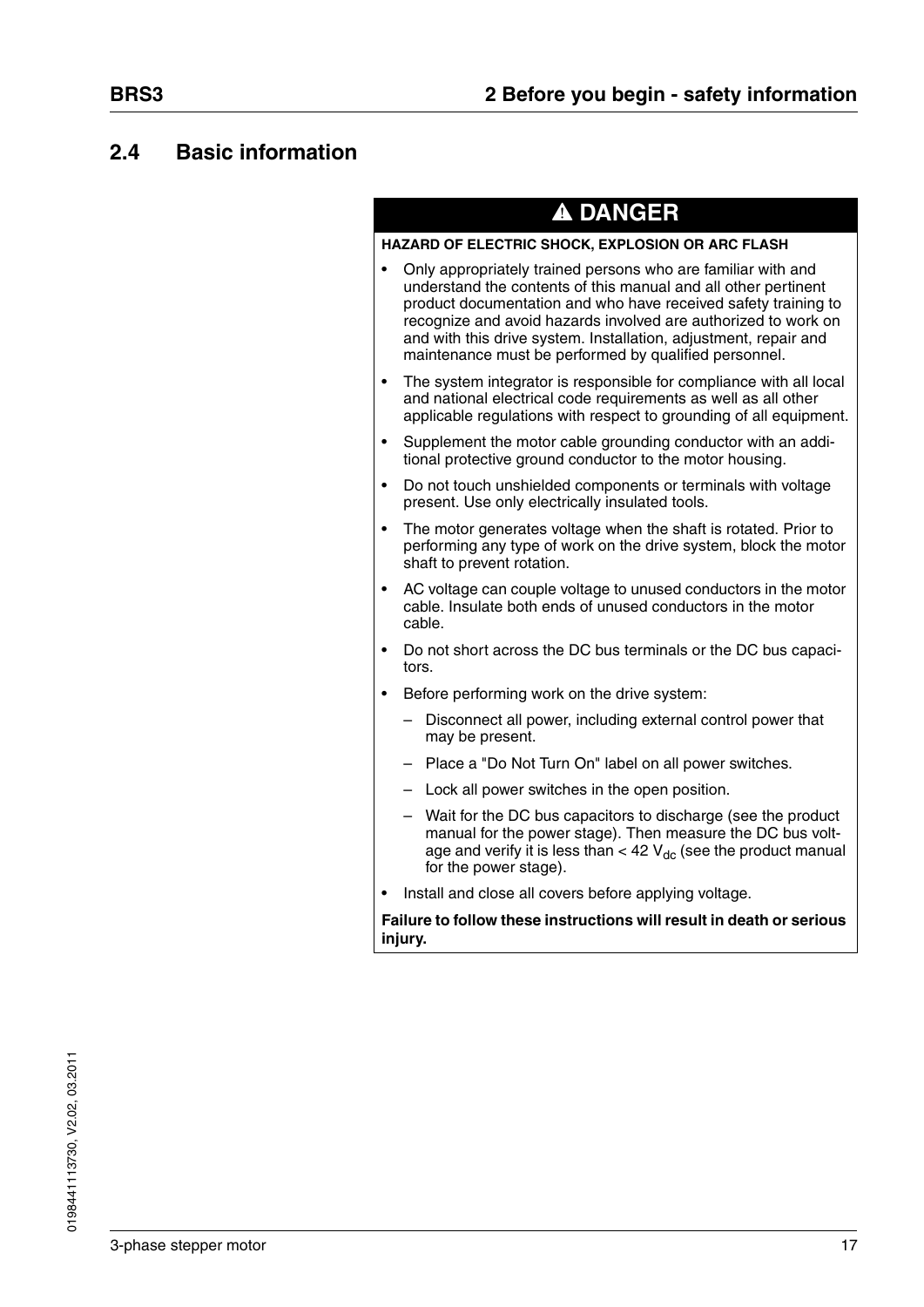### **@ WARNING**

#### **MOVEMENT WITHOUT BRAKING EFFECT**

If power outage or errors cause the power stage to be switched off, the motor is no longer decelerated in a controlled way and may cause damage. Overload or errors can cause hazards due to the failure of the holding brake. Incorrect use of the holding brake results in premature wear and failure.

- Secure the hazardous area so it cannot be accessed.
- Verify the function of the holding brake at regular intervals.
- Do not use the holding brake as a service brake.
- If necessary, use a cushioned mechanical stop or a suitable service brake.

**Failure to follow these instructions can result in death, serious injury or equipment damage.**

### **@ WARNING**

#### **LOSS OF CONTROL**

- The designer of any control scheme must consider the potential failure modes of control paths and, for certain critical functions, provide a means to achieve a safe state during and after a path failure. Examples of critical control functions are emergency stop, overtravel stop, power outage and restart.
- Separate or redundant control paths must be provided for critical functions.
- System control paths may include communication links. Consideration must be given to the implication of unanticipated transmission delays or failures of the link.
- Observe all accident prevention regulations and local safety guidelines.<sup>1)</sup>
- Each implementation of the product must be individually and thoroughly tested for proper operation before being placed into service.

#### **Failure to follow these instructions can result in death or serious injury.**

1) For USA: Additional information, refer to NEMA ICS 1.1 (latest edition), "Safety Guidelines for the Application, Installation, and Maintenance of Solid State Control" and to NEMA ICS 7.1 (latest edition), "Safety Standards for Construction and Guide for Selection, Installation and Operation of Adjustable-Speed Drive Systems".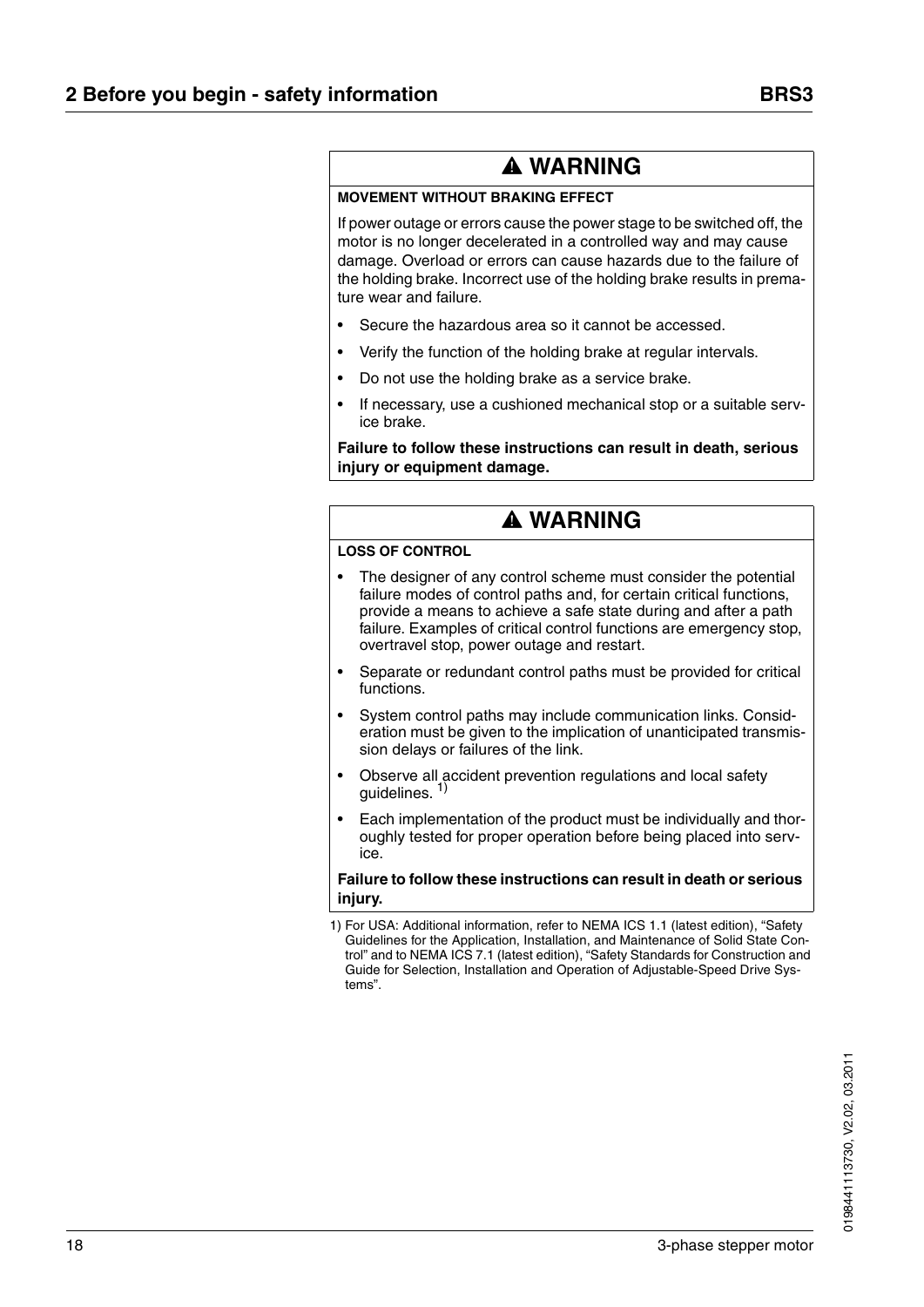### <span id="page-18-0"></span>**2.5 Standards and terminology**

Technical terms, terminology and the corresponding descriptions in this manual are intended to use the terms or definitions of the pertinent standards.

In the area of drive systems, this includes, but is not limited to, terms such as "safety function", "safe state", "fault", "fault reset", "failure", "error", "error message", "warning", "warning message", etc.

Among others, these standards include:

- IEC 61800 series: "Adjustable speed electrical power drive systems"
- IEC 61158 series: "Industrial communication networks Fieldbus specifications"
- IEC 61784 series: "Industrial communication networks Profiles"
- IEC 61508 series: "Functional safety of electrical/electronic/programmable electronic safety-related systems"

Also see the glossary at the end of this manual.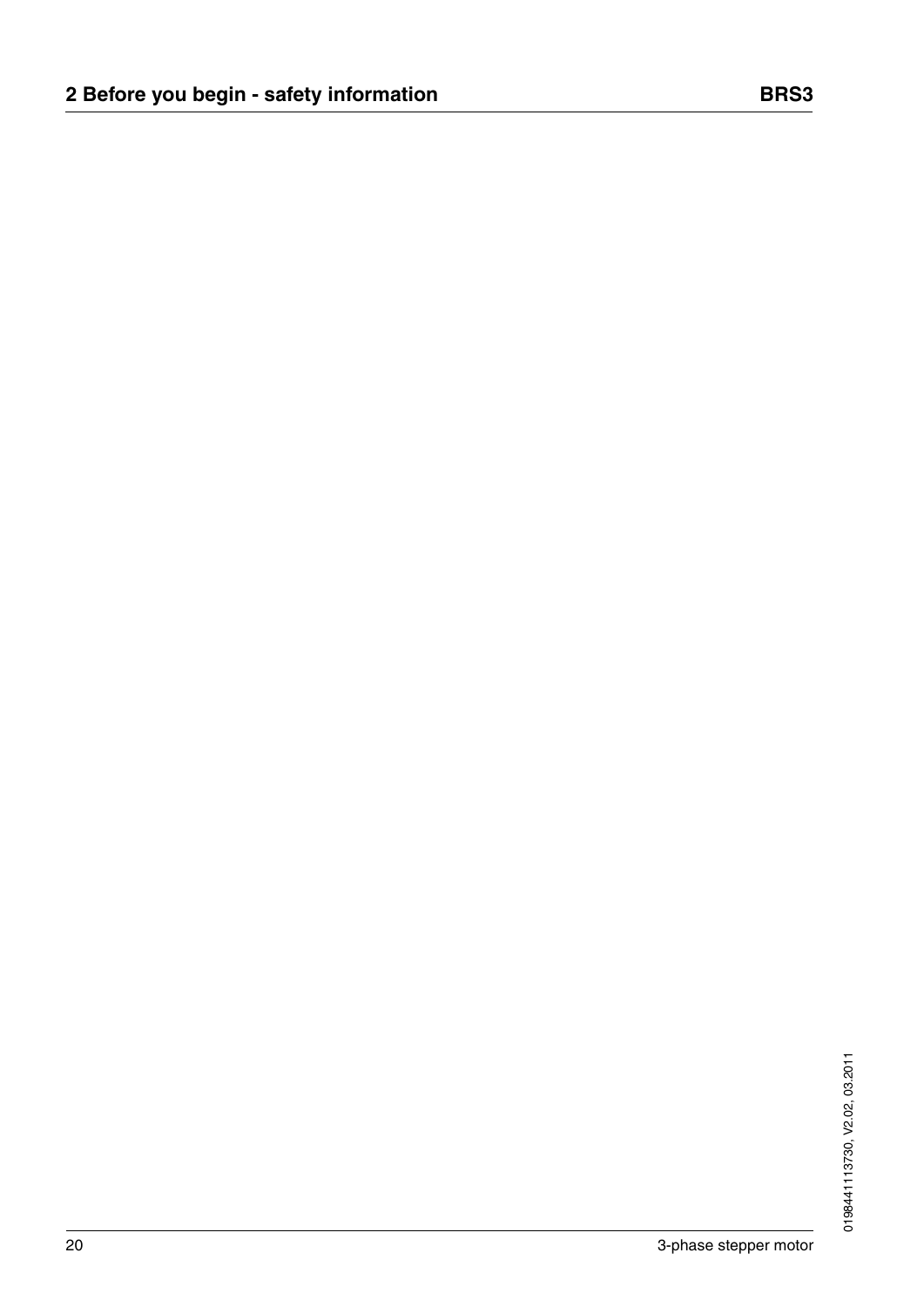### <span id="page-20-0"></span>**3 Technical Data**

This chapter contains information on the ambient conditions and on the mechanical and electrical properties of the product family and the accessories.

### <span id="page-20-1"></span>**3.1 General features**

| Motor type                      | 3-phase stepper motors                          |                               |
|---------------------------------|-------------------------------------------------|-------------------------------|
| Degree of protection            | See chapter 3.4 "IP degree of protec-<br>tion". | As per IEC 60034-5            |
| Thermal class                   | 155                                             | As per IEC 60034-1            |
| Vibration grade                 | A                                               | As per IEC 60034-14           |
| Test voltage                    |                                                 | As per IEC 60034-1            |
| Shaft wobble / perpendicularity |                                                 | As per IEC 60072-1, DIN 42955 |
| Housing color                   | Black RAL 9005                                  |                               |
| Overvoltage category            | IШ                                              | As per IEC 61800-5-1          |
| Protection class <sup>1)</sup>  |                                                 | As per IEC 61140, EN 50178    |

1) The signals of the holding brake at CN1 and the signals at CN2 meet the PELV requirements.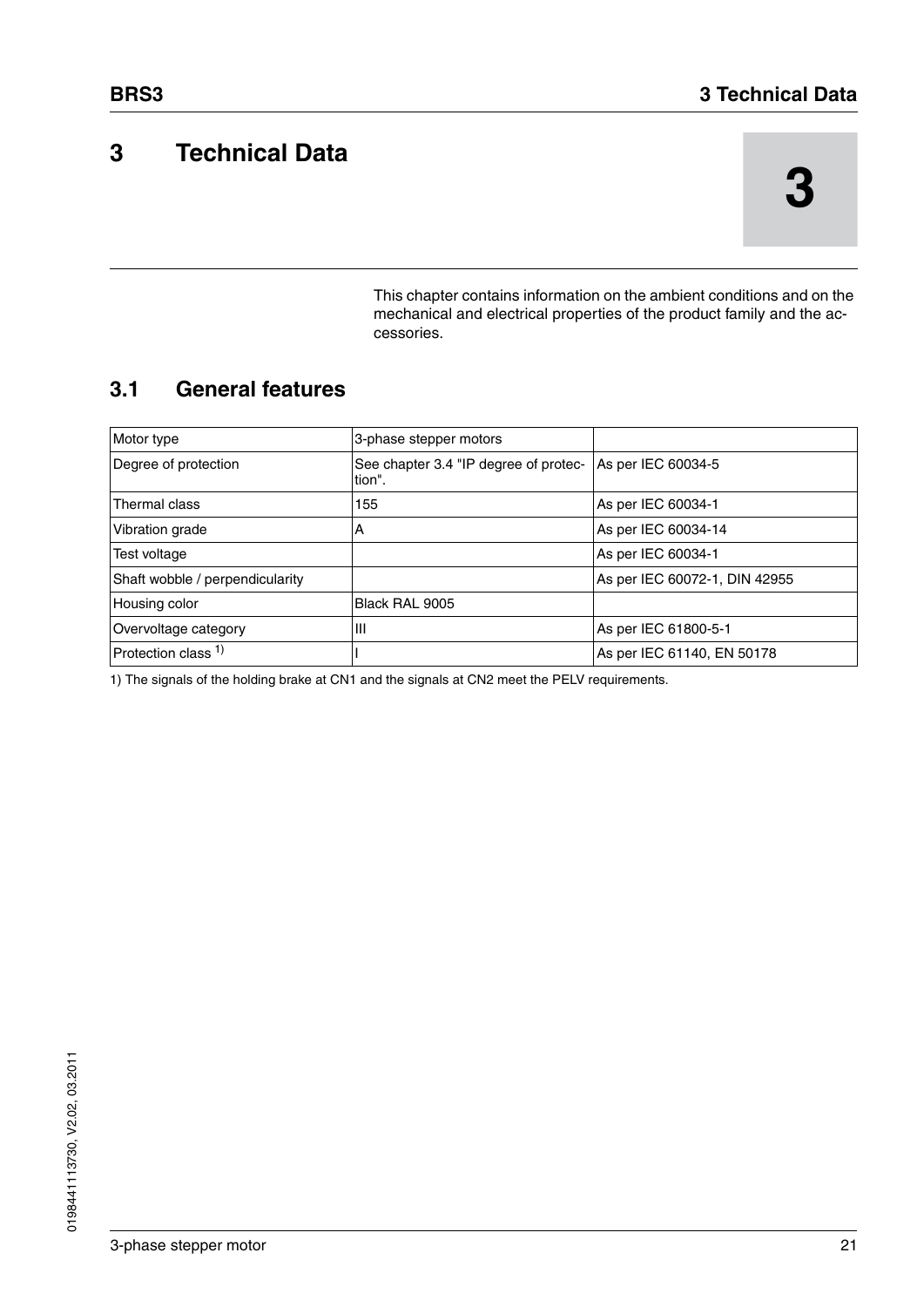### <span id="page-21-0"></span>**3.2 Ambient conditions**

*Climatic environmental conditions transportation and storage*

The environment during transportation and storage must be dry and free from dust. The maximum vibration and shock load must be within the specified limits.

The storage time is primarily determined by the service life of the lubricants in the bearings; do not store the product for more than 36 months. It is recommended to periodically operate the motor.

The following relative humidity is permissible during transportation and storage:

| Transportation and<br>Storage temperature | ⊪°Cl | $-25+70$ |
|-------------------------------------------|------|----------|
|                                           |      |          |

### *Vibration and shock*

| Vibration, sinusoidal  | Type test with 10 runs as per IEC 60068-<br>$2-6$<br>0.15 mm (from 10 Hz  60 Hz)<br>$\sqrt{20}$ m/s <sup>2</sup> (from 60 Hz  500 Hz) |
|------------------------|---------------------------------------------------------------------------------------------------------------------------------------|
| Shock, semi-sinusoidal | Type test with 3 shocks in each direction<br>as per IEC 60068-2-27<br>150 m/s <sup>2</sup> (11 ms)                                    |

#### *Climatic environmental conditions operation*

| Ambient temperature $1$ ) | $\lceil{^{\circ}C}\rceil$ | $-25+40$ |
|---------------------------|---------------------------|----------|
| $ $ (no icing)            |                           |          |

1) Limit values with flanged motor (for example, steel plate 300 x 300 x 10 mm)

The following relative humidity is permissible during operation:

| Relative humidity    | $\lceil\% \rceil$ | 75 (annual mean)           |
|----------------------|-------------------|----------------------------|
| $ $ (non-condensing) |                   | $ 95 \rangle$ (on 30 days) |

#### The installation altitude is defined as altitude above mean sea level.

| Installation altitude without derat- [[m]<br>lng | $\leq 1000$ |
|--------------------------------------------------|-------------|
|                                                  |             |

| Maximum angular acceleration | $\lceil \textsf{rad/s}^2 \rceil$ 200000 |  |
|------------------------------|-----------------------------------------|--|
|------------------------------|-----------------------------------------|--|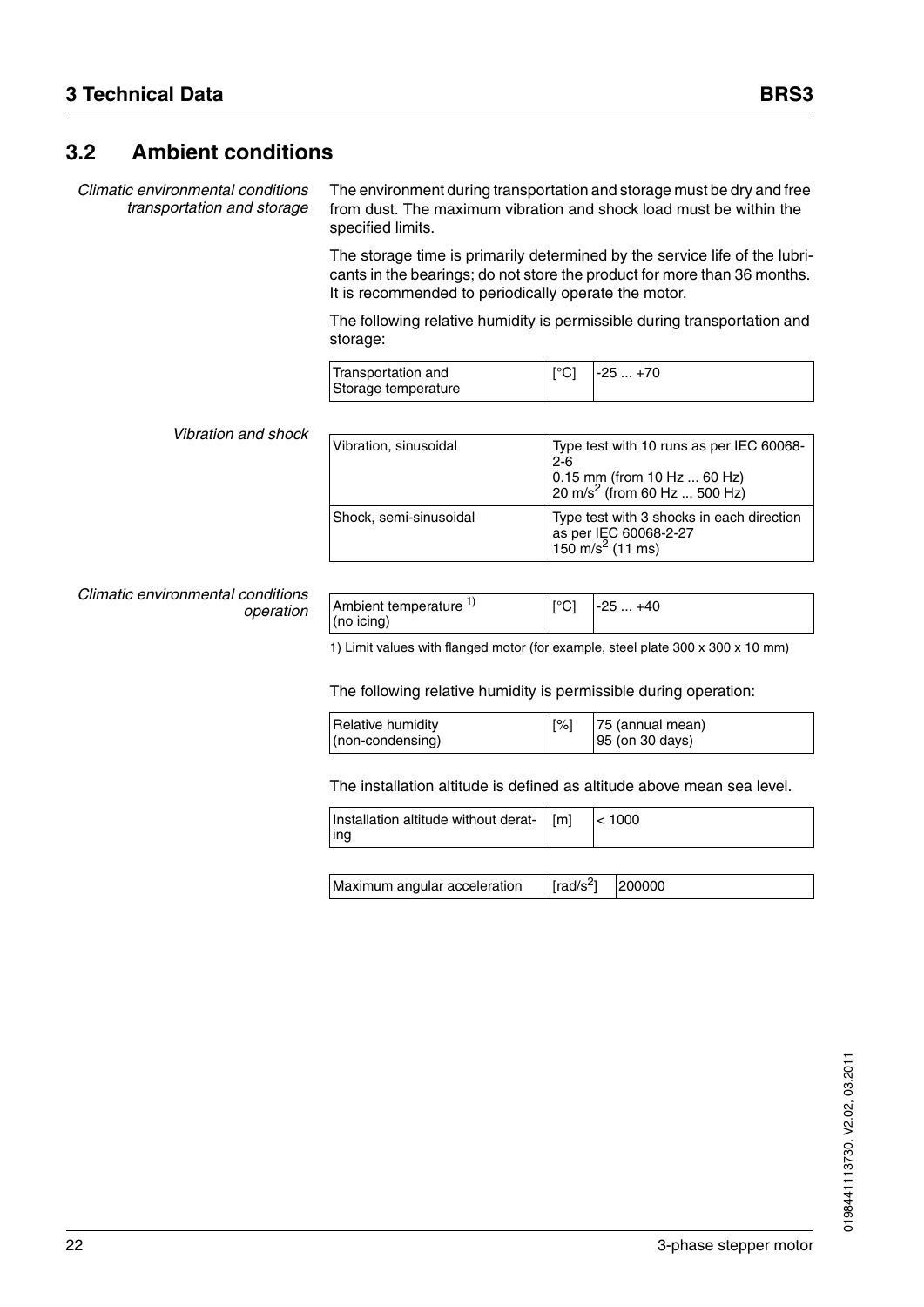### <span id="page-22-0"></span>**3.3 Service life**

The service life of the motors when operated correctly is limited primarily by the bearing service life.

The following operating conditions can significantly reduce the service life:

- Installation altitude more than 1000 m above m.s.l.
- Continuous operating temperatures greater than 80 °C
- Movements of less than 100 °
- Operation with very high angular acceleration
- Operation under vibration load greater than 20  $m/s^2$
- High cycle frequencies
- Allowing sealing rings to run dry
- Contact of the motor with aggressive media
- Condensation and icing
- Exceeding the permissible shaft load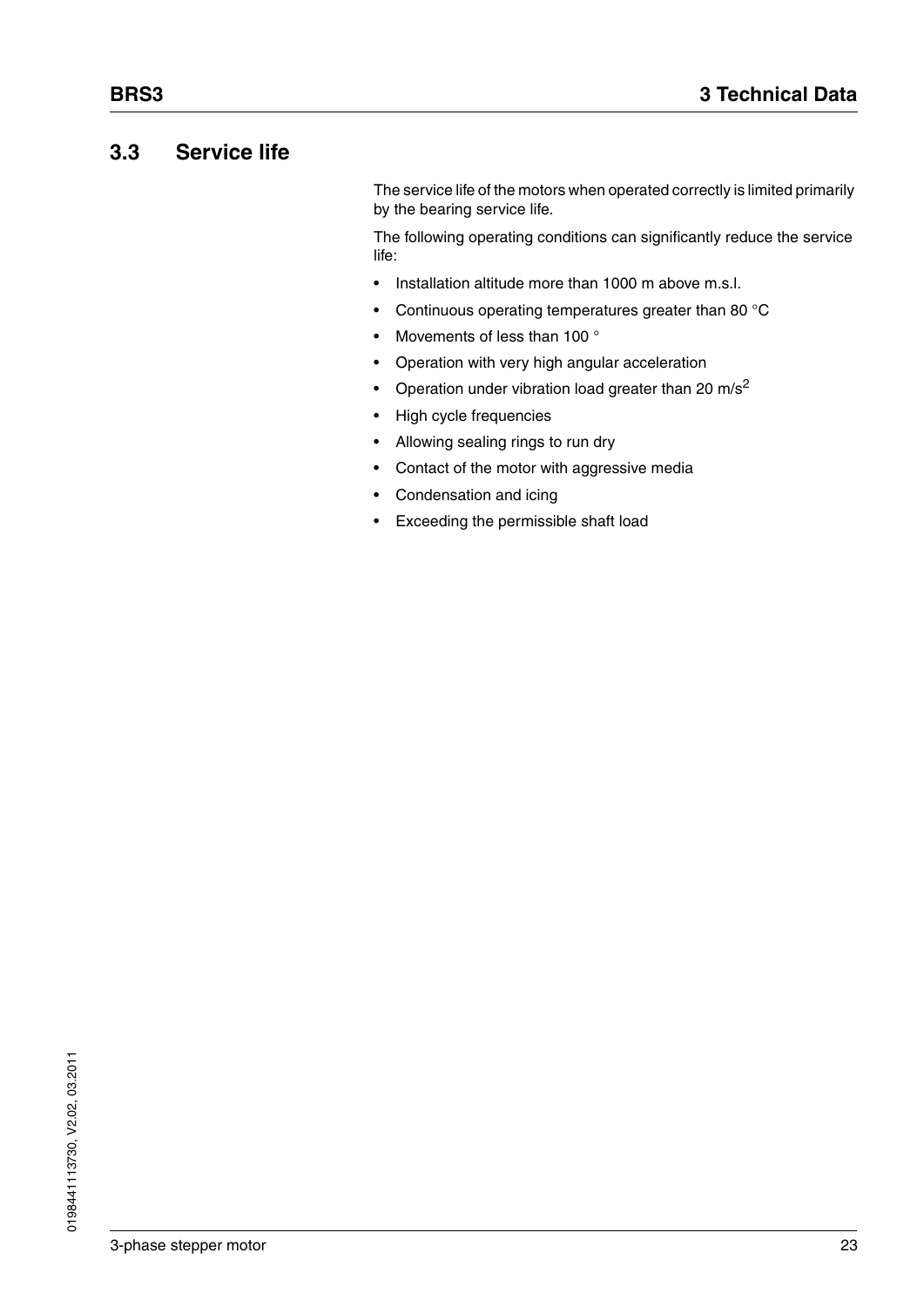### <span id="page-23-0"></span>**3.4 IP degree of protection**



The motors have the following degrees of protection as per EN 60034-5:

Figure 3.1 IP degree of protection

| <b>Item</b>    |                                                  | Degree of<br>protection |
|----------------|--------------------------------------------------|-------------------------|
|                | Shaft bushing without shaft sealing ring         | IP 41                   |
|                | Shaft bushing with shaft sealing ring 1)         | IP 56                   |
|                | Shaft bushing with GBX gearbox                   | <b>IP 54</b>            |
| $\overline{c}$ | Motor connection                                 | IP 56                   |
| 3              | Shaft bushing second shaft end                   | IP 41                   |
|                | Rear side of motor with holding brake or encoder | IP 56                   |

1) Optional in case of BRS39

The total degree of protection is determined by the component with the lowest degree of protection.

*Shaft sealing ring* A motor version with a shaft sealing ring is available so that has degree of protection IP56. In the case of motor versions with shaft sealing ring, the maximum speed of rotation must be limited to 3000 min<sup>-1</sup>.

Note the following:

- The shaft sealing ring is factory-pre-lubricated.
- If the seals run dry, this increases friction and greatly reduces the service life of the sealing rings.
- In the case of mounting position IM V3 (drive shaft vertical, shaft end upward), the motor only has degree of protection IP 41.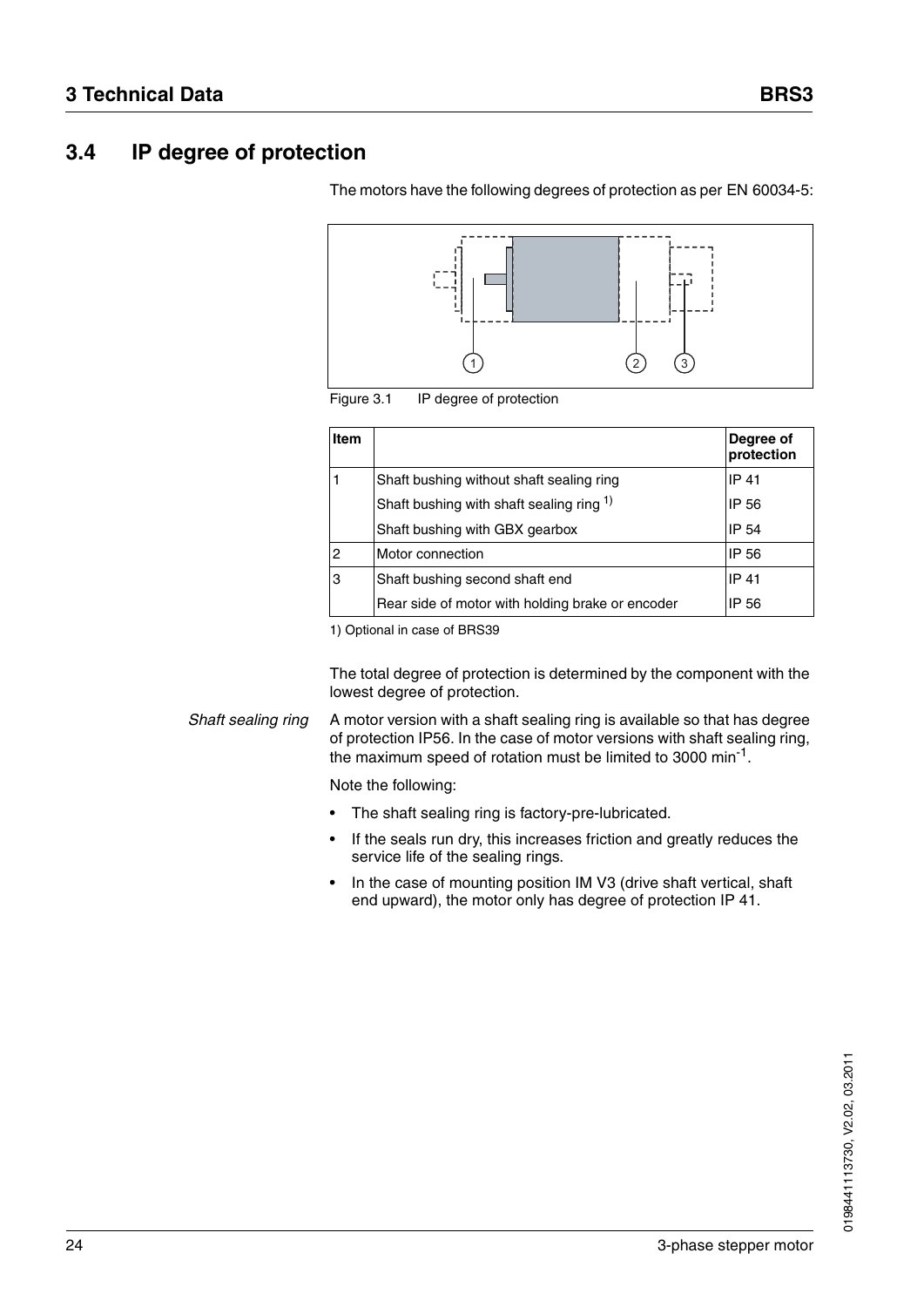### <span id="page-24-0"></span>**3.5 Motor-specific data**

### <span id="page-24-1"></span>**3.5.1 Motor-specific data BRS36**

| <b>Motor type</b>                                   |                            | <b>BRS364</b><br><b>BRS366</b>                        |              |              |              |      | <b>BRS368</b>  |              |         |         |
|-----------------------------------------------------|----------------------------|-------------------------------------------------------|--------------|--------------|--------------|------|----------------|--------------|---------|---------|
| Winding                                             |                            | F                                                     | H            | F            | H            | N    | F              | н            | N       | W       |
| Maximum supply voltage U <sub>max</sub>             | $V_{ac}$                   | 34                                                    | 25           | 34           | 25           | 92   | 34             | 25           | 92      | 230     |
| Maximum voltage to ground                           | $\mathsf{V}_{\mathsf{ac}}$ | 42                                                    | 42           | 42           | 42           | 125  | 42             | 42           | 125     | 250     |
| Nominal voltage DC bus U <sub>N</sub>               | $\mathsf{V}_{\mathsf{dc}}$ | 24/36/<br>48                                          | 24/36/<br>48 | 24/36/<br>48 | 24/36/<br>48 | 130  | 24/36/<br>48   | 24/36/<br>48 | 130     | 325     |
| Nominal torque $M_N$                                | <b>Nm</b>                  | 0.4                                                   | 0.45         | 0.8          | 0.90         | 0.90 | 1.3            | 1.50         | 1.50    | 1.50    |
| Holding torque $M_H$                                | <b>Nm</b>                  | 0.45                                                  | 0.51         | 0.9          | 1.02         | 1.02 | 1.5            | 1.70         | 1.70    | 1.70    |
| Rotor inertia $J_R$                                 | kgcm <sup>2</sup>          | 0.1                                                   | 0.1          | 0.22         | 0.22         | 0.22 | 0.38           | 0.38         | 0.38    | 0.38    |
| Steps per revolution 1)                             |                            | 200 / 400 / 500 / 1000 / 2000 / 4000 / 5000 / 10000   |              |              |              |      |                |              |         |         |
| Step angle $\alpha$                                 | $\circ$                    | 1.8 / 0.9 / 0.72 / 0.36 / 0.18 / 0.09 / 0.072 / 0.036 |              |              |              |      |                |              |         |         |
| Systematic angle tolerance<br>$\Delta \alpha_s^{2}$ | ,                          | ±6                                                    | ±6           | ±6           | ±6           | ±6   | $\pm 6$        | ±6           | $\pm 6$ | $\pm 6$ |
| Maximum starting frequency<br><sup>t</sup> Aom      | <b>kHz</b>                 | 7.2                                                   | 8.5          | 7.1          | 8.0          | 8.5  | 6.4            | 6.0          | 8.5     | 8.5     |
| Motor phase current $I_N$                           | $A_{rms}$                  | 6.6                                                   | 5.2          | 7.0          | 5.8          | 1.6  | $\overline{7}$ | 5.8          | 1.9     | 0.9     |
| Winding resistance R <sub>W</sub>                   | Ω                          | 0.24                                                  | 0.42         | 0.32         | 0.46         | 3.3  | 0.46           | 0.7          | 4.8     | 25      |
| Electrical time constant t typi-<br>cal             | ms                         | 1.9                                                   | 2.1          | 2.6          | 3.3          | 3.3  | 2.9            | 4.6          | 4.6     | 4.6     |
| Mass $m3$                                           | kg                         | 0.7                                                   | 0.7          | 0.95         | 0.95         | 0.95 | 1.3            | 1.3          | 1.3     | 1.3     |

1) Depends on control

2) Measured at 1000 steps/revolution, unit: minute of arc

3) Mass of motor version with cable gland and connector without holding brake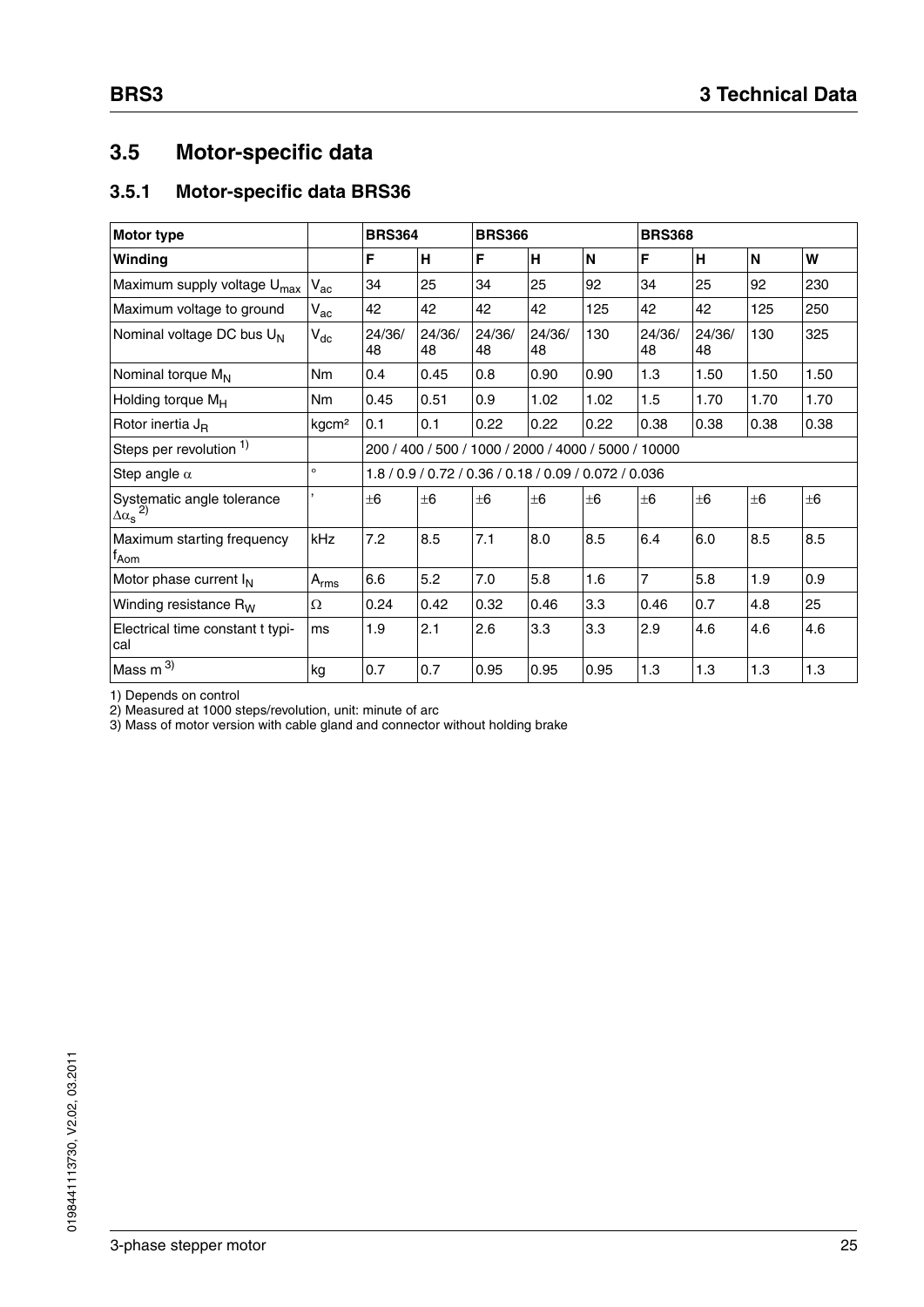### <span id="page-25-0"></span>**3.5.2 Motor-specific data BRS39**

| <b>BRS397</b><br><b>Motor type</b>                         |                            |                                                       |              |                |                |              | BRS39A       |                |                |
|------------------------------------------------------------|----------------------------|-------------------------------------------------------|--------------|----------------|----------------|--------------|--------------|----------------|----------------|
| Winding                                                    |                            | F                                                     | H            | <b>N</b>       | W              | F            | н            | <b>N</b>       | W              |
| Maximum supply voltage U <sub>max</sub>                    | $V_{ac}$                   | 34                                                    | 25           | 92             | 230            | 34           | 25           | 92             | 230            |
| Maximum voltage to ground                                  | $\mathsf{V}_{\mathsf{ac}}$ | 42                                                    | 42           | 125            | 250            | 42           | 42           | 125            | 250            |
| Nominal voltage DC bus $U_N$                               | $\mathsf{V}_{\mathsf{dc}}$ | 24/36/<br>48                                          | 24/36/<br>48 | 130            | 325            | 24/36/<br>48 | 24/36/<br>48 | 130            | 325            |
| Nominal torque M <sub>N</sub>                              | <b>Nm</b>                  | 1.85                                                  | 1.7          | $\overline{2}$ | $\overline{c}$ | 3.4          | 3.7          | $\overline{4}$ | $\overline{4}$ |
| Holding torque M <sub>H</sub>                              | <b>Nm</b>                  | 2.1                                                   | 1.92         | 2.26           | 2.26           | 3.8          | 4.18         | 4.52           | 4.52           |
| Rotor inertia $J_R$                                        | kgcm <sup>2</sup>          | 1.1                                                   | 1.1          | 1.1            | 1.1            | 2.2          | 2.2          | 2.2            | 2.2            |
| Steps per revolution 1)                                    |                            | 200 / 400 / 500 / 1000 / 2000 / 4000 / 5000 / 10000   |              |                |                |              |              |                |                |
| Step angle $\alpha$                                        | $\circ$                    | 1.8 / 0.9 / 0.72 / 0.36 / 0.18 / 0.09 / 0.072 / 0.036 |              |                |                |              |              |                |                |
| Systematic angle tolerance $\Delta \alpha_s$ <sup>2)</sup> |                            | $\pm 6$                                               | $\pm 6$      | $\pm 6$        | ±6             | $\pm 6$      | $\pm 6$      | ±6             | ±6             |
| Maximum starting frequency f <sub>Aom</sub>                | kHz                        | 4.8                                                   | 4.6          | 5.3            | 5.3            | 4.7          | 4.8          | 5.3            | 5.3            |
| Motor phase current $I_N$                                  | $A_{\text{rms}}$           | 9.5                                                   | 5.8          | 4.4            | 1.75           | 8.5          | 5.8          | 5              | $\overline{c}$ |
| Winding resistance R <sub>W</sub>                          | Ω                          | 0.24                                                  | 0.35         | 1              | 6.5            | 0.36         | 0.55         | 1.2            | 5.8            |
| Electrical time constant t typical                         | ms                         | $\overline{4}$                                        | 7            | 7              | 7              | 5            | 9            | 9              | 9              |
| Mass $m^{3}$                                               | kg                         | 2.1                                                   | 2.1          | 2.1            | 2.1            | 3.2          | 3.2          | 3.2            | 3.2            |

1) Depends on control

2) Measured at 1000 steps/revolution, unit: minute of arc

3) Mass of motor version with cable gland and connector without holding brake

| Motor type                                                 |                            | <b>BRS39B</b>                                         |          |         |      |  |
|------------------------------------------------------------|----------------------------|-------------------------------------------------------|----------|---------|------|--|
| Winding                                                    |                            | F                                                     | H        | N       | W    |  |
| Maximum supply voltage U <sub>max</sub><br>$V_{ac}$        |                            | 34                                                    | 25       | 92      | 230  |  |
| Maximum voltage to ground                                  | $\mathsf{V}_{\mathsf{ac}}$ | 42                                                    | 42       | 125     | 250  |  |
| Nominal voltage DC bus U <sub>N</sub>                      | $V_{dc}$                   | 24/36/48                                              | 24/36/48 | 130     | 325  |  |
| Nominal torque M <sub>N</sub>                              | N <sub>m</sub>             | 4.8                                                   | 5        | 6       | 6    |  |
| Holding torque $M_H$                                       | N <sub>m</sub>             | 5.4                                                   | 5.65     | 6.78    | 6.78 |  |
| Rotor inertia $J_R$                                        | kgcm <sup>2</sup>          | 3.3                                                   | 3.3      | 3.3     | 3.3  |  |
| Steps per revolution 1)                                    |                            | 200 / 400 / 500 / 1000 / 2000 / 4000 / 5000 / 10000   |          |         |      |  |
| Step angle $\alpha$                                        | $\circ$                    | 1.8 / 0.9 / 0.72 / 0.36 / 0.18 / 0.09 / 0.072 / 0.036 |          |         |      |  |
| Systematic angle tolerance $\Delta \alpha_s$ <sup>2)</sup> |                            | $\pm 6$                                               | $\pm 6$  | $\pm 6$ | ±6   |  |
| Maximum starting frequency f <sub>Aom</sub>                | kHz                        | 4.6                                                   | 4.5      | 5.3     | 5.3  |  |
| Motor phase current $I_N$                                  | $A_{rms}$                  | 8.5                                                   | 5.8      | 5       | 2.25 |  |
| Winding resistance R <sub>W</sub>                          | Ω                          | 0.48                                                  | 0.63     | 1.3     | 6.5  |  |
| Electrical time constant t typical                         | ms                         | 6                                                     | 10       | 10      | 10   |  |
| Mass $m3$                                                  | kg                         | 4.3                                                   | l4.3     | 4.3     | 4.3  |  |

1) Depends on control

2) Measured at 1000 steps/revolution, unit: minute of arc

3) Mass of motor version with cable gland and connector without holding brake

### <span id="page-25-1"></span>**3.5.3 Motor-specific data BRS3A**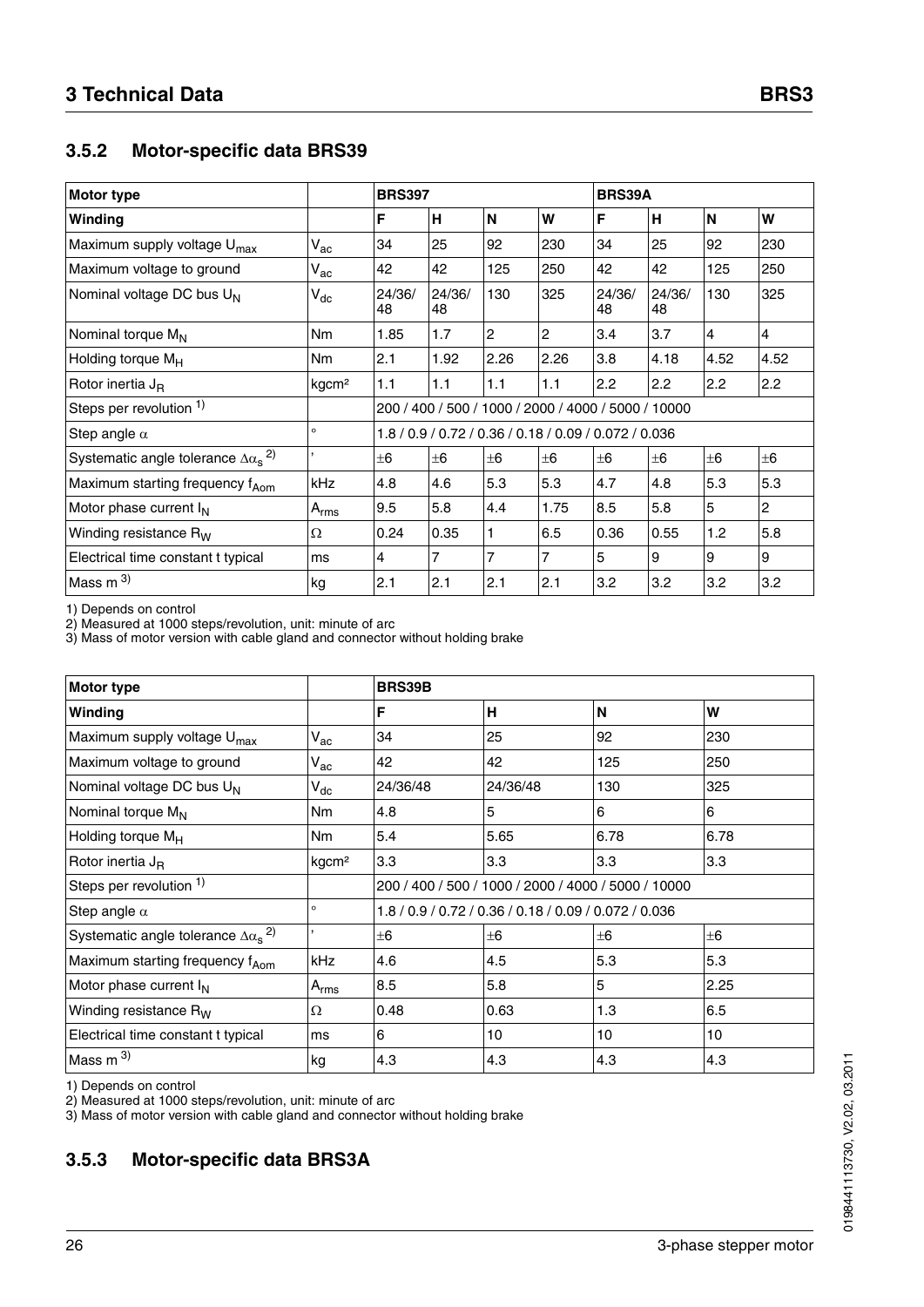| <b>Motor type</b>                                         |                            | <b>BRS3AC</b>                                         | <b>BRS3AD</b> |  |  |
|-----------------------------------------------------------|----------------------------|-------------------------------------------------------|---------------|--|--|
| Winding                                                   |                            | W                                                     | W             |  |  |
| Maximum supply voltage U <sub>max</sub>                   | $V_{ac}$                   | 230                                                   | 230           |  |  |
| Maximum voltage to ground                                 | $V_{ac}$                   | 250                                                   | 250           |  |  |
| Nominal voltage DC bus U <sub>N</sub>                     | $\mathsf{V}_{\mathsf{dc}}$ | 325                                                   | 325           |  |  |
| Nominal torque M <sub>N</sub>                             | N <sub>m</sub>             | 12                                                    | 16.5          |  |  |
| Holding torque M <sub>H</sub>                             | N <sub>m</sub>             | 13.5                                                  | 19.7          |  |  |
| Rotor inertia J <sub>R</sub>                              | kgcm <sup>2</sup>          | 10.5                                                  | 16            |  |  |
| Steps per revolution 1)                                   |                            | 200 / 400 / 500 / 1000 / 2000 / 4000 / 5000 / 10000   |               |  |  |
| Step angle $\alpha$                                       | $\circ$                    | 1.8 / 0.9 / 0.72 / 0.36 / 0.18 / 0.09 / 0.072 / 0.036 |               |  |  |
| Systematic angle tolerance $\Delta\alpha_s$ <sup>2)</sup> |                            | ±6                                                    | ±6            |  |  |
| Maximum starting frequency f <sub>Aom</sub>               | <b>kHz</b>                 | 4.7                                                   | 4.7           |  |  |
| Motor phase current I <sub>N</sub>                        | $A_{rms}$                  | 4.1                                                   | 4.75          |  |  |
| Winding resistance R <sub>W</sub>                         | Ω                          | 1.8                                                   | 1.9           |  |  |
| Electrical time constant t typical                        | ms                         | 22                                                    | 22            |  |  |
| Mass m $^{3)}$                                            | kg                         | 8.2                                                   | 11.2          |  |  |

1) Depends on control

2) Measured at 1000 steps/revolution, unit: minute of arc

3) Mass of motor version with cable gland and connector without holding brake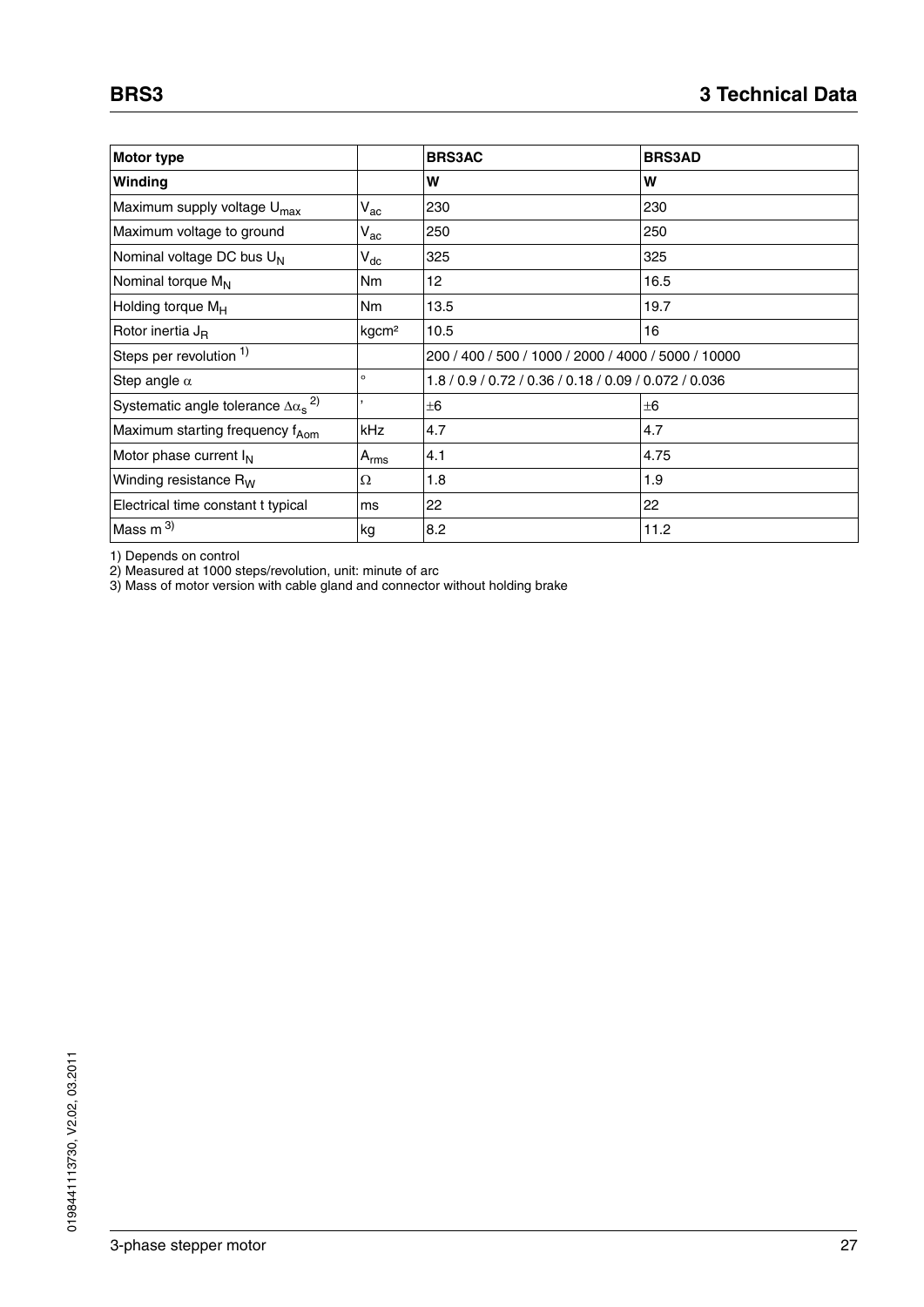### <span id="page-27-0"></span>**3.6 Characteristic curves**

### <span id="page-27-1"></span>**3.6.1 Characteristic curves BRS36**

#### **3.6.1.1 Characteristic curves BRS364**



- (1) Pull-out torque<br>(2) Pull-in torque
- (2) Pull-in torque<br>(3) Maximum loa
- Maximum load inertia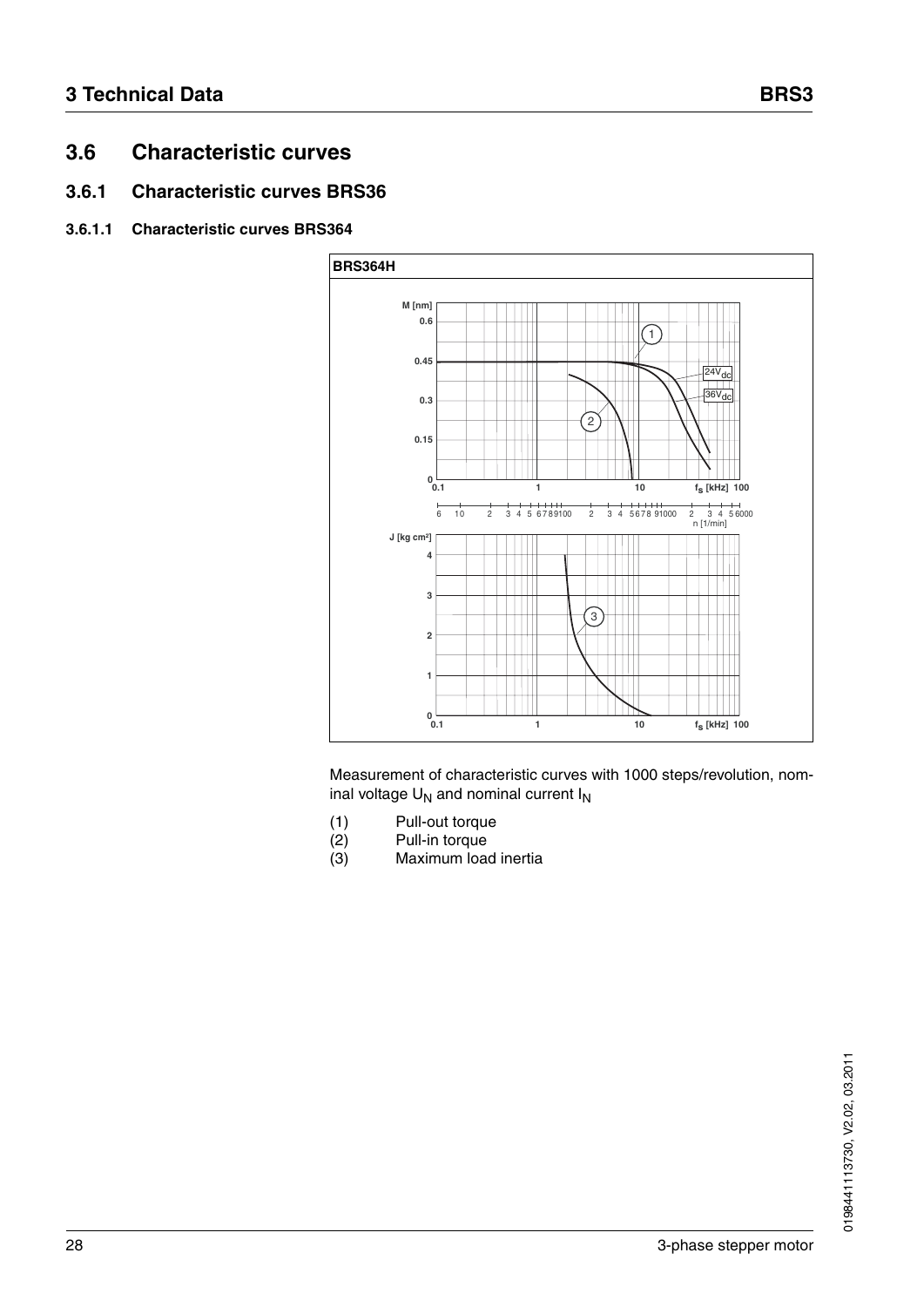

#### **3.6.1.2 Characteristic curves BRS366**

- (1) Pull-out torque<br>(2) Pull-in torque
- Pull-in torque
- (3) Maximum load inertia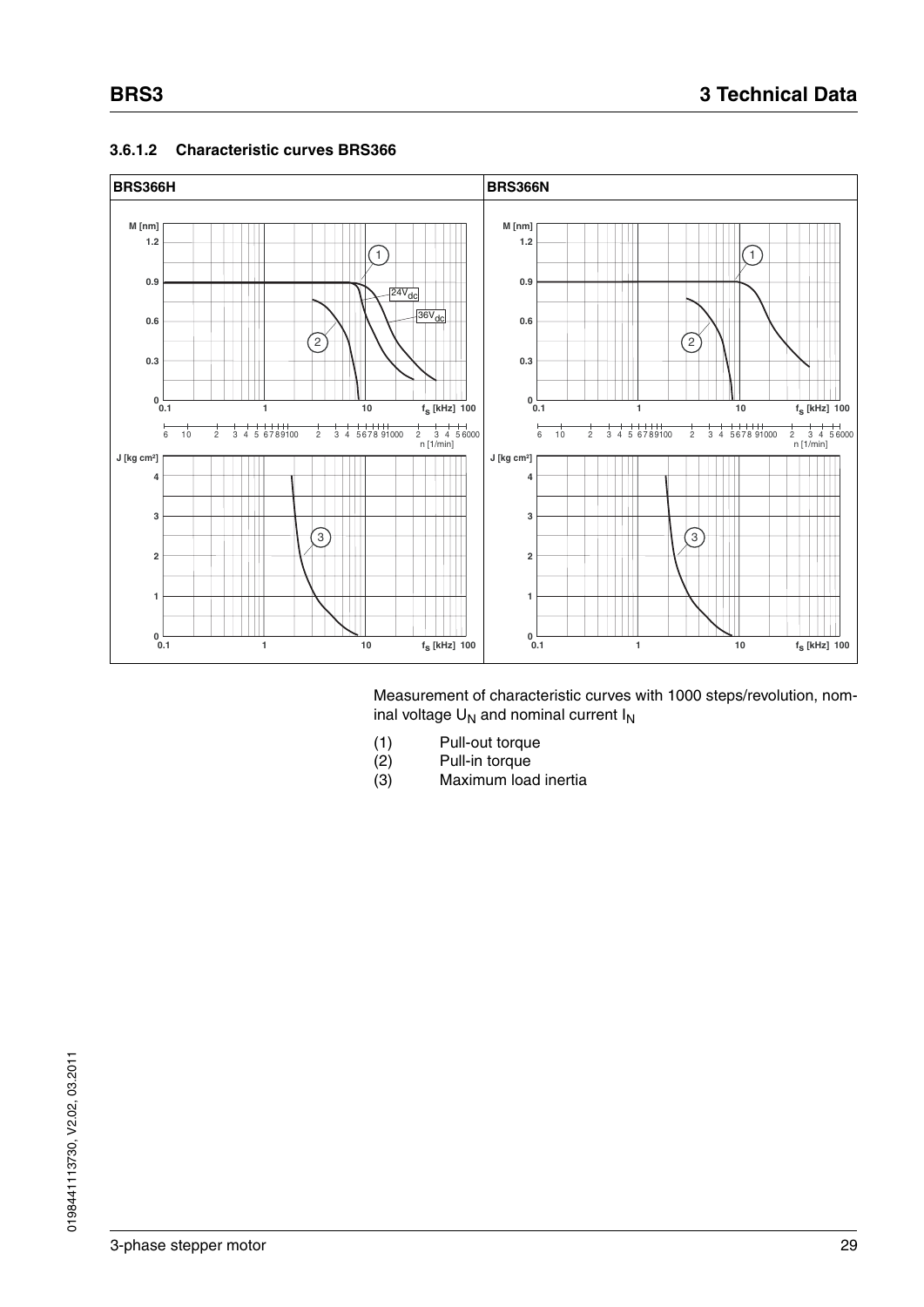

#### **3.6.1.3 Characteristic curves BRS368**

- (1) Pull-out torque
- (2) Pull-in torque
- (3) Maximum load inertia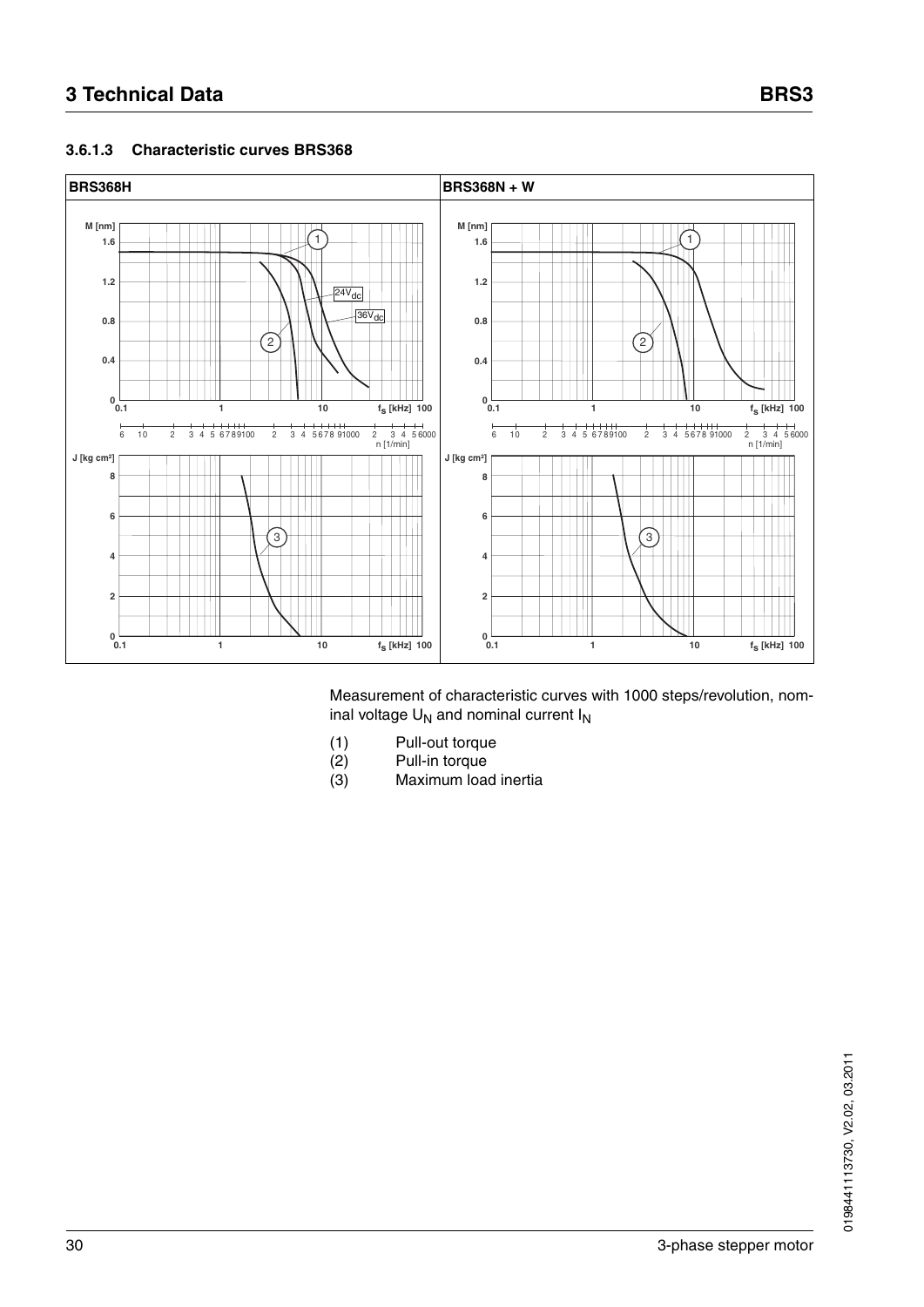### <span id="page-30-0"></span>**3.6.2 Characteristic curves BRS39**

#### **3.6.2.1 Characteristic curves BRS397**



- (1) Pull-out torque<br>(2) Pull-in torque
- (2) Pull-in torque
- Maximum load inertia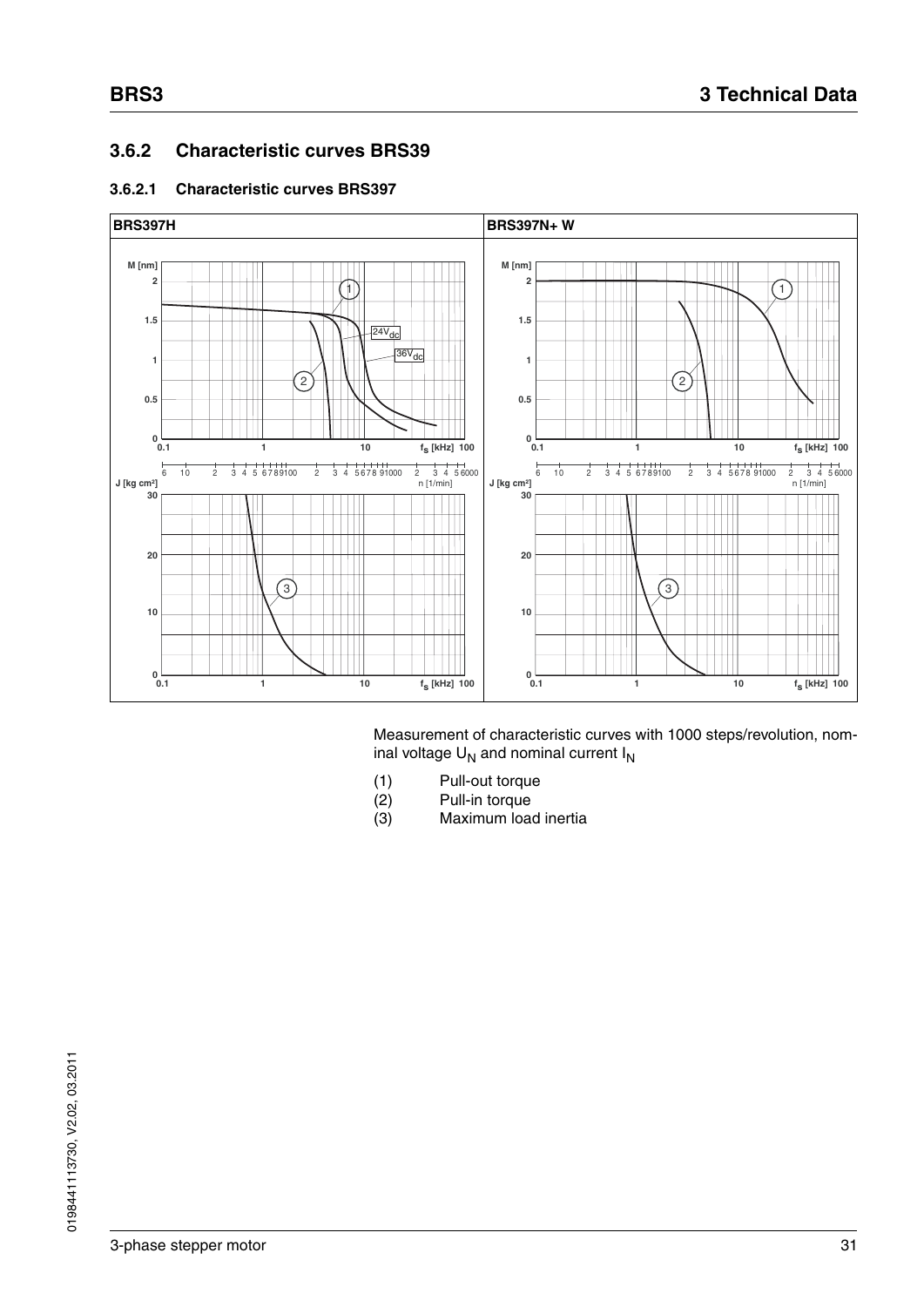#### **3.6.2.2 Characteristic curves BRS39A**



- (1) Pull-out torque
- (2) Pull-in torque
- (3) Maximum load inertia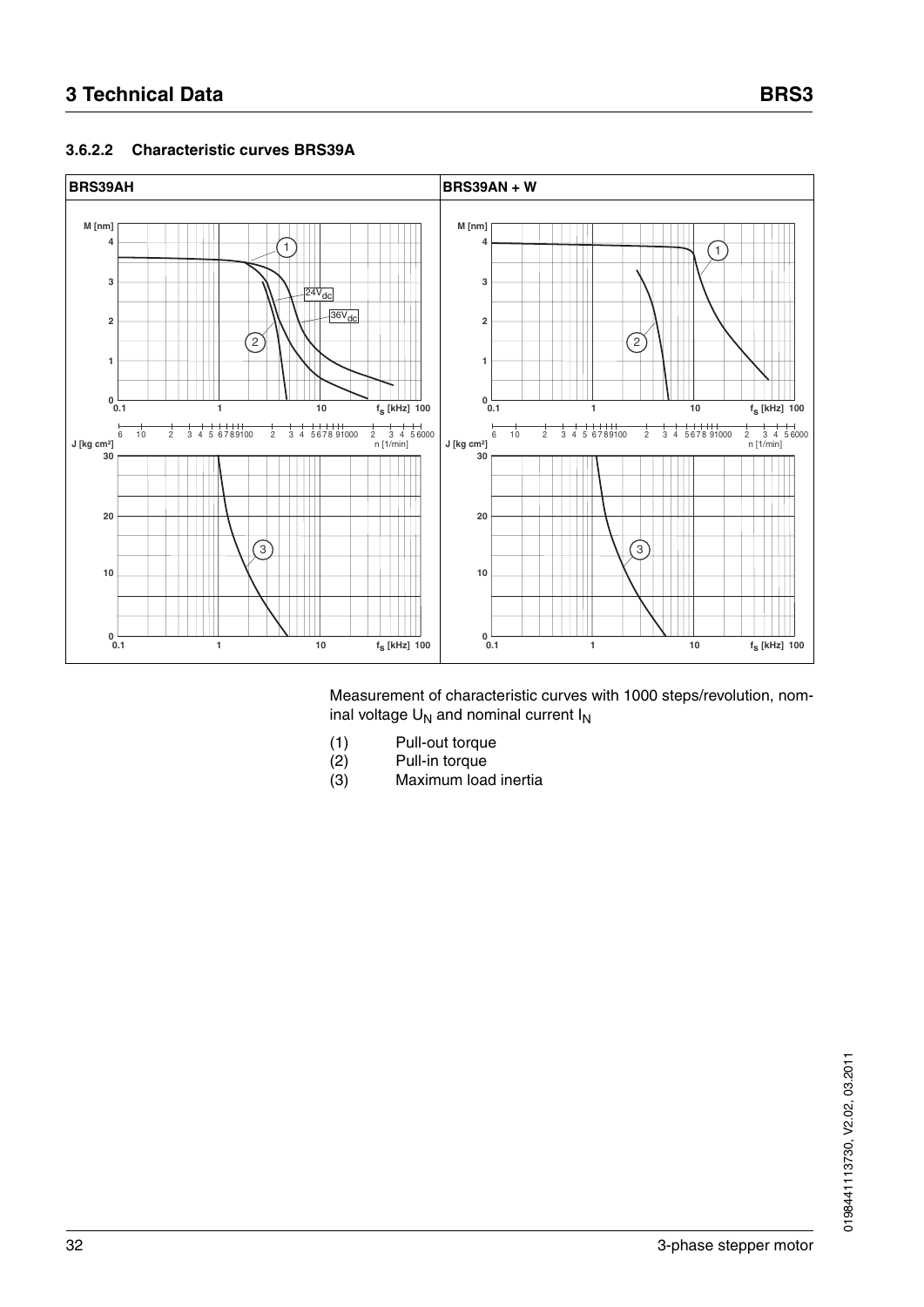

#### **3.6.2.3 Characteristic curves BRS39B**

- (1) Pull-out torque<br>(2) Pull-in torque
- Pull-in torque
- (3) Maximum load inertia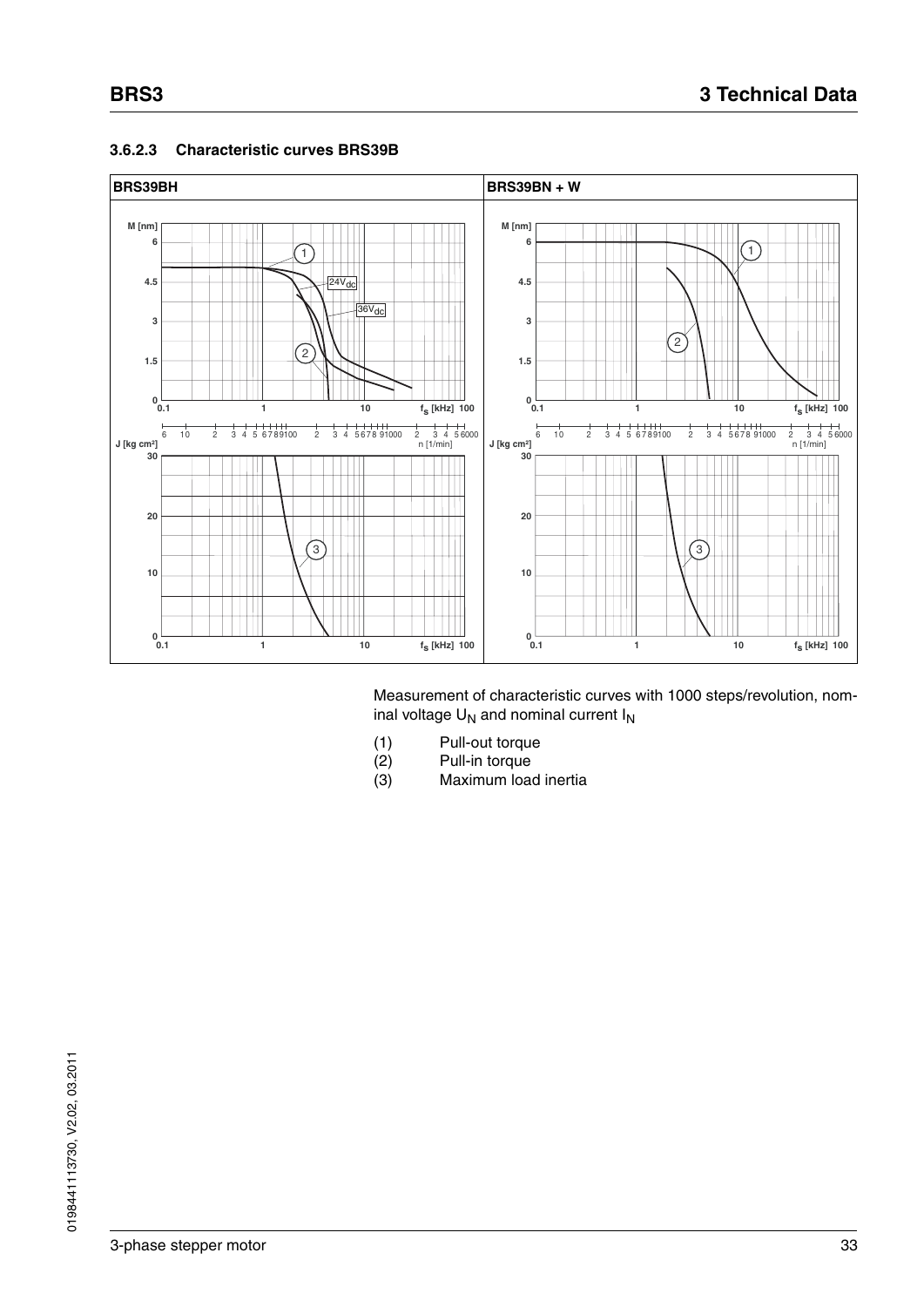### <span id="page-33-0"></span>**3.6.3 Characteristic curves BRS3A**

#### **3.6.3.1 Characteristic curves BRS3AC**



- (1) Pull-out torque<br>(2) Pull-in torque
- (2) Pull-in torque
- Maximum load inertia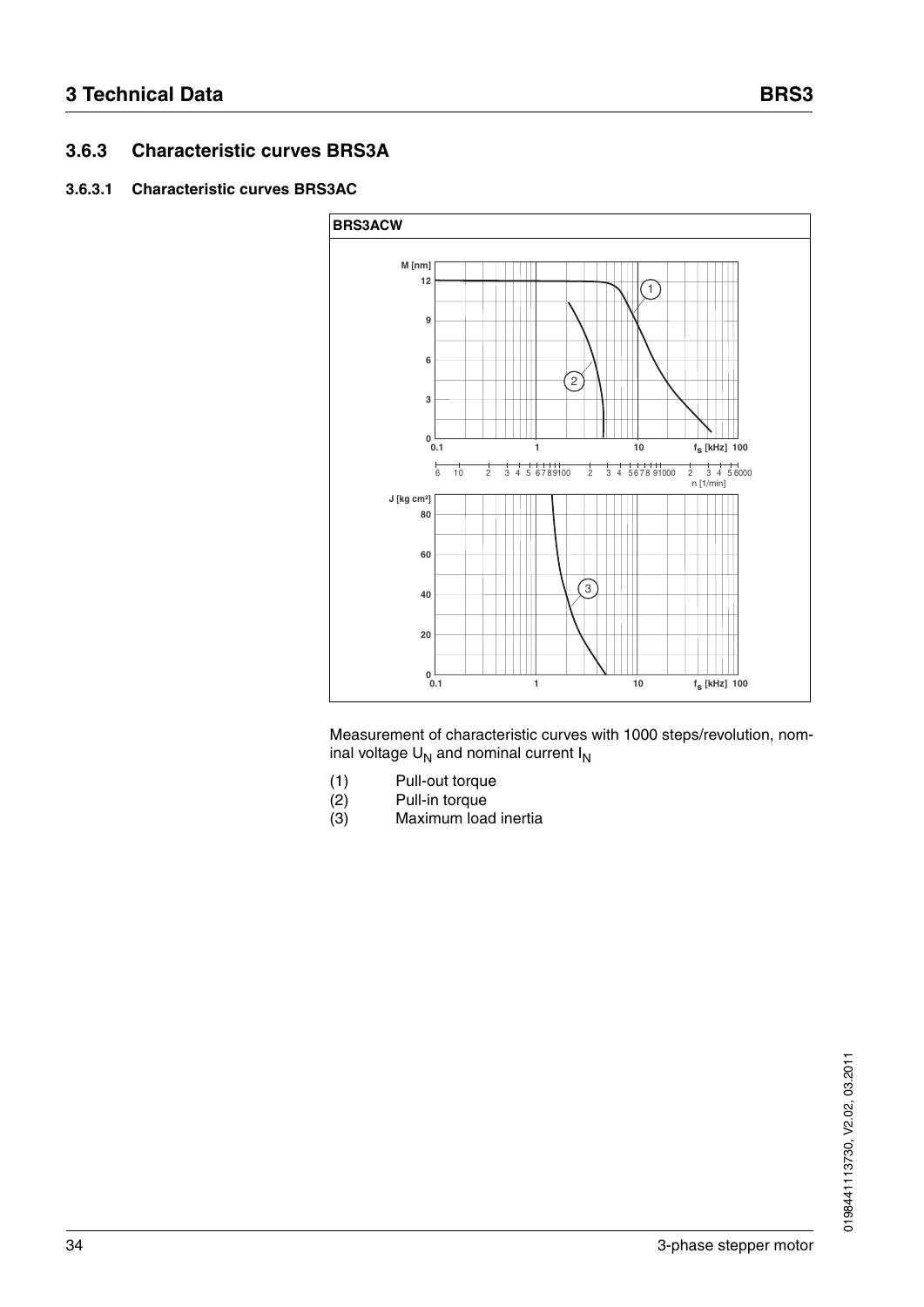

- (1) Pull-out torque<br>(2) Pull-in torque
- Pull-in torque
- (3) Maximum load inertia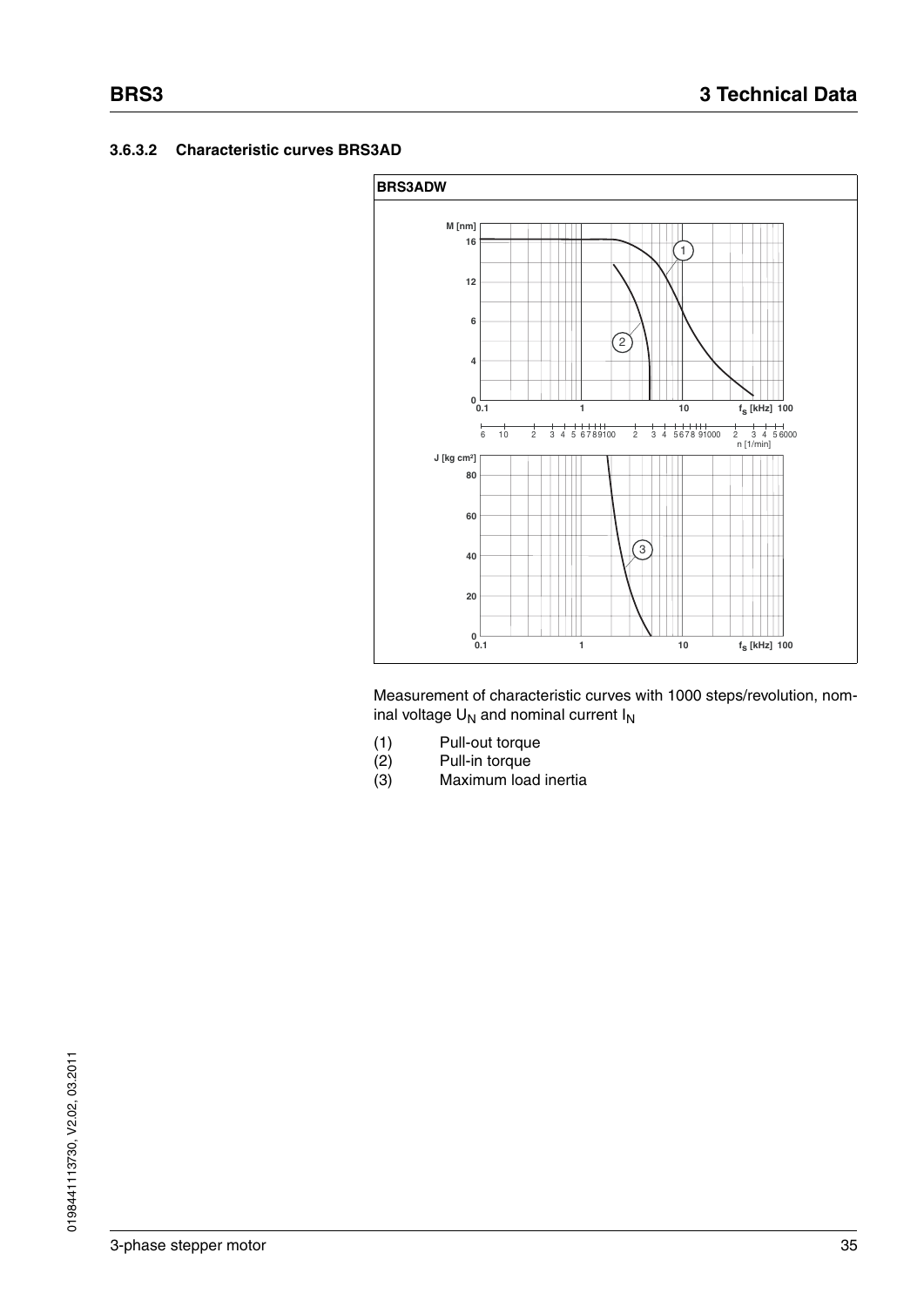### <span id="page-35-0"></span>**3.7 Dimensions**

### <span id="page-35-1"></span>**3.7.1 Dimensional drawing BRS36**

The following applies to the dimensional drawings below:

| (1) |  | Motor with holding brake |  |
|-----|--|--------------------------|--|
|     |  |                          |  |

| <b>BRS364</b> | [mm] | 42 | 6.35 |
|---------------|------|----|------|
| <b>BRS366</b> | [mm] | 56 | 6.35 |
| <b>BRS368</b> | [mm] | 79 | 8    |



Figure 3.2 BRS36 dimensional drawing terminal version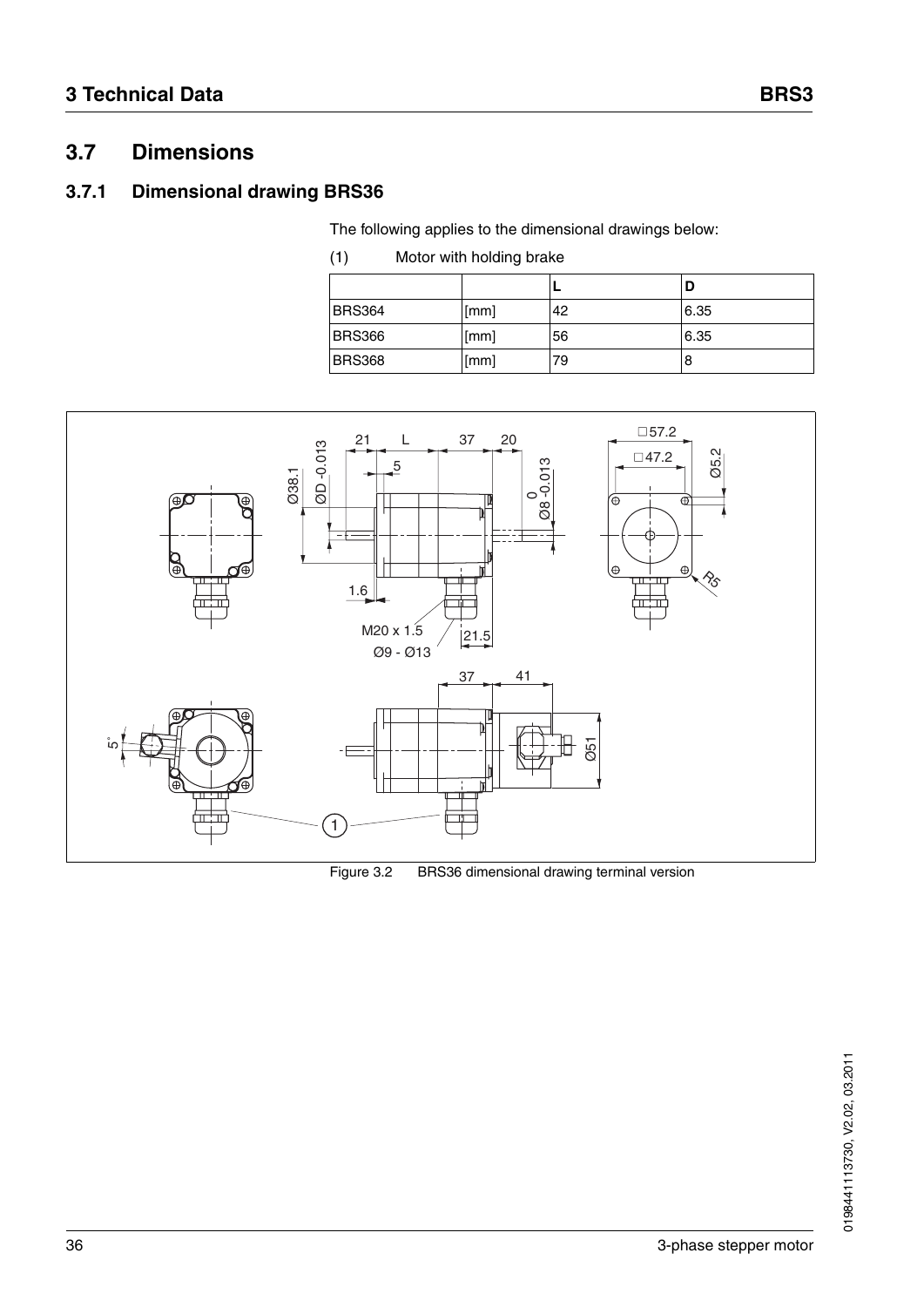



Figure 3.3 BRS36 dimensional drawing connector version without encoder



Figure 3.4 BRS36 dimensional drawing connector version with encoder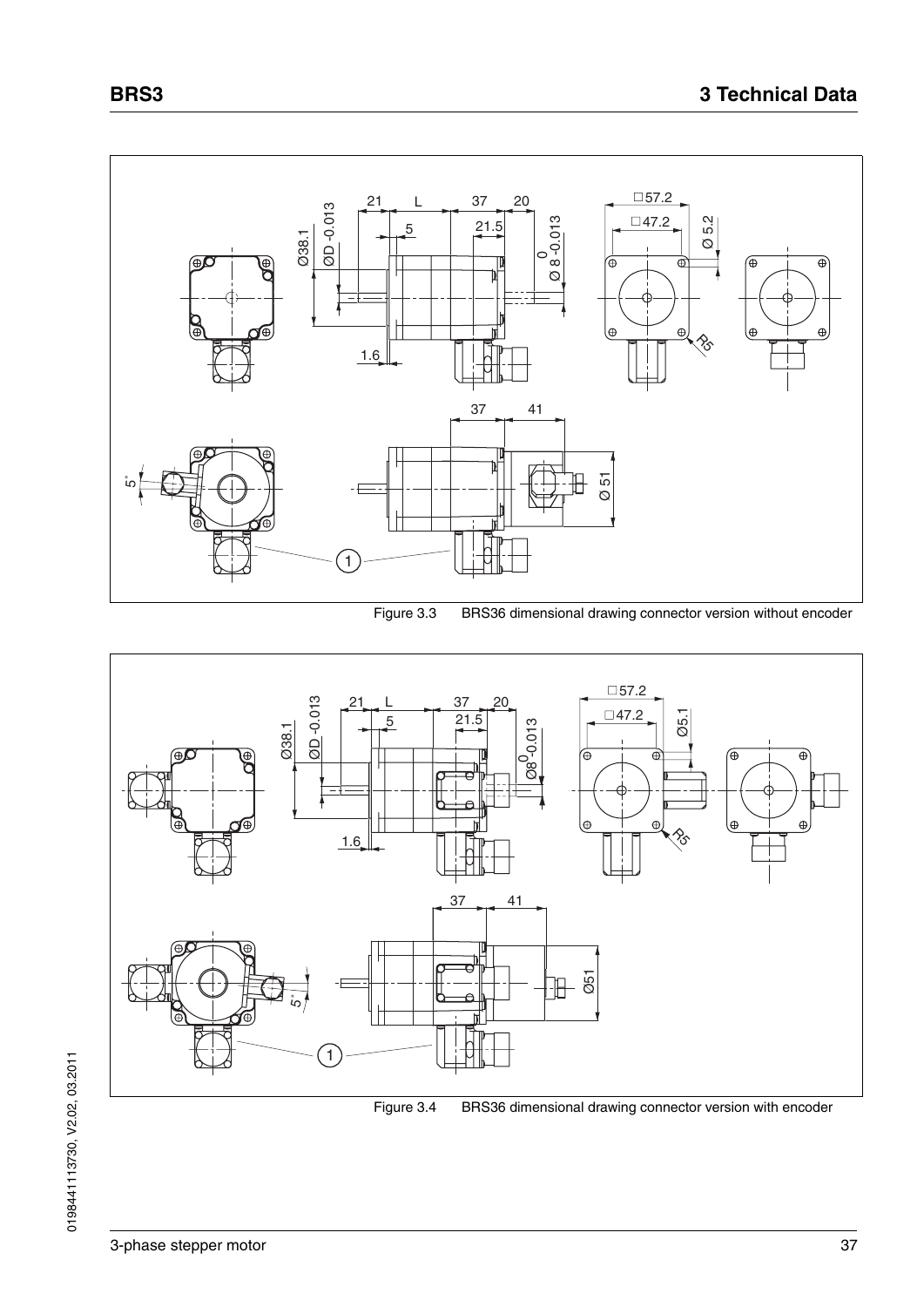### **3.7.2 Dimensional drawing BRS39**

The following applies to the dimensional drawings below:

- (1) Motor with holding brake<br>(2) Woodruff key
- Woodruff key

| <b>BRS</b>                                                             |      | $\bullet\bullet$ 397  |                             | $\bullet\bullet$ 39A |                                 | $\bullet\bullet$ 39B   |
|------------------------------------------------------------------------|------|-----------------------|-----------------------------|----------------------|---------------------------------|------------------------|
| Tolerance                                                              | [mm] | 67.5<br>$+0.6 / -0.8$ |                             | 97.5<br>$+0.6/ -0.8$ |                                 | 127.5<br>$+0.6 / -0.8$ |
| D                                                                      | [mm] | 9.5                   | $12 \overline{ }$           | 9.5                  | 12                              | 14                     |
| Woodruff key as per $\lceil \text{mm} \rceil$ 3 x 5<br><b>DIN 6888</b> |      |                       | $4 \times 6.5$ 3 $\times 5$ |                      | $4 \times 6.5$   $4 \times 6.5$ |                        |
| N                                                                      | [mm] | 60                    | 73                          | 60                   | 73                              | 60/73                  |



Figure 3.5 BRS39 dimensional drawing terminal version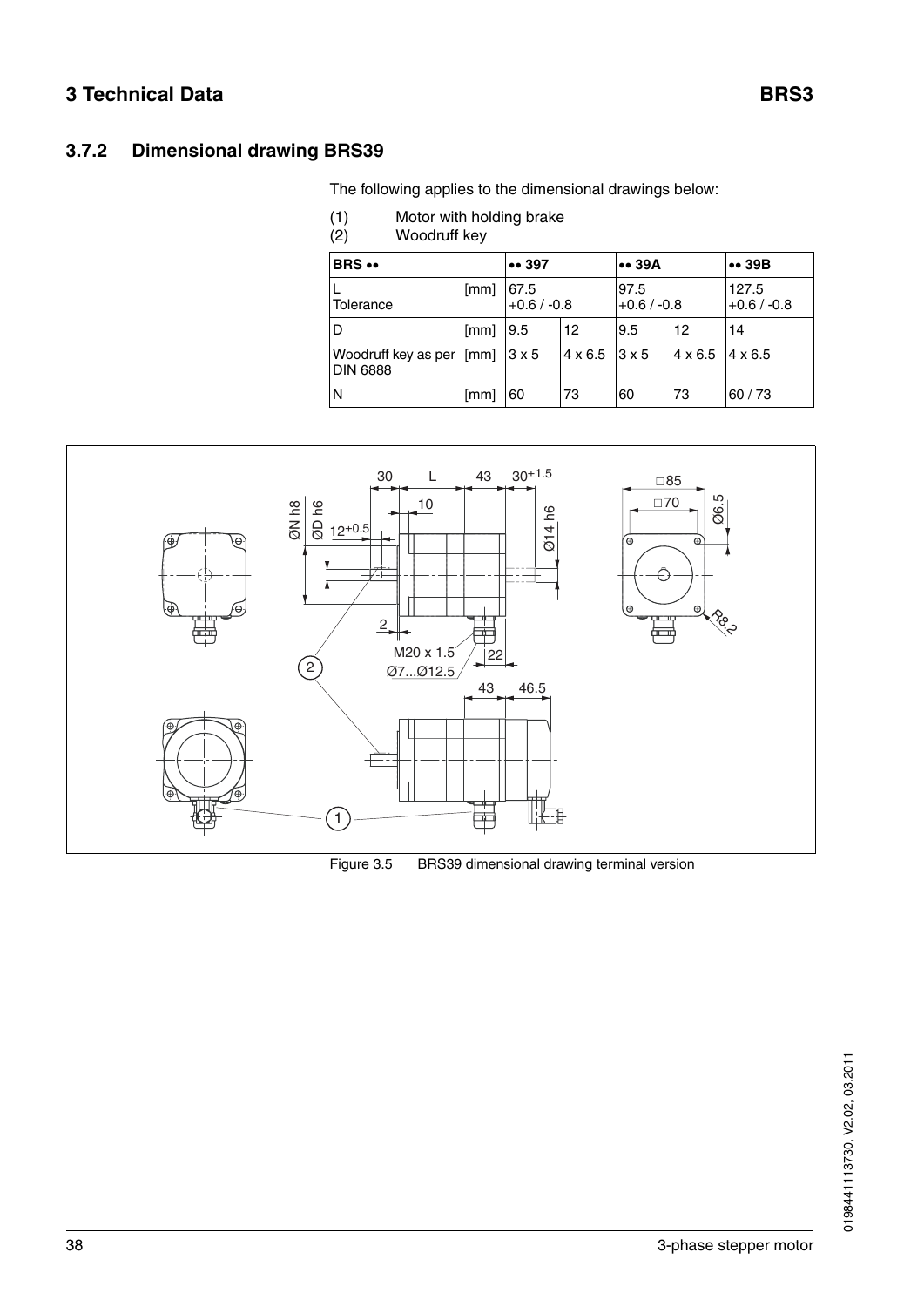





Figure 3.7 BRS39 dimensional drawing connector version with encoder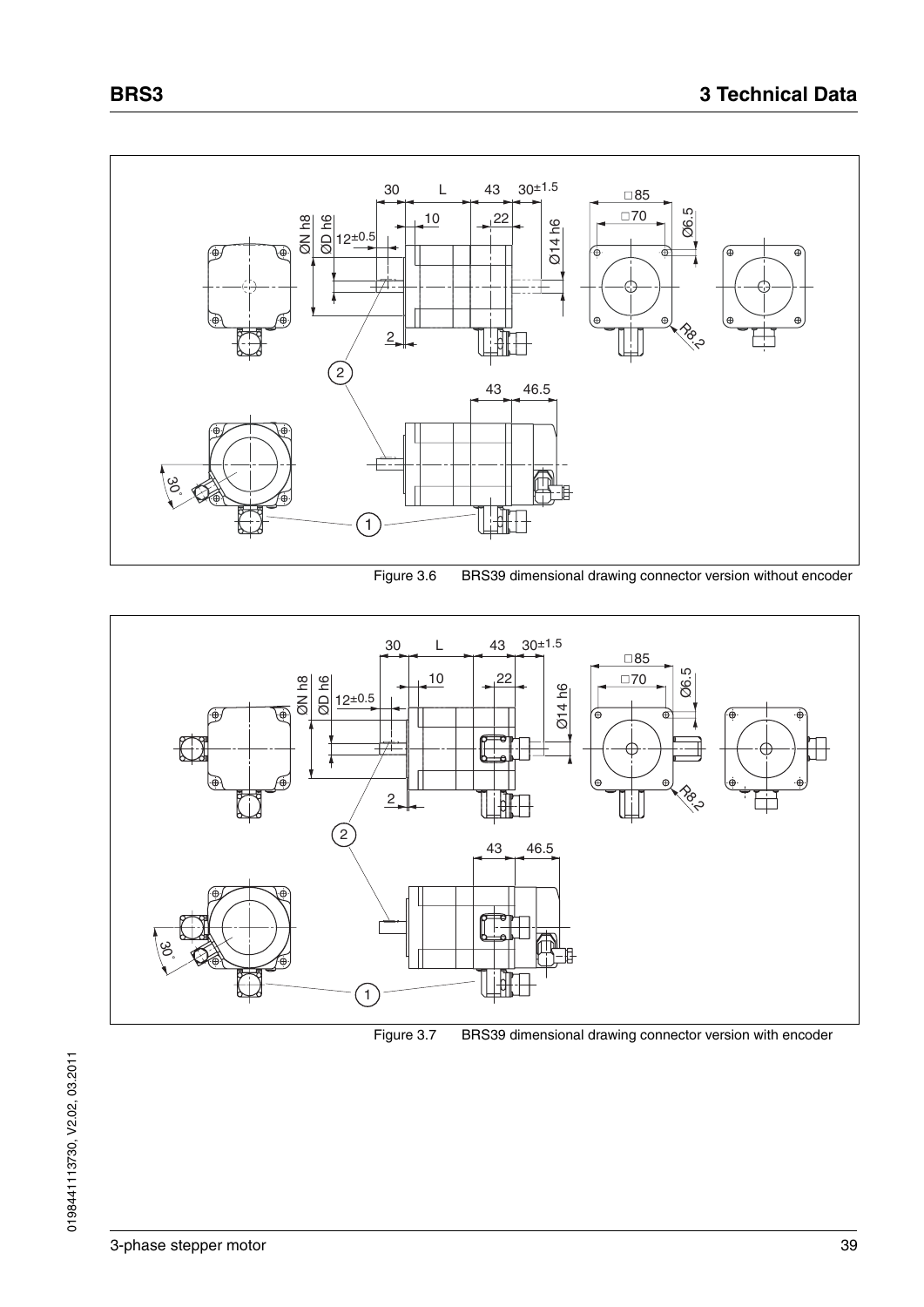#### The following applies to the dimensional drawings below:

(1) Motor with holding brake<br>(2) Parallel key

Parallel key

| <b>BRS</b> ••                   |      | $\bullet\bullet$ 3AC | $\bullet\bullet$ 3AD |
|---------------------------------|------|----------------------|----------------------|
| Tolerance                       | [mm] | 180<br>$\pm 1$       | 228<br>±1            |
| Parallel key as<br>per DIN 6885 |      | A6x6x25              | A6x6x25              |



Figure 3.8 BRS3A dimensional drawing terminal version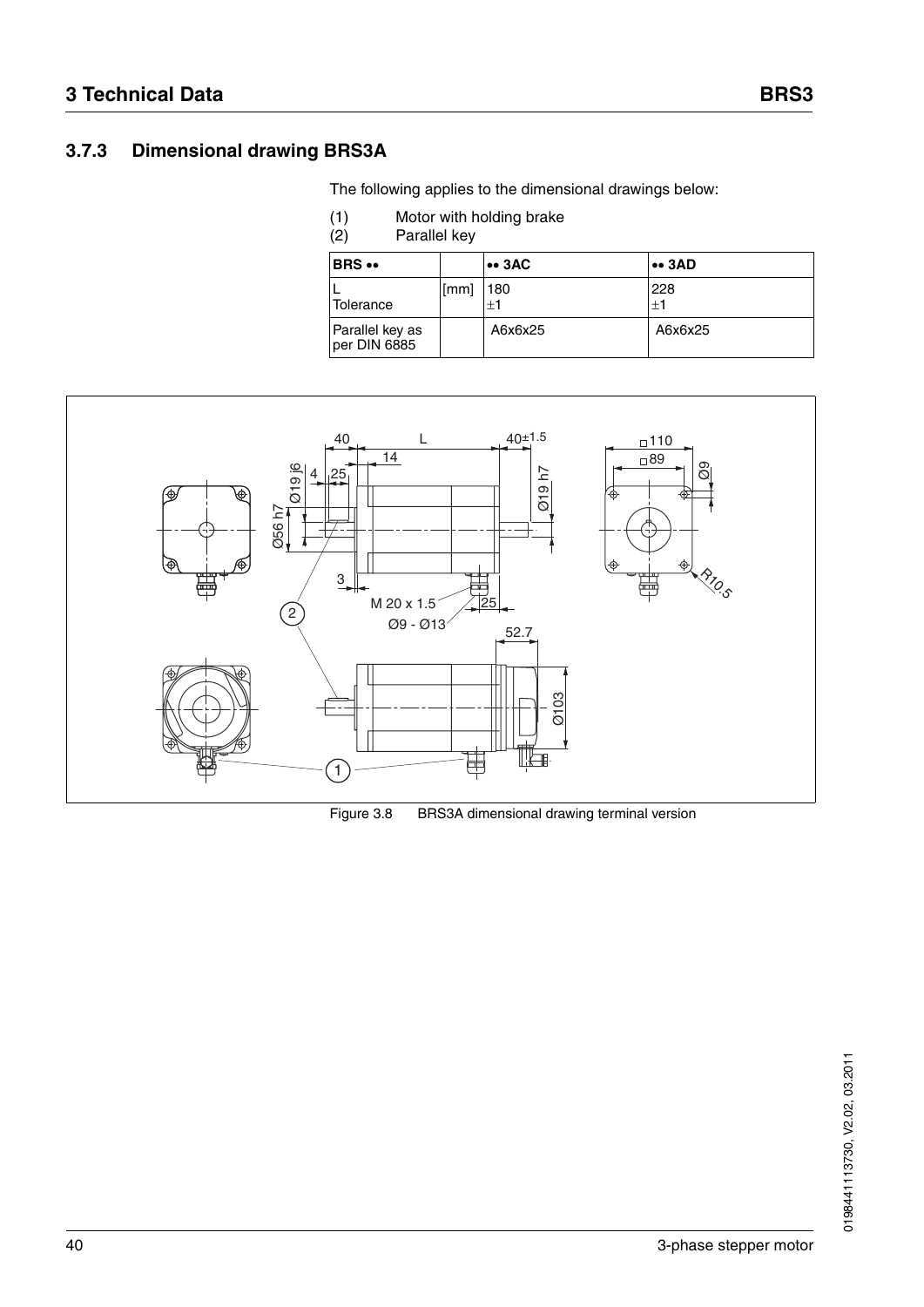

Figure 3.9 BRS3A dimensional drawing connector version without encoder

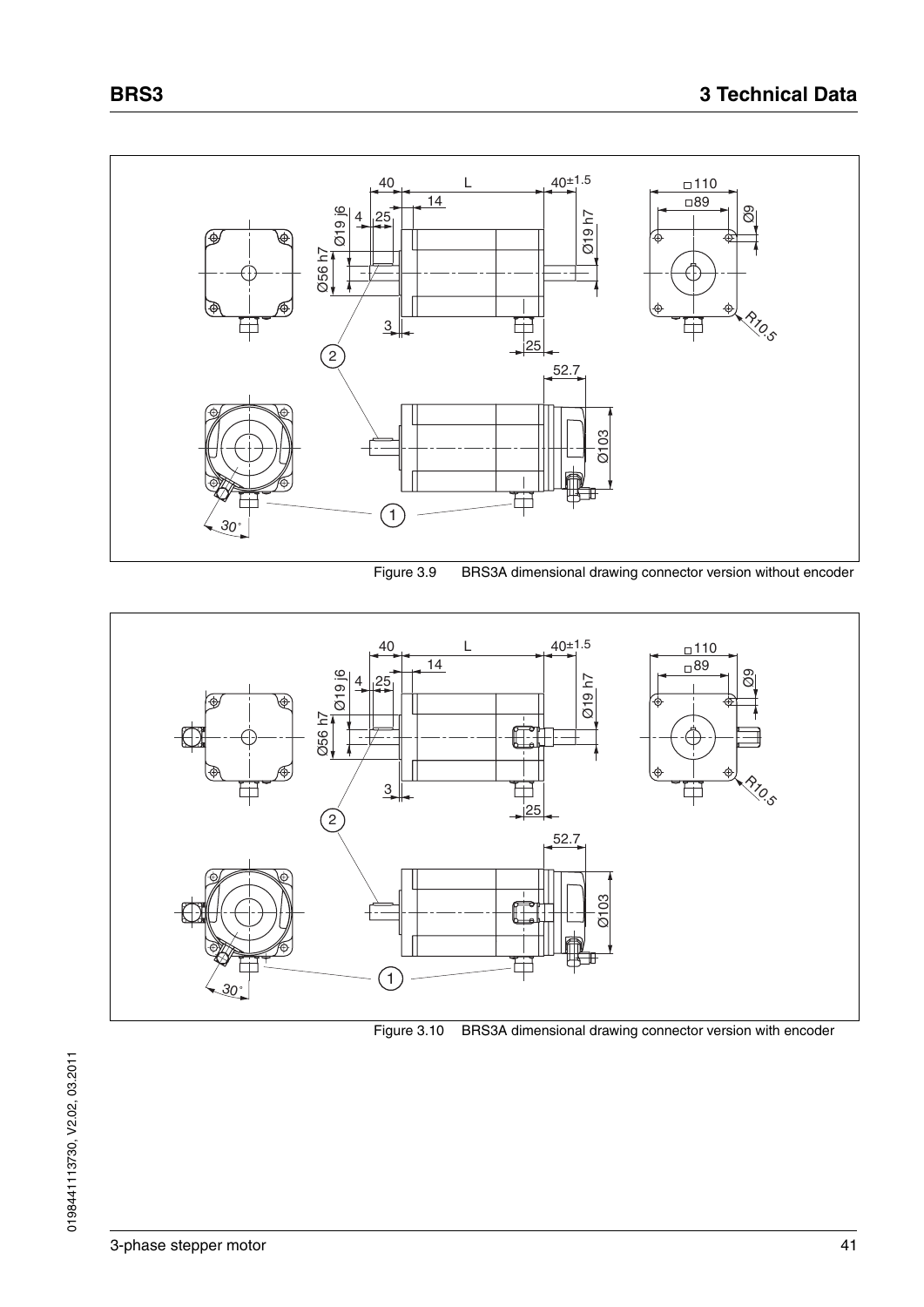## **3.8 Shaft-specific data**

## **3.8.1 Force for pressing on**

|                                  | <b>A WARNING</b>                                                                                                                                                                                                                                                                                                                           |
|----------------------------------|--------------------------------------------------------------------------------------------------------------------------------------------------------------------------------------------------------------------------------------------------------------------------------------------------------------------------------------------|
|                                  | UNINTENDED BEHAVIOR CAUSED BY MECHANICAL DAMAGE TO<br><b>THE MOTOR</b>                                                                                                                                                                                                                                                                     |
|                                  | If the maximum permissible forces at the shaft are exceeded, this will<br>result in premature wear of the bearing, shaft breakage or damage to<br>the encoder.                                                                                                                                                                             |
|                                  | Do not exceed the maximum permissible axial and radial forces.                                                                                                                                                                                                                                                                             |
|                                  | Protect the shaft from impact.                                                                                                                                                                                                                                                                                                             |
|                                  | Do not exceed the maximum permissible axial force when press-<br>ing on components.                                                                                                                                                                                                                                                        |
|                                  | Failure to follow these instructions can result in death, serious<br>injury or equipment damage.                                                                                                                                                                                                                                           |
| Maximum force during pressing on | The force applied during pressing on must not exceed the maximum per-<br>missible axial force that may act on the rolling bearing, see chapter 3.8.2<br>"Shaft load". Applying assembly paste (such as Klüberpaste 46 MR 401)<br>to the shaft and the component to be mounted reduces friction and me-<br>chanical impact on the surfaces. |
|                                  | If the shaft has a thread, it is recommend to use it to press on the com-<br>ponent to be mounted. This way there is no axial force acting on the roll-<br>ing bearing.                                                                                                                                                                    |
|                                  | It is also possible to shrink-fit, clamp or glue the component to be<br>mounted.                                                                                                                                                                                                                                                           |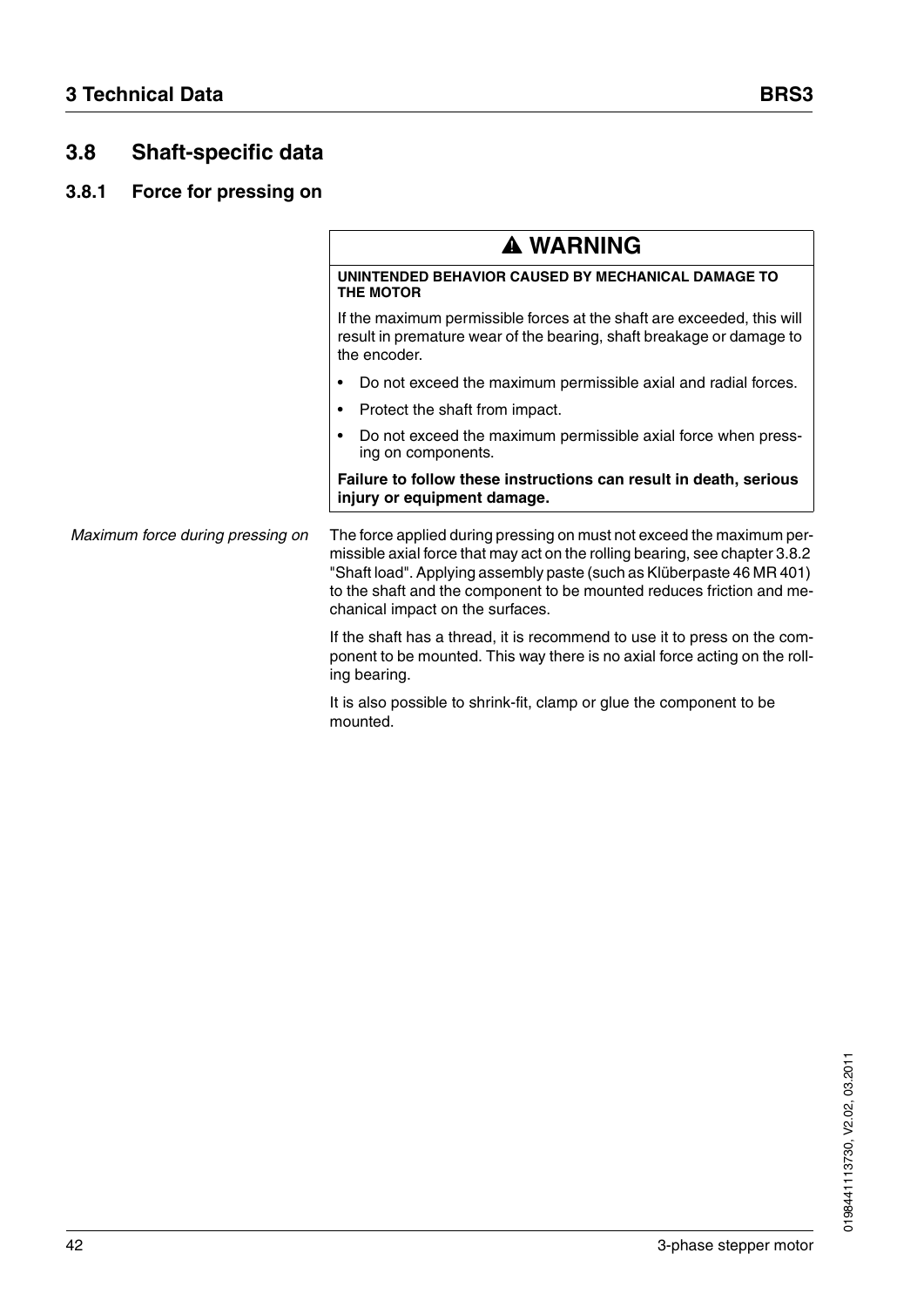#### <span id="page-42-5"></span><span id="page-42-0"></span>**3.8.2 Shaft load**



The following conditions apply:

- Speed of rotation  $n = 600$  min<sup>-1</sup>
- Ambient temperature =  $40^{\circ}$ C (approx. 80°C bearing temperarture)
- 100% duty cycle at nominal torque

<span id="page-42-2"></span>If these conditions are met the maximum forces shown in the table below may act on the shaft (however, not simultaneously):

#### **3.8.2.1 Shaft load BRS36x**

<span id="page-42-1"></span>

| <b>Motor type</b>                                                    |    | <b>BRS364</b> | <b>BRS366</b> | <b>BRS368</b> |
|----------------------------------------------------------------------|----|---------------|---------------|---------------|
| Maximum radial force 1st shaft end $F_{B1}$ <sup>1)</sup>            | N  | 24            | 24            | 50            |
| Maximum radial force 2nd shaft end (optional) $F_{B2}$ <sup>1)</sup> | ΙN | $25/40^{2}$   | $25/40^{2}$   | $25/40^{2}$   |
| Maximum axial force tension F <sub>A1</sub>                          | N  | 100           | 100           | 100           |
| Maximum axial force compression $F_{A2}$                             | 'N | 8.4           | l8.4          | 18.4          |
| Nominal bearing service life $L_{10h}$ <sup>3)</sup>                 | n  | 20000         | 20000         | 20000         |

1) Point of application of radial force:  $X = Y = 10$  mm distance from flange

2) Value 1: motors with terminal box, connector or encoder; value 2: flying leads version

3) Operating hours at a probability of failure of 10%

#### **3.8.2.2 Shaft load BRS39x**

<span id="page-42-4"></span><span id="page-42-3"></span>

| <b>Motor type</b>                                                    |    | <b>BRS397</b> | <b>BRS39A</b> | <b>BRS39B</b> |
|----------------------------------------------------------------------|----|---------------|---------------|---------------|
| Maximum radial force 1st shaft end $F_{B1}$ <sup>1)</sup>            | ١N | 100           | 100           | 110           |
| Maximum radial force 2nd shaft end (optional) $F_{B2}$ <sup>1)</sup> | 1N | $50/75^{2}$   | $150/75^{2}$  | $150/75^{2}$  |
| Maximum axial force tension F <sub>A1</sub>                          | ΙN | 175           | 175           | 175           |
| Maximum axial force compression F <sub>A2</sub>                      | ΙN | 30            | 30            | 30            |
| Nominal bearing service life $L_{10h}$ <sup>3)</sup>                 |    | 20000         | 20000         | 20000         |

1) Point of application of radial force:  $X = Y = 15$  mm distance from flange

2) Value 1: motors with terminal box, connector or encoder; value 2: flying leads version

3) Operating hours at a probability of failure of 10%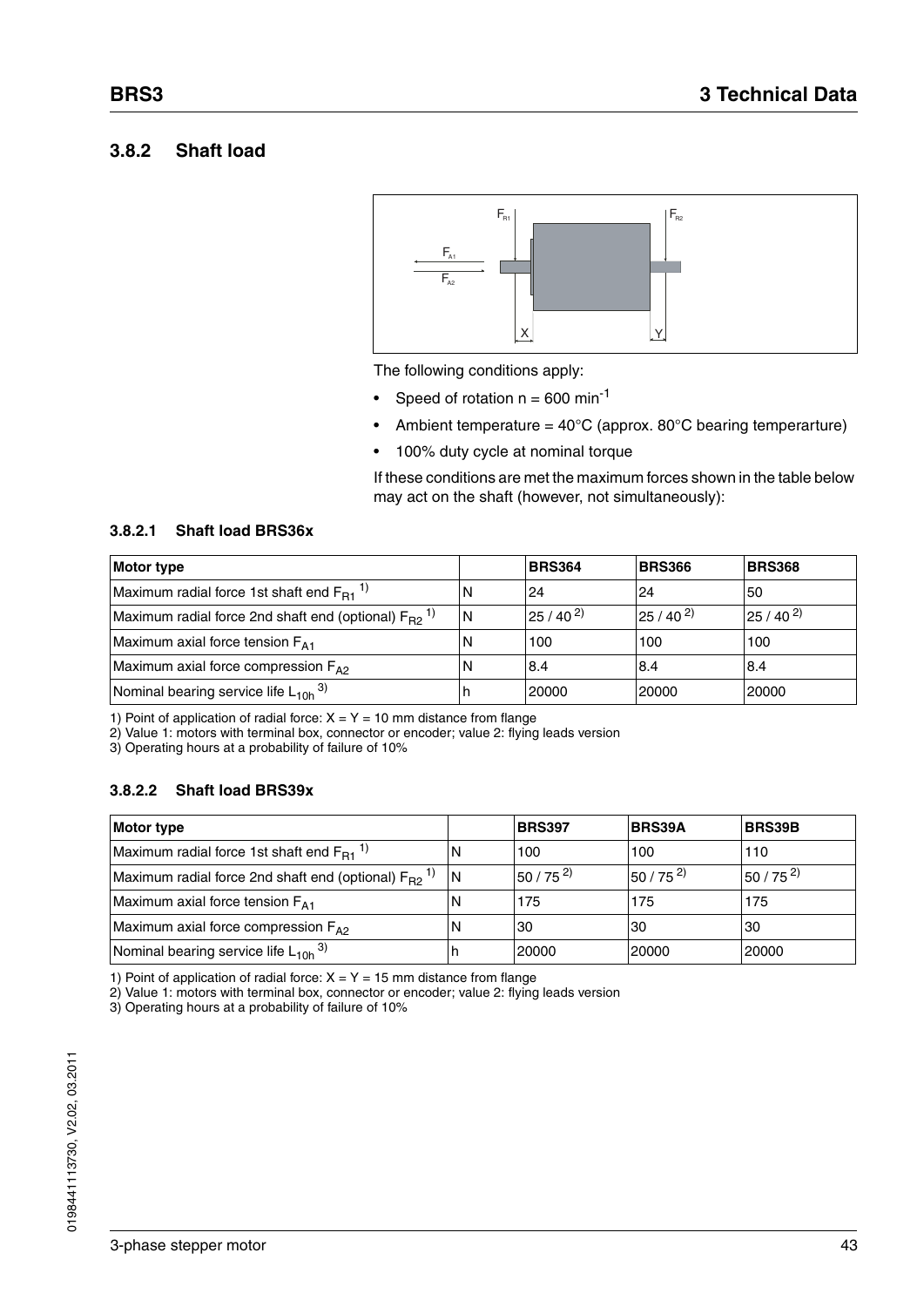#### **3.8.2.3 Shaft load BRS3Ax**

<span id="page-43-0"></span>

| <b>Motor type</b>                                                    |     | <b>BRS3AC</b> | <b>BRS3AD</b> |
|----------------------------------------------------------------------|-----|---------------|---------------|
| Maximum radial force 1st shaft end $F_{B1}$ <sup>1)</sup>            | N   | 300           | 300           |
| Maximum radial force 2nd shaft end (optional) $F_{B2}$ <sup>1)</sup> | IN. | 150           | 150           |
| Maximum axial force tension F <sub>A1</sub>                          | N   | 330           | 330           |
| Maximum axial force compression $F_{A2}$                             | N   | 60            | l60           |
| Nominal bearing service life $L_{10h}$ <sup>2)</sup>                 | ш   | 20000         | 20000         |

1) Point of application of radial force:  $X = Y = 20$  mm distance from flange

2) Operating hours at a probability of failure of 10%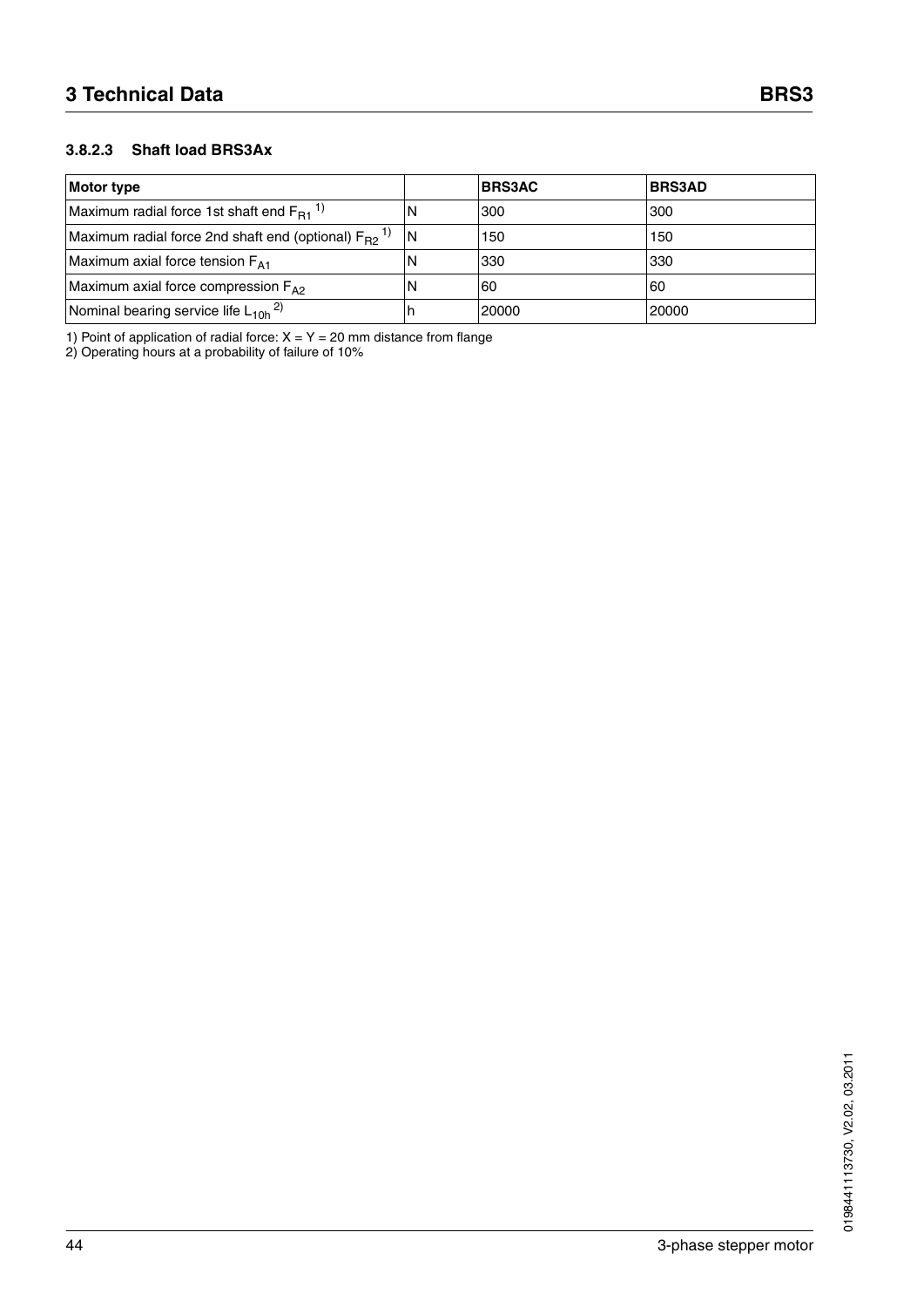## **3.9 Motor versions**





| Item           | <b>BRS </b>                | 36                          | 39                          | $\bullet \bullet 3A$        |
|----------------|----------------------------|-----------------------------|-----------------------------|-----------------------------|
| 1              | GBX gearbox<br>(accessory) | See catalog                 | See catalog                 | See catalog                 |
| $\overline{c}$ | Shaft diameter             | 6.35 mm                     | $9.5 \text{ mm}$            | $19 \text{ mm}$             |
|                |                            | 8 mm                        | $12 \text{ mm}$             |                             |
|                |                            |                             | 14 mm                       |                             |
| 3              | Centering collar           | 38.1 mm                     | 60 mm                       | 56 mm                       |
|                |                            |                             | 73 mm                       |                             |
| 4              | Size                       | 57.2 mm                     | 85 mm                       | $110 \text{ mm}$            |
| 4              | Length                     | 42 mm                       | 68 mm                       | 180 mm                      |
|                |                            | 56 mm                       | 98 mm                       | 230 mm                      |
|                |                            | 79 mm                       | 128 mm                      |                             |
| 4              | Winding                    | H, N, (W)                   | <b>H, N, W</b>              | <b>H, N, W</b>              |
| 5              | Motor connec-              | Flying leads ver-           | Flying leads ver-           | Terminal box <sup>1)</sup>  |
|                | tion                       | sion                        | sion                        | Connector                   |
|                |                            | Terminal box 1)             | Terminal box 1)             |                             |
|                |                            | Connector                   | Connector                   |                             |
| 6              | Options                    | 2nd shaft end <sup>2)</sup> | 2nd shaft end <sup>2)</sup> | 2nd shaft end <sup>2)</sup> |
|                |                            | Holding brake               | Holding brake               | Holding brake               |
|                |                            | Encoder <sup>3)</sup>       | Encoder <sup>3)</sup>       | Encoder <sup>3)</sup>       |

<span id="page-44-2"></span><span id="page-44-1"></span><span id="page-44-0"></span>1) Terminal strip inside motor; sealed with a cable gland

2) Only one feature selectable; either 2nd shaft end or holding brake

3) Only in case of motor with connector version (in addition, 2nd shaft end or holding brake possible)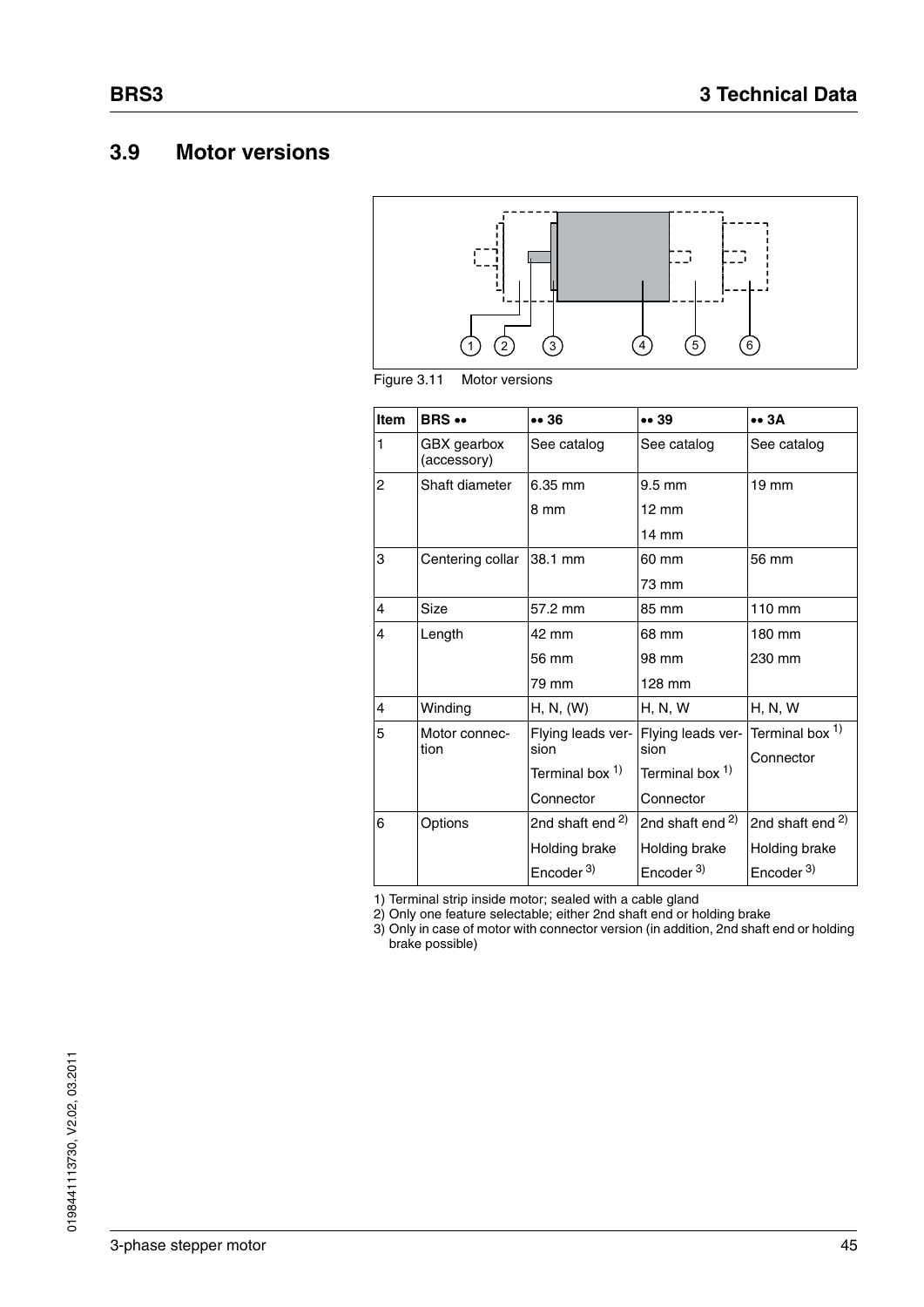## **3.10 Options**

#### <span id="page-45-1"></span>**3.10.1 Holding brake**

|          | <b>A WARNING</b>                                                                                                                                                                                                                                    |
|----------|-----------------------------------------------------------------------------------------------------------------------------------------------------------------------------------------------------------------------------------------------------|
|          | <b>LOAD FALLS DURING SWITCHING ON</b>                                                                                                                                                                                                               |
|          | When the holding brake of stepper motor drives is released and ex-<br>ternal forces are applied (vertical axes), the load may fall if the friction<br>is low.                                                                                       |
|          | In such applications, limit the load to a maximum of 25% of the<br>static holding torque.                                                                                                                                                           |
|          | Failure to follow these instructions can result in death, serious<br>injury or equipment damage.                                                                                                                                                    |
| Function | The holding brake in the motor has the task of holding the current motor<br>position when the power stage is disabled, even if external forces act (for<br>example, in the case of a vertical axis). The holding brake is not a safety<br>function. |
|          | For a description of the controller, see chapter 4.4.3 "Holding brake con-<br>nection".                                                                                                                                                             |

| Technical data | The signals of the holding brake meet the PELV requirements. |
|----------------|--------------------------------------------------------------|
|                |                                                              |

| Holding brake for motor type BRS ••      |                      | 36            | 39                  | $\bullet\bullet$ 3A |
|------------------------------------------|----------------------|---------------|---------------------|---------------------|
| Nominal voltage                          | [V]                  | $24 \pm 10\%$ | $24 + 10%$          | $24 \pm 10\%$       |
| Holding torque                           | [Nm]                 |               | 6                   | 16                  |
| Electrical pull-in power                 | [W]                  | 8             | 22                  | 28                  |
| Moment of inertia                        | [kqcm <sup>2</sup> ] | 0.015         | 0.23                | 0.65                |
| Permissible energy per deceleration $Q1$ | [J]                  | $6 * 10^6$    | 8 * 10 <sup>6</sup> | $13 * 10^6$         |
| Holding brake release time               | [ms]                 | 60            | 30                  | 50                  |
| Holding brake application time           | [ms]                 | 14            | 18                  | <b>20</b>           |
| Radial backlash                          | [Degrees]            | 0.6           | 0.6                 | 0.6                 |
| Mass approx.                             | [kg]                 | 10.5          | 1.5                 | 3                   |

1) The values apply to 1 ... 10 decelerations per hour.

<span id="page-45-0"></span>Table 3.1 Technical data holding brake

*Holding brake controller* When the holding brake heats up to 80°C, the holding torque can decrease to 50% of the nominal torque. In the case of excessive heat, it is recommended to use a holding brake controller with voltage reduction. This allows for a voltage reduction of up to 50% after approx. 100 ms. If a holding brake controller is used, the holding brake must be connected using a shielded cable.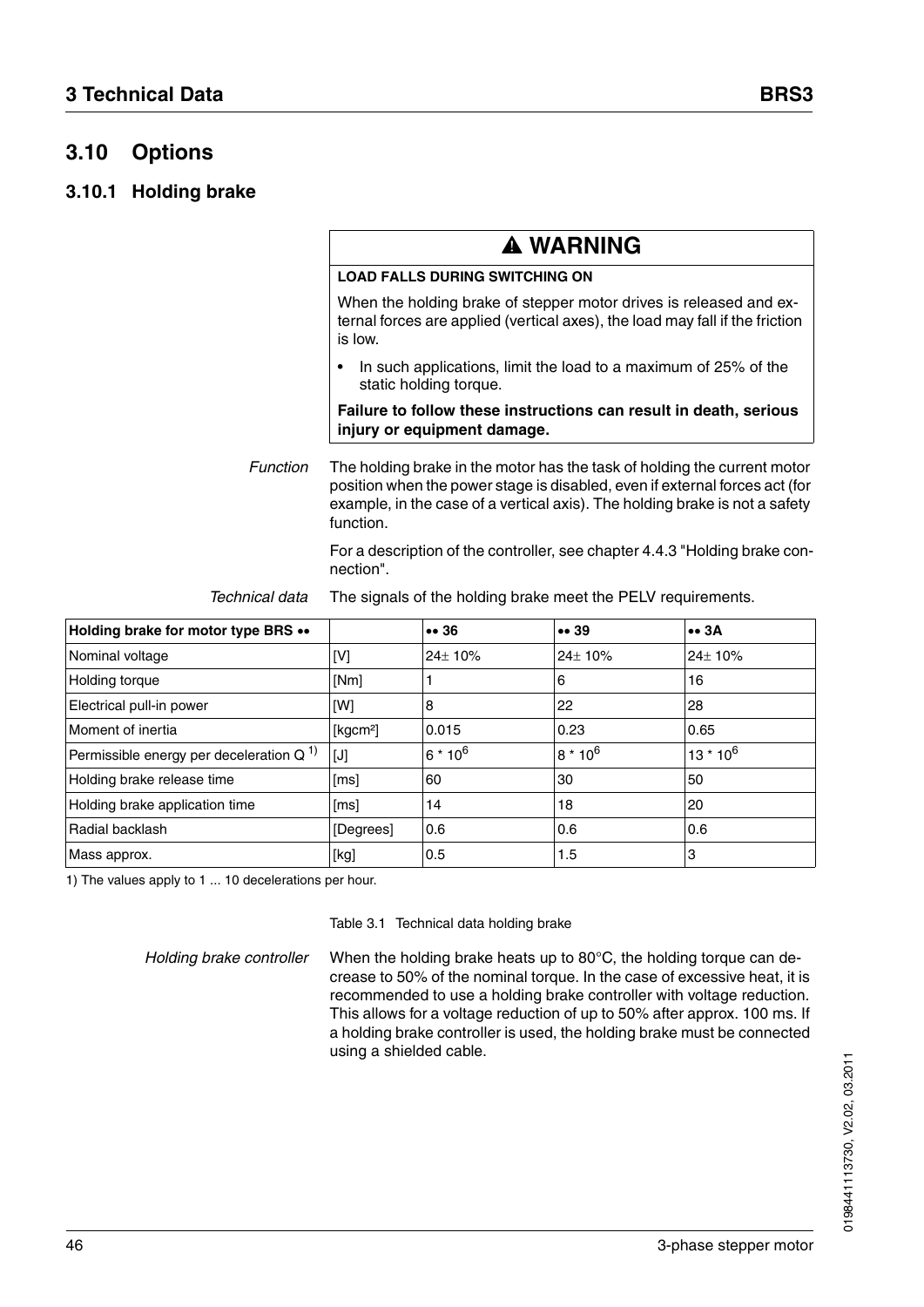*Maximum braking power* The drive rating at permissible braking power is calculated with the formula:

$$
Q = \frac{J * n^2}{182.4} * \frac{M_2}{M_{dec}}
$$

Where:

 $Q =$  Permissible energy per deceleration [J],

 $J =$  Moment of inertia [kgcm<sup>2</sup>],

n = Speed of rotation,

 $M<sub>2</sub>$  = Nominal torque of holding brake,

 $M_{dec}$  = Deceleration torque.

The holding brake is a product of "Chr. Mayr GmbH + Co.KG". The holding brakes of the "ROBA-Stop" and "ROBA-Stop-M" series are used. Manuals can be found on the Internet at http://www.mayr.com.

*Brake application and release times* The application and release times are based on the following circuit:

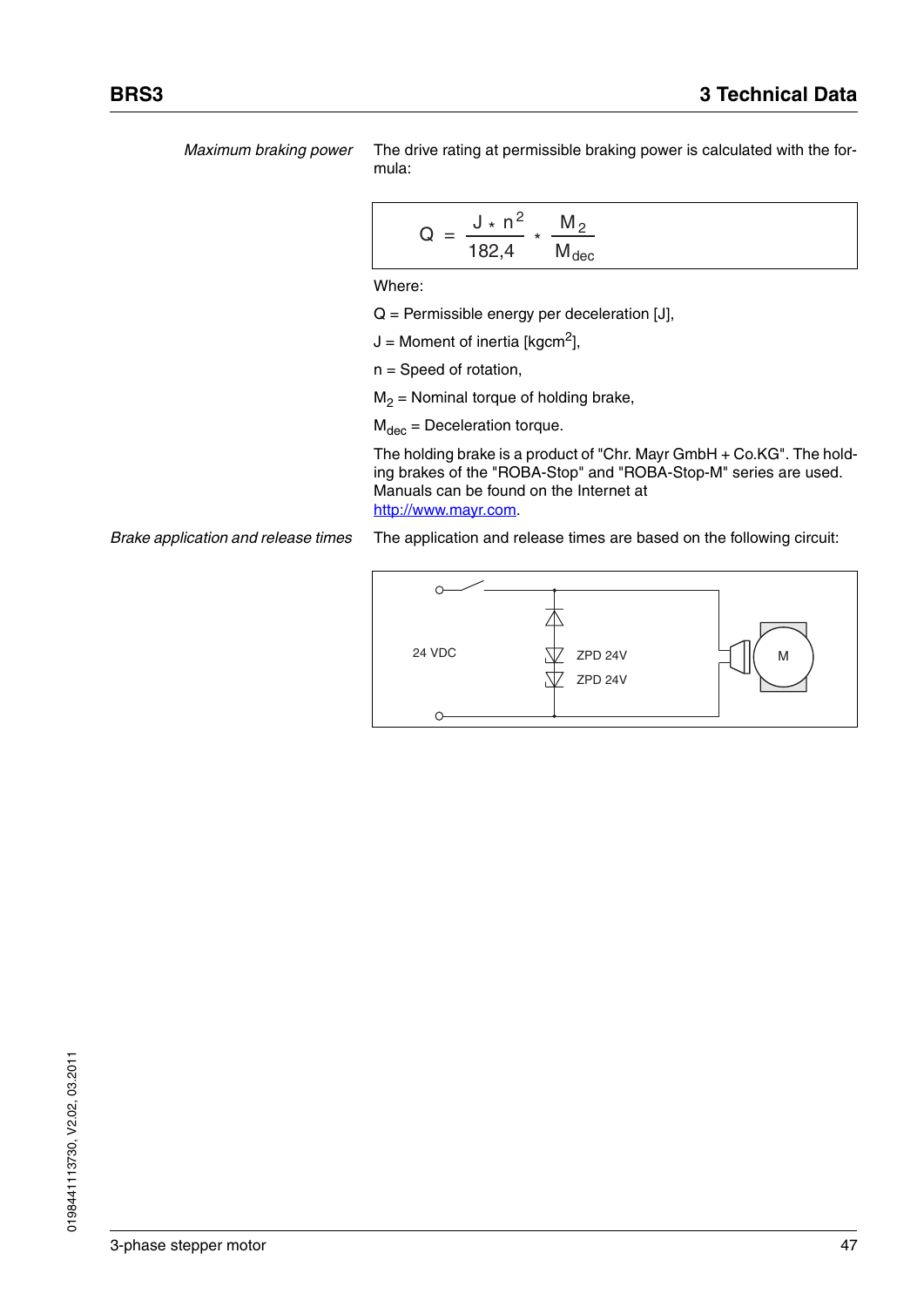#### **3.10.2 Encoder**

3-phase stepper motors can be fitted with an optional encoder. This measuring system signals the actual position if the drive is fitted with rotation monitoring. A temperature sensor is integrated in the encoder.

The encoder signals and temperature sensor signals meet the PELV requirements.

Rotation monitoring compares the reference position and the actual position of the motor and signals an error if the difference exceeds a specific limit value. For example, this enables detection of mechanical overload of the motor.



*An encoder can only be used with motors with connector.*

*Technical data*

| Resolution            | [Pulses/min <sup>-1</sup> ] | 1000                                 |
|-----------------------|-----------------------------|--------------------------------------|
| Index pulse           | [Pulses/min <sup>-1</sup> ] |                                      |
| Output                |                             | <b>RS 422</b>                        |
| Accuracy              | [°]                         | $+1$                                 |
| Signals               |                             | A; B; I                              |
| Pulse shape           |                             | Rectangular                          |
| Supply voltage        | [V]                         | $5 + 5%$                             |
| Maximum input current | [A]                         | 0.125 (BRS36)<br>0.15 (BRS39 and 3A) |
| Temperature sensor    | [°C]                        | 100  105 (BRS39 and 3A)              |

#### *Signal waveform*





#### *Temperature monitoring*



Figure 3.13 Signal for temperature monitoring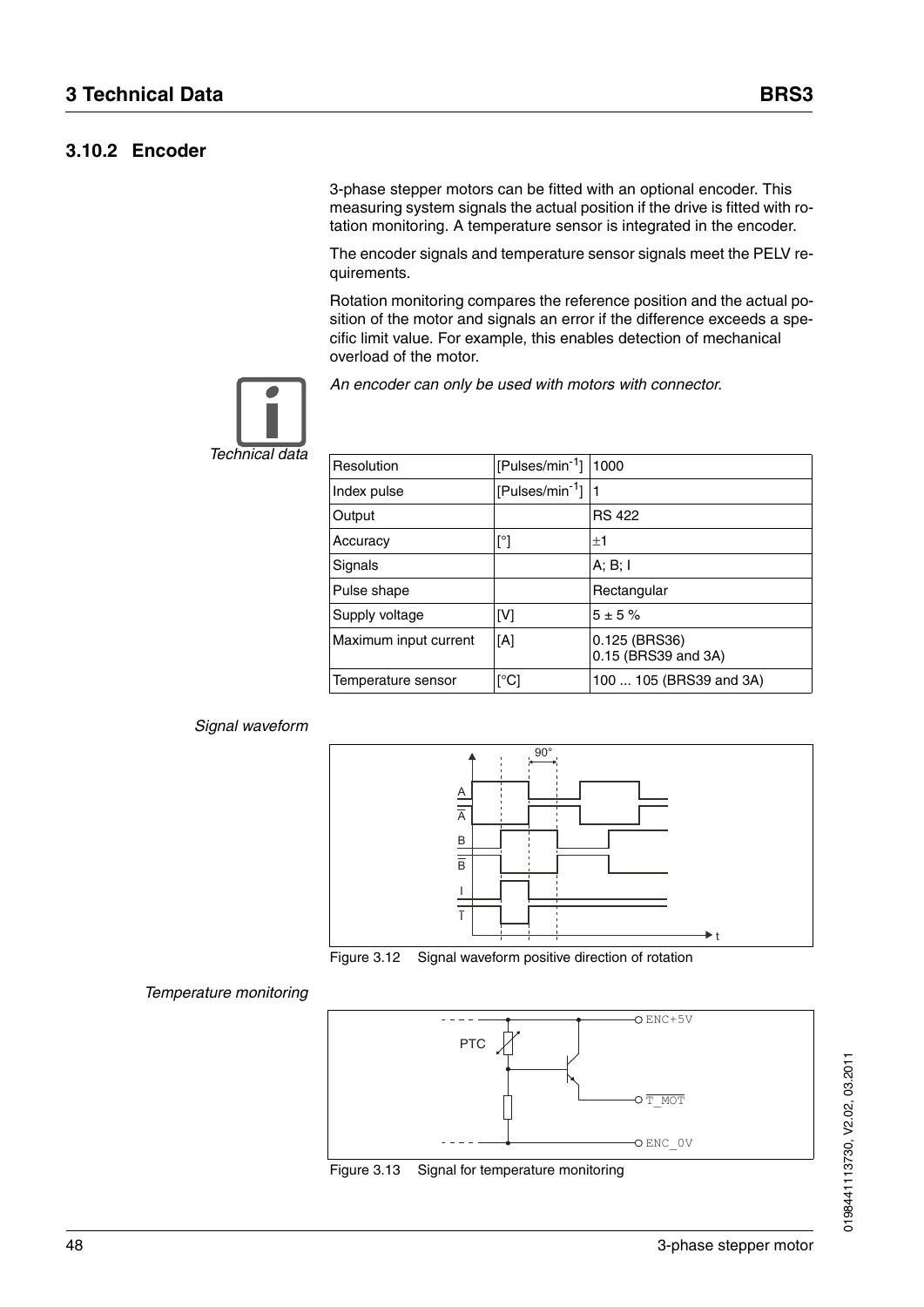## **3.11 Conditions for UL 1004**

*PELV power supply* Use only power supply units that are approved for overvoltage category III.

*Wiring* Use at least 60/75 °C copper conductors.

## **3.12 Certifications**

Product certifications:

| <b>Certified by</b> | <b>Assigned number</b> | <b>Validity</b> |
|---------------------|------------------------|-----------------|
|                     | <b>File E 208613</b>   |                 |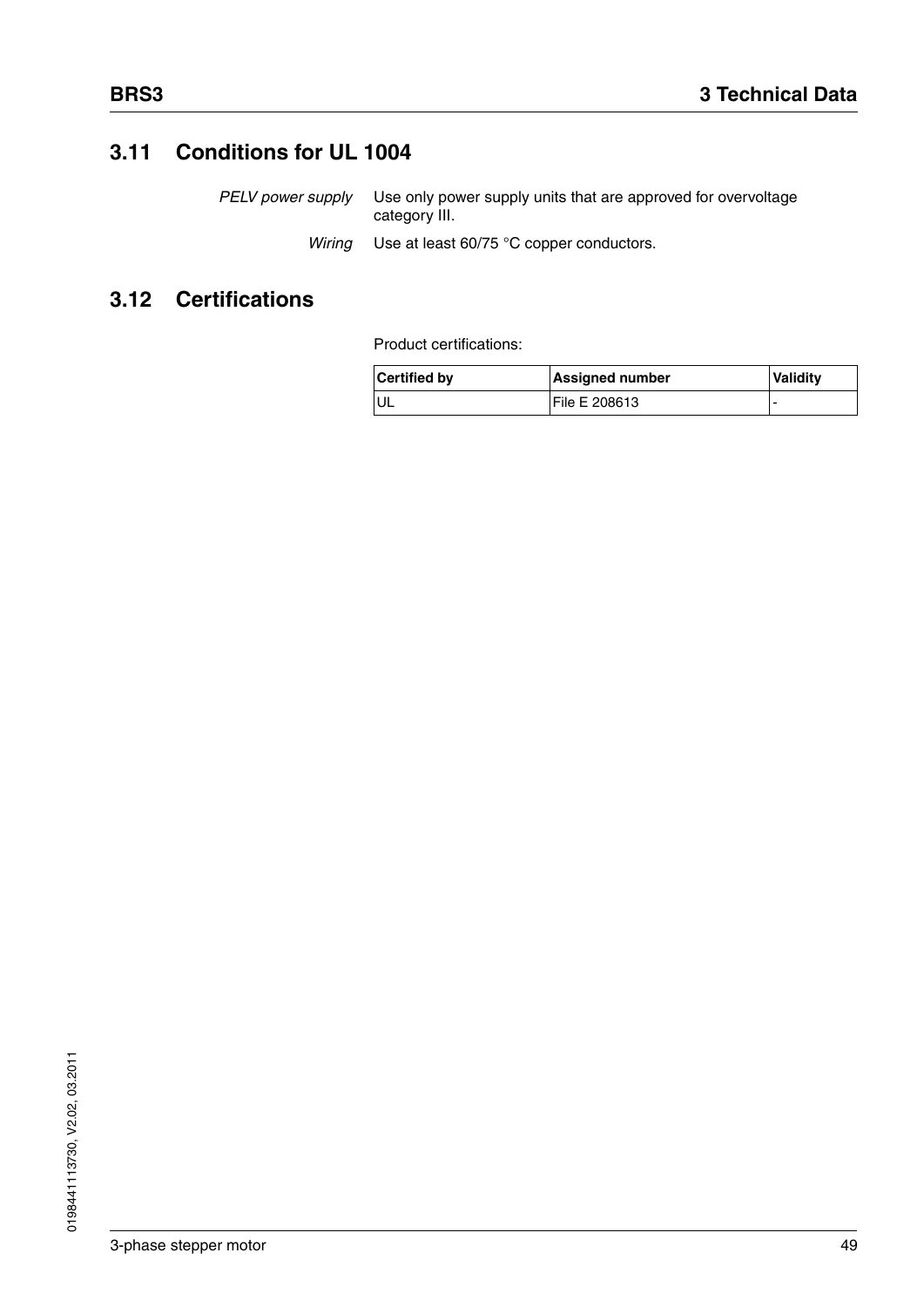## **3.13 Declaration of conformity**

|                                                                                                                                                                                                                                                                                           | <b>Schneider</b>                                                                                                                                               |  |  |  |
|-------------------------------------------------------------------------------------------------------------------------------------------------------------------------------------------------------------------------------------------------------------------------------------------|----------------------------------------------------------------------------------------------------------------------------------------------------------------|--|--|--|
|                                                                                                                                                                                                                                                                                           | SCHNEIDER ELECTRIC MOTION DEUTSCHLAND GmbH<br>Breslauer Str. 7 D-77933 Lahr                                                                                    |  |  |  |
|                                                                                                                                                                                                                                                                                           | <b>EC DECLARATION OF CONFORMITY</b><br><b>YEAR 2011</b>                                                                                                        |  |  |  |
|                                                                                                                                                                                                                                                                                           | according to EC Directive on Machinery 2006/42/EC<br>according to EC Directive EMC 2004/108/EC<br>$\boxtimes$ according to EC Directive Low Voltage 2006/95/EC |  |  |  |
| We hereby declare that the products listed below meet the requirements of the EC<br>Directives indicated with respect to design, construction and version distributed by us. This<br>declaration becomes invalid in the case of any modification to the products not authorized<br>by us. |                                                                                                                                                                |  |  |  |
| Designation:                                                                                                                                                                                                                                                                              | 3 Phase stepping motor                                                                                                                                         |  |  |  |
| Type:                                                                                                                                                                                                                                                                                     | BRS3xx                                                                                                                                                         |  |  |  |
| Applied<br>harmonized<br>standards,<br>especially:                                                                                                                                                                                                                                        | Thermal class 155<br>EN 60034-1:2004<br>EN 60034-5:2001<br>Degree of protection according product<br>documentation<br>EN 61800-5-1:2007                        |  |  |  |
| Applied<br>national standards<br>and technical<br>specifications,<br>especially:                                                                                                                                                                                                          | <b>UL 1004</b><br><b>Product documentation</b>                                                                                                                 |  |  |  |
| Schneider Electric Motion Deutschland GmbH<br>Company stamp:<br>Postfach 11 80 · D-77901 Lahr<br>Breslauer Str. 7 · D-77933 Lahr                                                                                                                                                          |                                                                                                                                                                |  |  |  |
| Date/Signature:                                                                                                                                                                                                                                                                           | 22 February 2011<br>$\frac{1}{\sqrt{2}}$                                                                                                                       |  |  |  |
|                                                                                                                                                                                                                                                                                           | Name/Department: Björn Hagemann/R & D                                                                                                                          |  |  |  |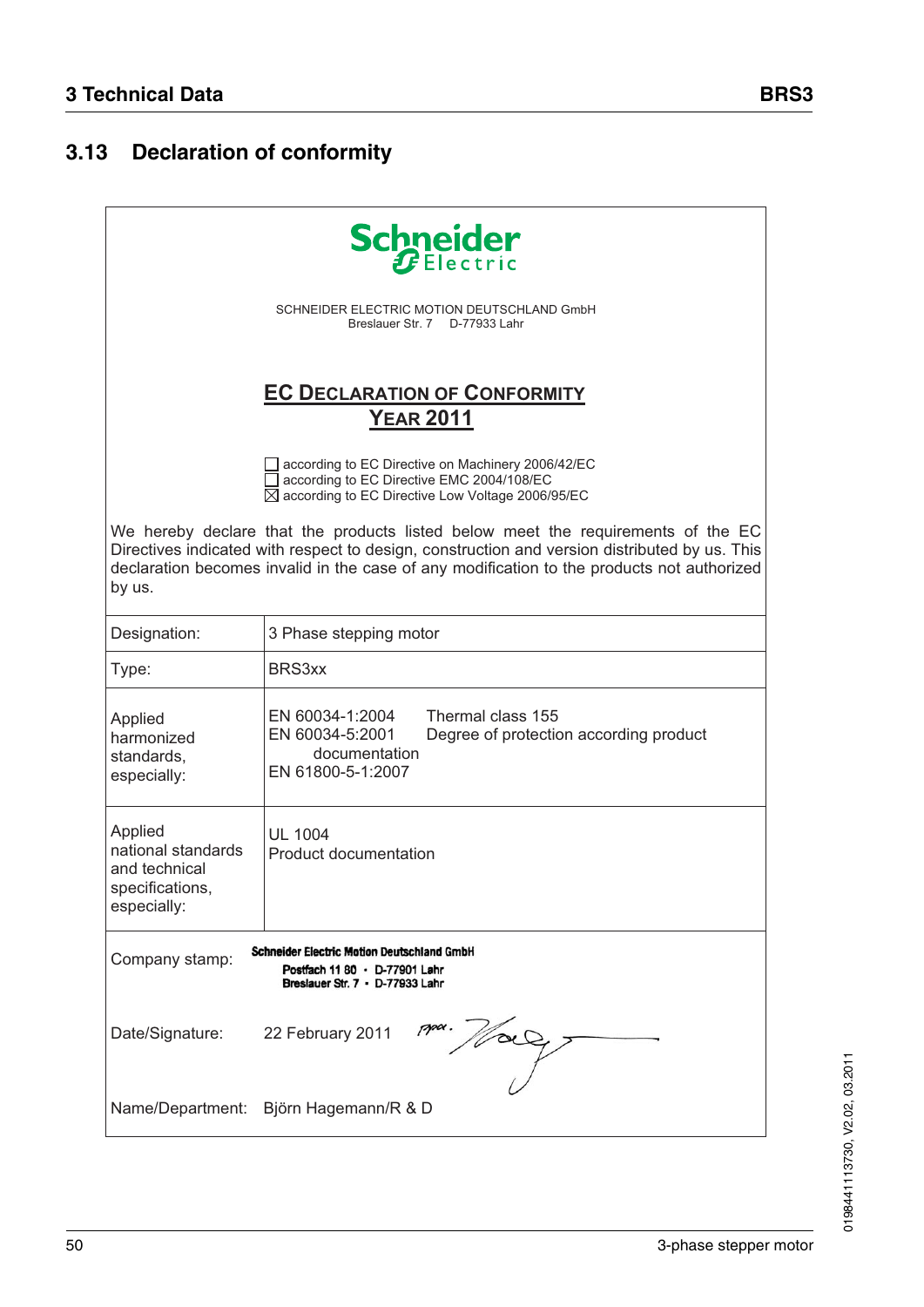## **4 Installation**

**4**

#### **@ WARNING UNEXPECTED BEHAVIOR CAUSED BY DAMAGE OR FOREIGN OBJECTS** Damage to the product as well as foreign objects, deposits or humidity can cause unexpected behavior.

- Do not use damaged products.
- Keep foreign objects from getting into the product.
- Verify correct seat of seals and cable entries.

#### **Failure to follow these instructions can result in death, serious injury or equipment damage.**

## **@ WARNING**

#### **STRONG ELECTROMAGNETIC FIELDS**

Motors can generate strong local electrical and magnetic fields. This can cause interference in sensitive devices.

- Keep persons with implants such as pacemakers away from the motor.
- Do not place any sensitive devices close to the motor.

**Failure to follow these instructions can result in death, serious injury or equipment damage.**

## **@ WARNING**

#### **MOVEMENT WITHOUT BRAKING EFFECT**

If power outage or errors cause the power stage to be switched off, the motor is no longer decelerated in a controlled way and may cause damage. Overload or errors can cause hazards due to the failure of the holding brake. Incorrect use of the holding brake results in premature wear and failure.

- Secure the hazardous area so it cannot be accessed.
- Verify the function of the holding brake at regular intervals.
- Do not use the holding brake as a service brake.
- If necessary, use a cushioned mechanical stop or a suitable service brake.

#### **Failure to follow these instructions can result in death, serious injury or equipment damage.**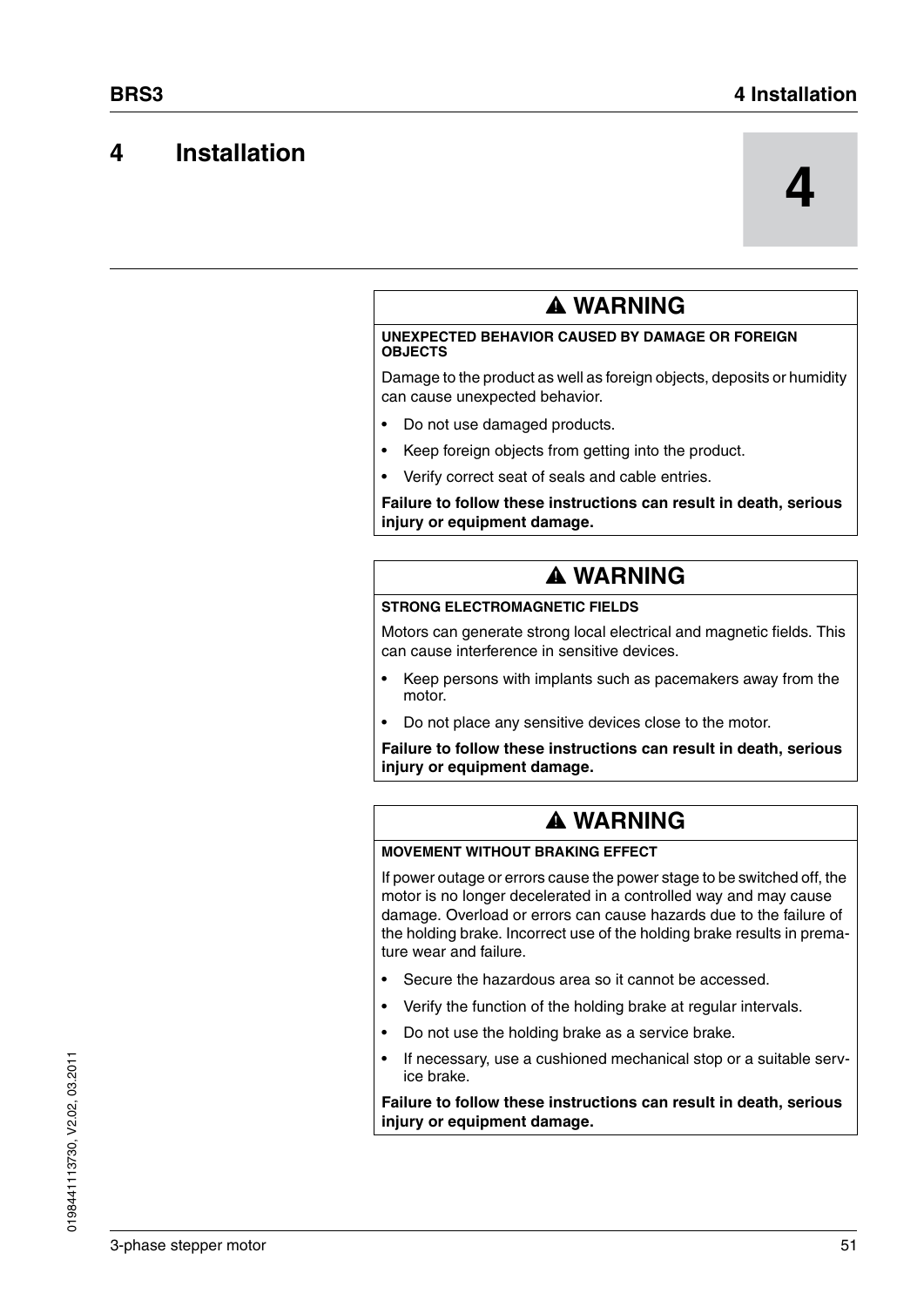## **@ WARNING**

#### **GREAT MASS OR FALLING PARTS**

- Consider the mass of the axis when mounting the product. It may be necessary to use a crane.
- Mount the product in such a way (tightening torque, securing screws) that the axis and mounted parts cannot come loose even in the case of fast acceleration or continuous vibration.
- Note that axes subject to external forces (vertical axes) may lower unexpectedly.

**Failure to follow these instructions can result in death, serious injury or equipment damage.**

## **@ WARNING**

#### **HOT SURFACES**

The heat sink at the product may heat up to over 100°C (212°F) during operation.

- Avoid contact with the hot heat sink.
- Do not allow flammable or heat-sensitive parts in the immediate vicinity.
- Consider the measures for heat dissipation described.

**Failure to follow these instructions can result in death or serious injury.**

## **@ CAUTION**

#### **DAMAGE CAUSED BY IMPROPER APPLICATION OF FORCES**

If the motor is improperly subjected to loads, it can be damaged or fall down.

- Do not step onto the motor.
- Avoid improper use by means of safeguards at the machine or safety instructions.

**Failure to follow these instructions can result in injury or equipment damage.**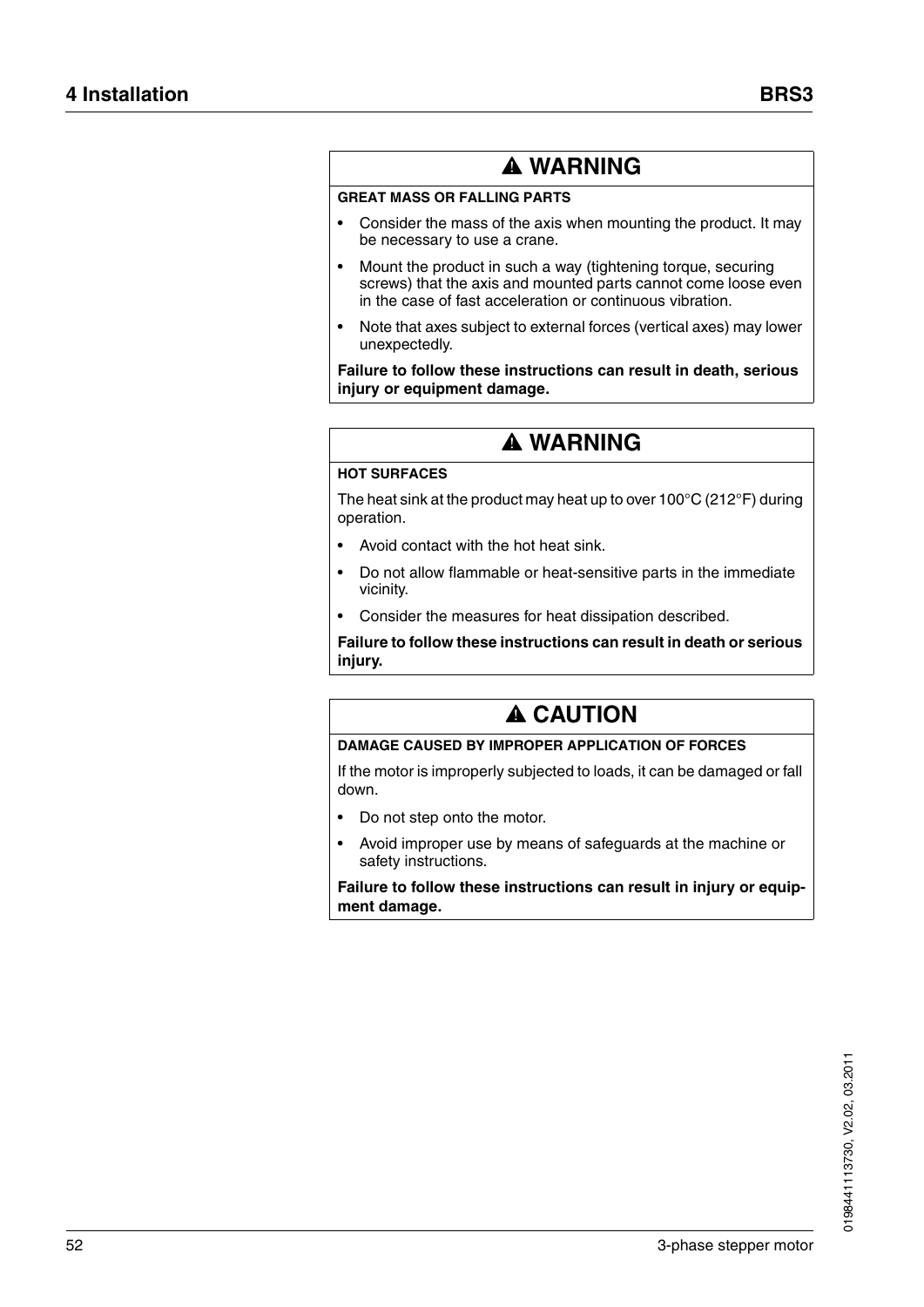## **4.1 Before mounting**

| Checking for damage                 | Damaged drive systems must neither be installed nor operated.                                                                                                                                                                                                                                                                                                               |
|-------------------------------------|-----------------------------------------------------------------------------------------------------------------------------------------------------------------------------------------------------------------------------------------------------------------------------------------------------------------------------------------------------------------------------|
|                                     | $\triangleright$ Prior to mounting, check the drive system for visible damage.                                                                                                                                                                                                                                                                                              |
| Checking the holding brake (option) | See chapter 8.2 "Maintenance", "Checking/running in the holding<br>brake".                                                                                                                                                                                                                                                                                                  |
| Cleaning the shaft                  | The motor shafts are factory-treated with an anti-corrosive. If output<br>components are glued to the shaft, the anti-corrosive must be removed<br>and the shaft cleaned. If required, use a grease removal agent as spec-<br>ified by the glue manufacturer. If the glue manufacturer does not provide<br>information on grease removal, it is recommended to use acetone. |
|                                     | $\triangleright$ Remove the anti-corrosive. Avoid direct contact of the skin and the<br>sealing material with the anti-corrosive or the cleaning agent.                                                                                                                                                                                                                     |
| Mounting surface for flange         | The mounting surface must be stable, clean and low-vibration.                                                                                                                                                                                                                                                                                                               |
|                                     | Verify that the system side meets all requirements in terms of<br>dimensions and tolerances.                                                                                                                                                                                                                                                                                |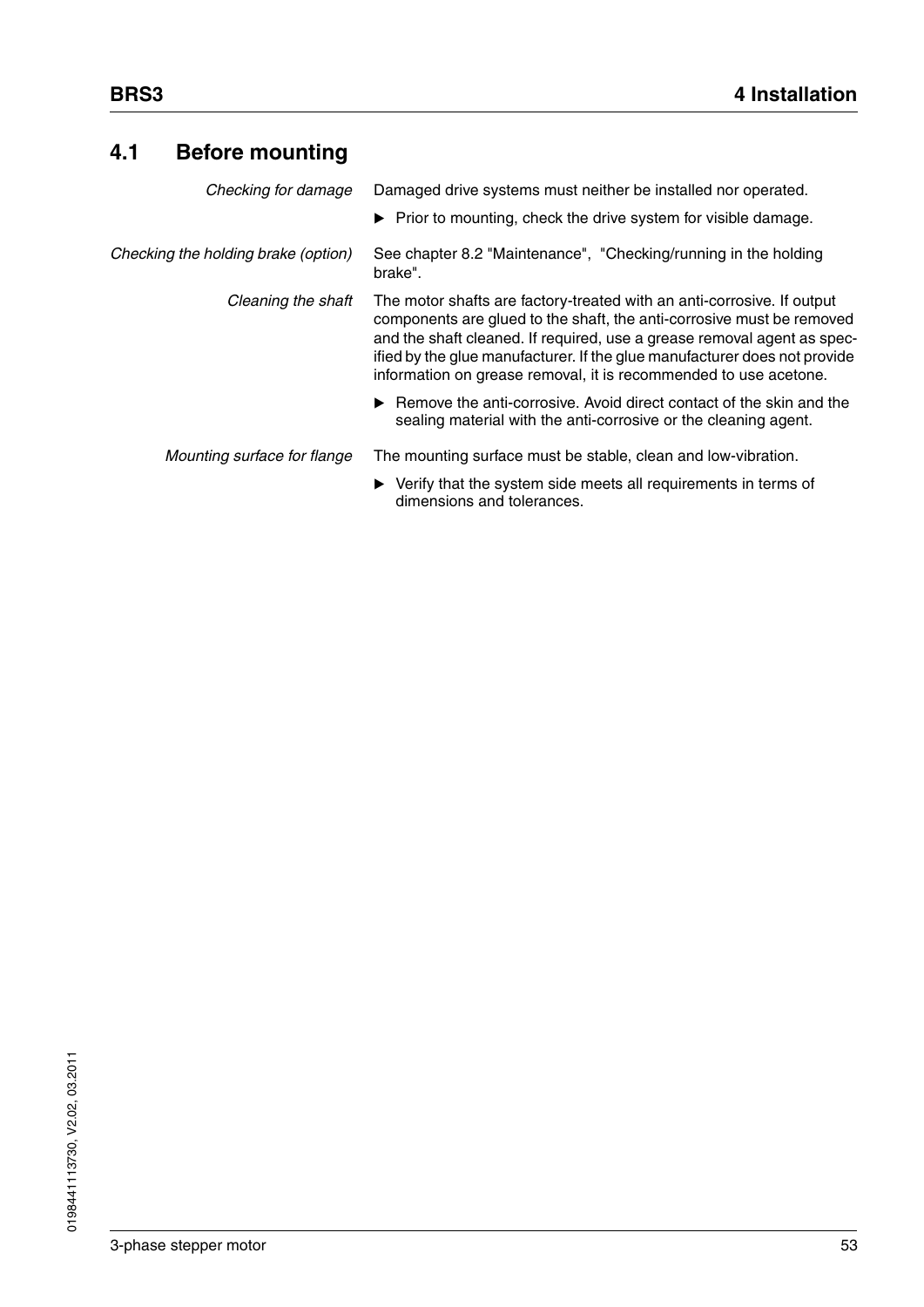### **4.1.1 Calculation of installation space**

#### *Principle diagram*



Figure 4.1 Connector installation space

*Connector dimensions*

| <b>Dimensions</b> |      | <b>Motor connectors</b> | <b>Encoder connector</b> |
|-------------------|------|-------------------------|--------------------------|
| D                 | [mm] | 28                      | 26                       |
| LS                | [mm] | 79                      | 54                       |
| LR                | [mm] | 115                     | 80                       |
| LC                | [mm] | 95                      | 65                       |
| <b>LM</b>         | [mm] | 34                      | 24                       |

| Cable specifications | <b>Dimensions</b> | <b>Motor cable</b>       | <b>Encoder cables</b> |
|----------------------|-------------------|--------------------------|-----------------------|
|                      |                   | [[mm] $10.5 (\pm 0.2)$ ] | $8.8 (\pm 0.2)$       |

*Calculation* The following formula is a rule of thumb for calculating the connector installation space R<sub>min</sub>:

 $R_{min} = 7.5 * d$ 

In terms of the permissible temperatures, a distinction is made between stationary and moving:

- Stationary wiring: -40°C ... +85°C
- Moving wiring (drag chains): -20°C ... +85°C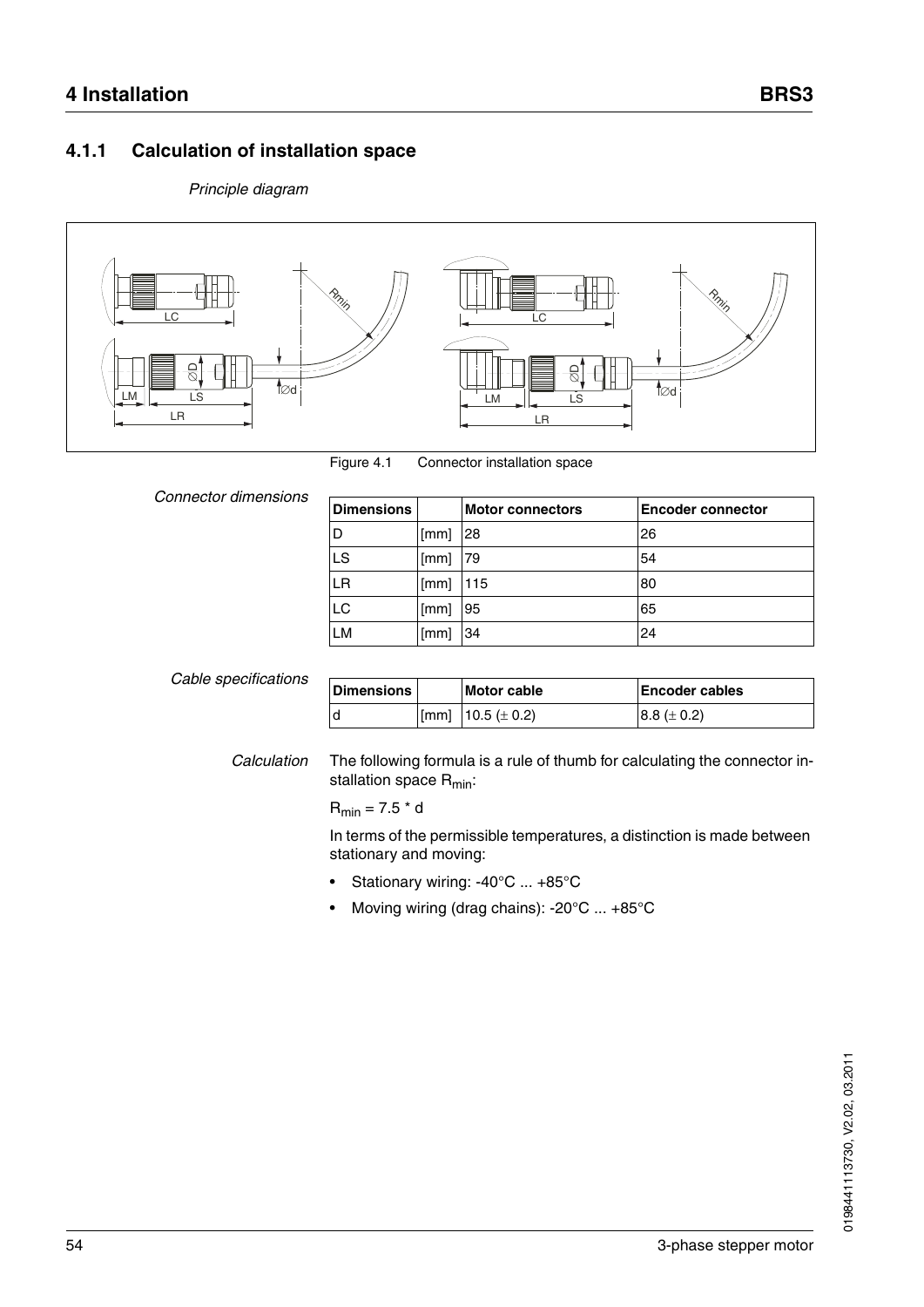## **4.2 Electromagnetic compatibility, EMC**

## **@ WARNING**

#### **SIGNAL AND DEVICE INTERFERENCE**

*Contact your local sales office.*

Signal interference can cause unexpected responses of device.

- Install the wiring in accordance with the EMC requirements.
- Verify compliance with the EMC requirements.

*Pre-assembled motor cables and encoder cables in many different lengths are available for the drive solutions.* 

#### **Failure to follow these instructions can result in death, serious injury or equipment damage.**



*EMC requirement: Route motor cable separately*

When planning the wiring, take into account the fact that the motor cable must be routed separately. The motor cable must be separate from the mains cable or the signal wires.

*Motor and encoder cables* Motor and encoder cables are especially critical in terms of EMC. Use only pre-assembled cables or cables that comply with the specifications and implement the EMC measures described below.

| <b>EMC measures</b>                                                                                                                                 | <b>Objective</b>                        |
|-----------------------------------------------------------------------------------------------------------------------------------------------------|-----------------------------------------|
| Do not install switching elements in motor cables or<br>encoder cables.                                                                             | Reduces interference.                   |
| Route the motor cable at a distance of at least<br>20 cm from the signal cable or use shielding plates<br>between the motor cable and signal cable. | Reduces mutual interfer-<br>ence        |
| For long lines, use equipotential bonding conduc-<br>tors.                                                                                          | Reduces current in the<br>cable shield. |
| Route the motor cable and encoder cable without<br>cutting them. $1)$                                                                               | Reduces emission.                       |

1) If a cable has to be cut for the installation, it has to be connected with shield connections and a metal housing at the point of the cut.

*Pre-assembled connection cables (accessories)* Use pre-assembled cables to reduce the risk of wiring errors, see chapter [7 "Accessories and spare parts"](#page-68-0).

Place the female connector of the motor cable onto the male connector and tighten the union nut. Proceed in the same manner with the connection cable of the encoder system. Connect the motor cable and the encoder cable to the drive according to the wiring diagram of the drive.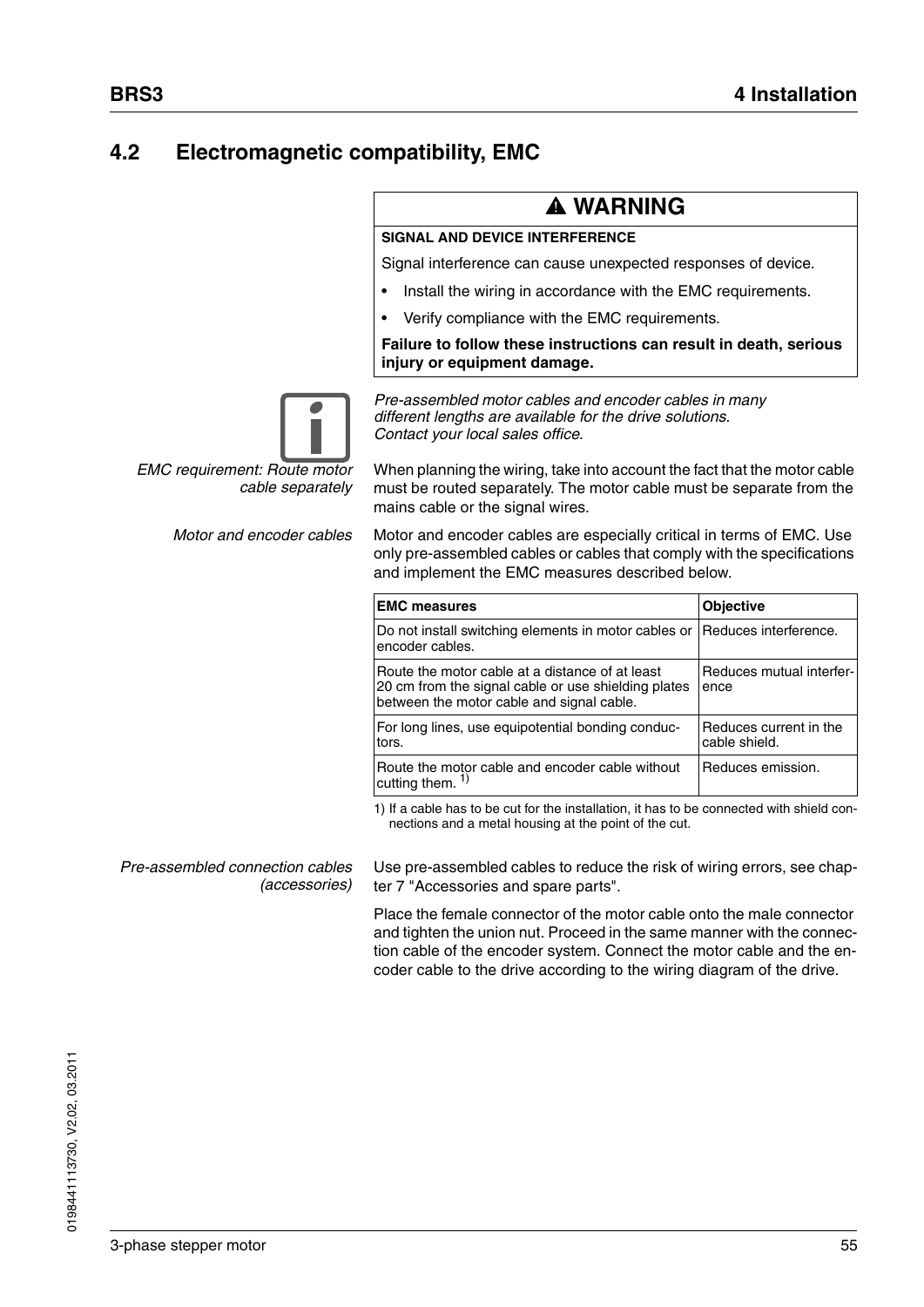## **4.3 Mechanical installation**

## **@ WARNING**

#### **UNEXPECTED MOVEMENT CAUSED BY ELECTROSTATIC DIS-CHARGE**

In rare cases, electrostatic discharge to the shaft may cause incorrect operation of the encoder system and result in unexpected motor movements and damage to the bearing.

Use conductive components (such as antistatic belts) or other suitable measures to avoid static charge by motion.

**Failure to follow these instructions can result in death, serious injury or equipment damage.**

## **@ WARNING**

#### **UNEXPECTED MOVEMENT**

If the approved ambient conditions are exceeded, external substances from the environment may penetrate and cause unexpected movement or equipment damage.

- Verify that the ambient conditions are met.
- Do not allow seals to run dry.
- Keep liquids from getting to the shaft bushing (for example in mounting position IM V3).
- Do not expose the shaft sealing rings and cable entries to the direct spray of a pressure washer.

**Failure to follow these instructions can result in death, serious injury or equipment damage.**

## **@ WARNING**

#### **UNINTENDED BEHAVIOR CAUSED BY MECHANICAL DAMAGE TO THE MOTOR**

If the maximum permissible forces at the shaft are exceeded, this will result in premature wear of the bearing, shaft breakage or damage to the encoder.

- Do not exceed the maximum permissible axial and radial forces.
- Protect the shaft from impact.
- Do not exceed the maximum permissible axial force when pressing on components.

#### **Failure to follow these instructions can result in death, serious injury or equipment damage.**

*Mounting position* The following mounting positions are defined and approved as per IEC 60034-7:

- IM B5 drive shaft horizontal
- IM V1 drive shaft vertical, shaft end down
- IM V3 drive shaft vertical, shaft end up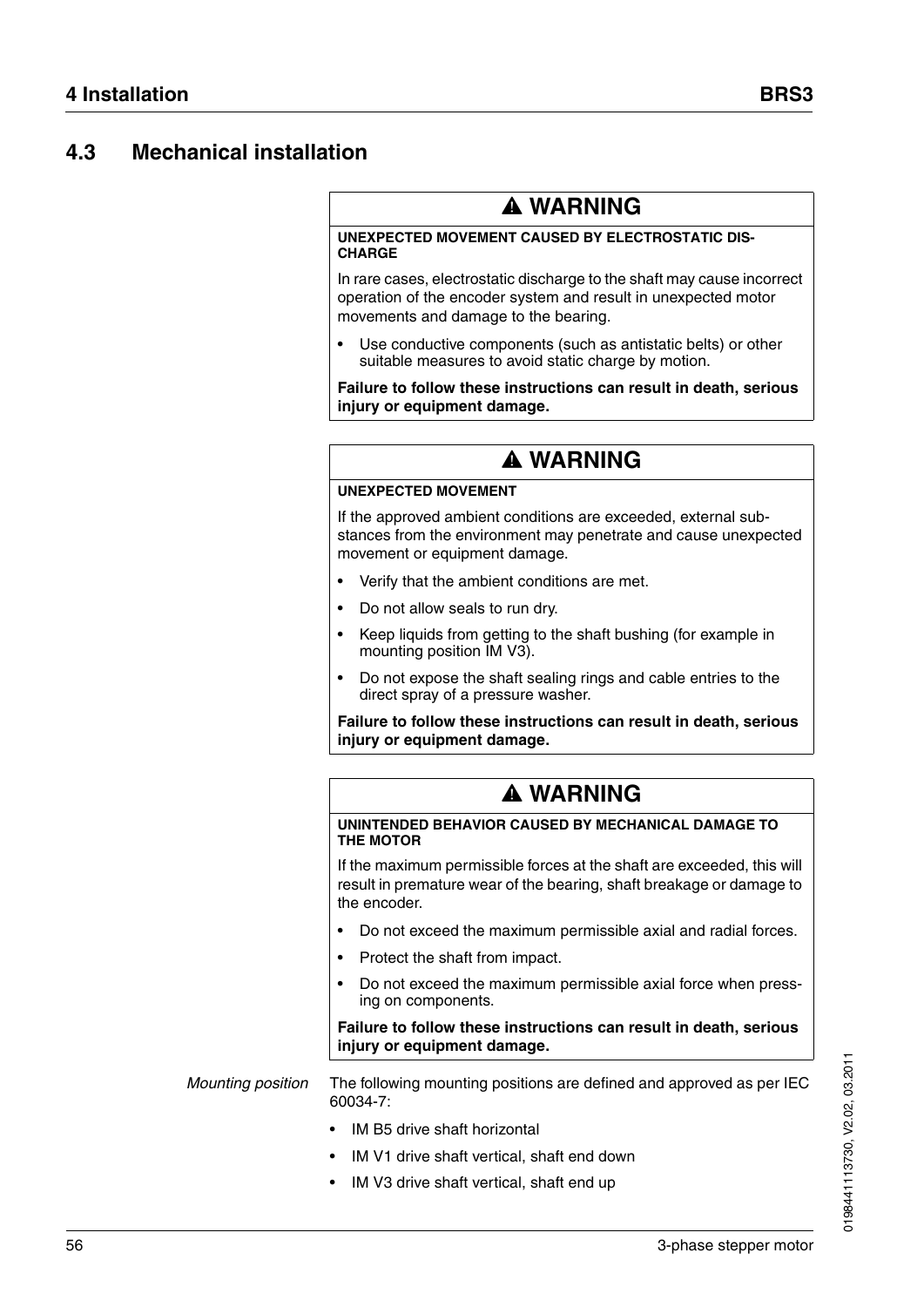| Mounting                   | When the motor is mounted to the mounting flange, it must be accurately<br>aligned and have full-surface contact. There must no tension. The<br>mounting flange as well as the parts mounted to the shaft must be rated<br>for the dynamic loads that may result during operation.                                                |
|----------------------------|-----------------------------------------------------------------------------------------------------------------------------------------------------------------------------------------------------------------------------------------------------------------------------------------------------------------------------------|
| Mounting output components | If output components are not properly mounted, the encoder may be<br>damaged. Output components such as pulleys, couplings must be<br>mounted with suitable equipment and tools. The maximum axial and ra-<br>dial forces acting on the shaft must not exceed the maximum shaft load<br>values specified, see 3.8.2 "Shaft load". |
|                            | Observe the mounting instructions provided by the manufacturer of the<br>output component. Motor and output component must be accurately<br>aligned both axially and radially. Failure to follow the instructions will<br>cause runout, damage to the rolling bearings and premature wear.                                        |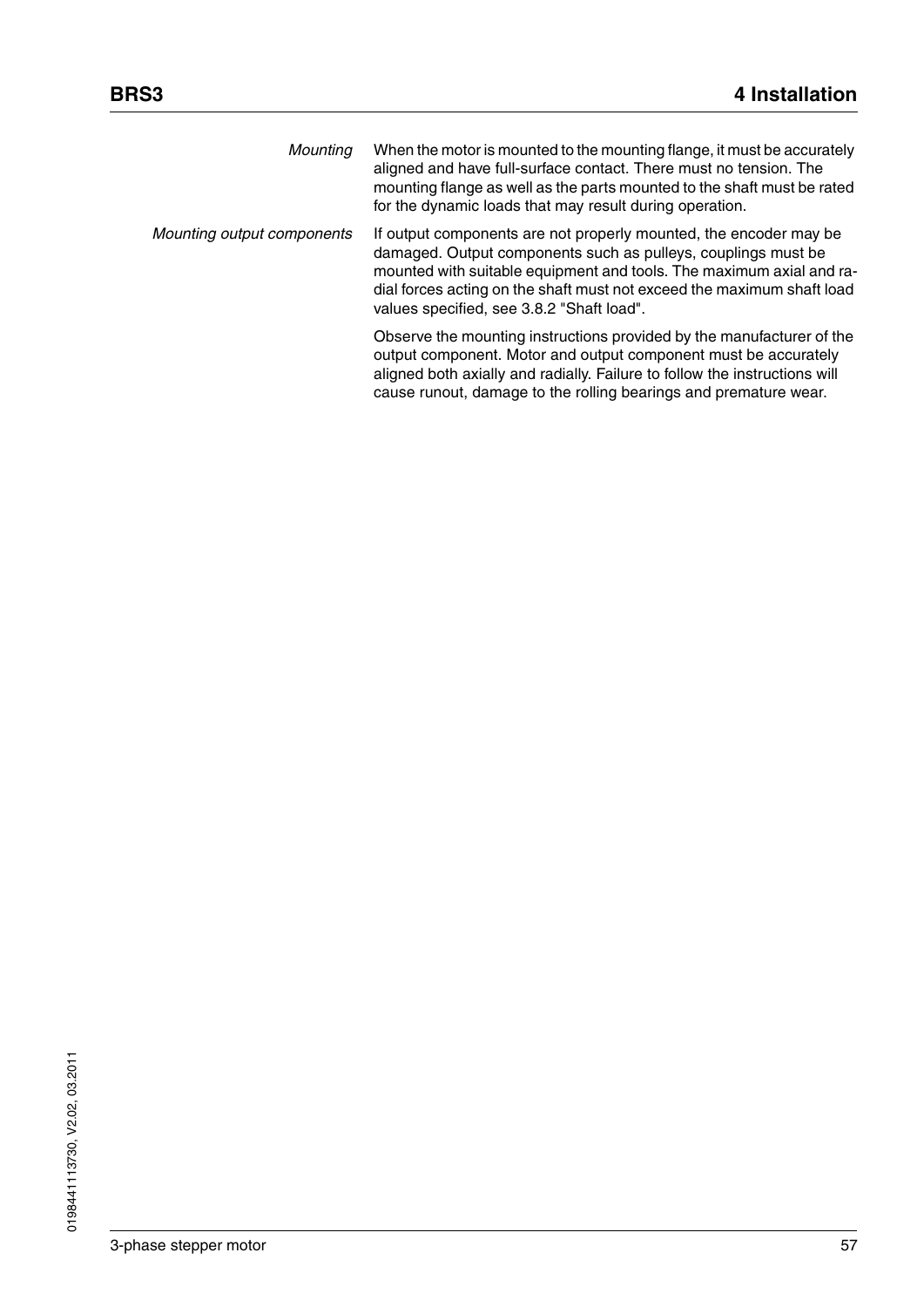## **4.4 Electrical installation**

The motors are not designed for direct connection to mains power; they may only be operated with a suitable power stage.

## **@ DANGER**

#### **ELECTRIC SHOCK AND FIRE CAUSED BY INCORRECT INSTALLA-TION OF THE CABLE**

Incorrect installation of the cable may destroy the insulation. Broken conductors in the cable or improperly connected connectors may be melted by arcs.

- Avoid impermissible movements of the cable.
- Avoid forces or movements of the cable at the cable entry.
- Verify that the connector is properly plugged in and locked.

**Failure to follow these instructions will result in death or serious injury.**

## **@ WARNING**

#### **UNEXPECTED BEHAVIOR CAUSED BY FOREIGN OBJECTS**

Foreign objects, deposits or humidity can cause unexpected behavior.

- Keep foreign objects from getting into the product.
- Do not use damaged products.
- Do not remove the cover of the electronics housing. Only remove the connector housing cover.
- Verify correct seat of seals and cable entries.

#### **Failure to follow these instructions can result in death, serious injury or equipment damage.**

*Equipotential bonding conductors* Potential differences can result in excessive currents on the cable shields. Use equipotential bonding conductors to reduce currents on the cable shields.

> The equipotential bonding conductor must be rated for the maximum current flowing. Practical experience has shown that the following conductor cross sections can be used:

- $16$  mm<sup>2</sup> (AWG 4) for equipotential bonding conductors up to a length of 200 m
- 20 mm<sup>2</sup> (AWG 4) for equipotential bonding conductors with a length of more than 200 m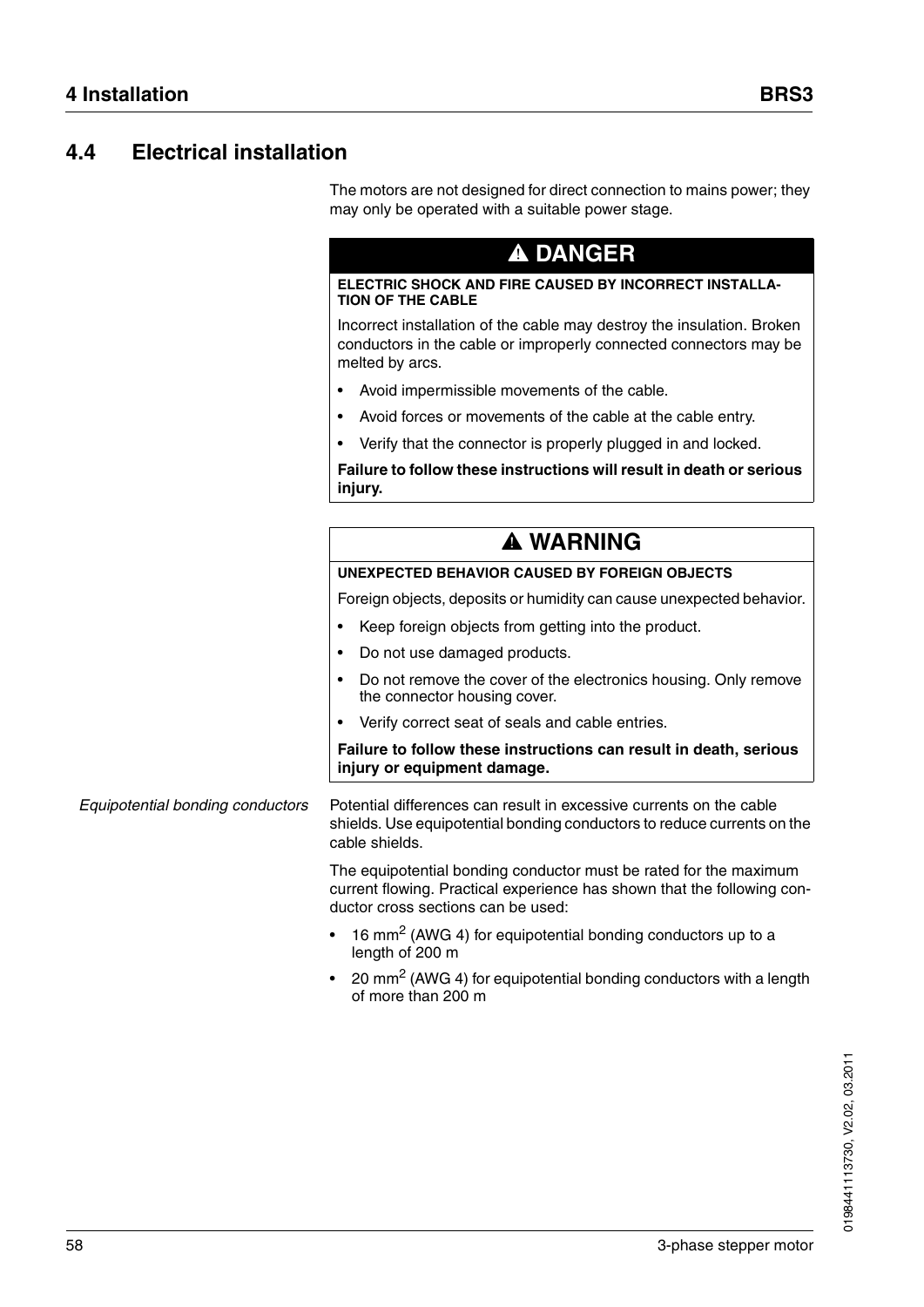*Protective ground conductor connection*



 Ground the motor via the grounding screw if grounding via the flange and the protective ground conductor of the motor cable is not sufficient.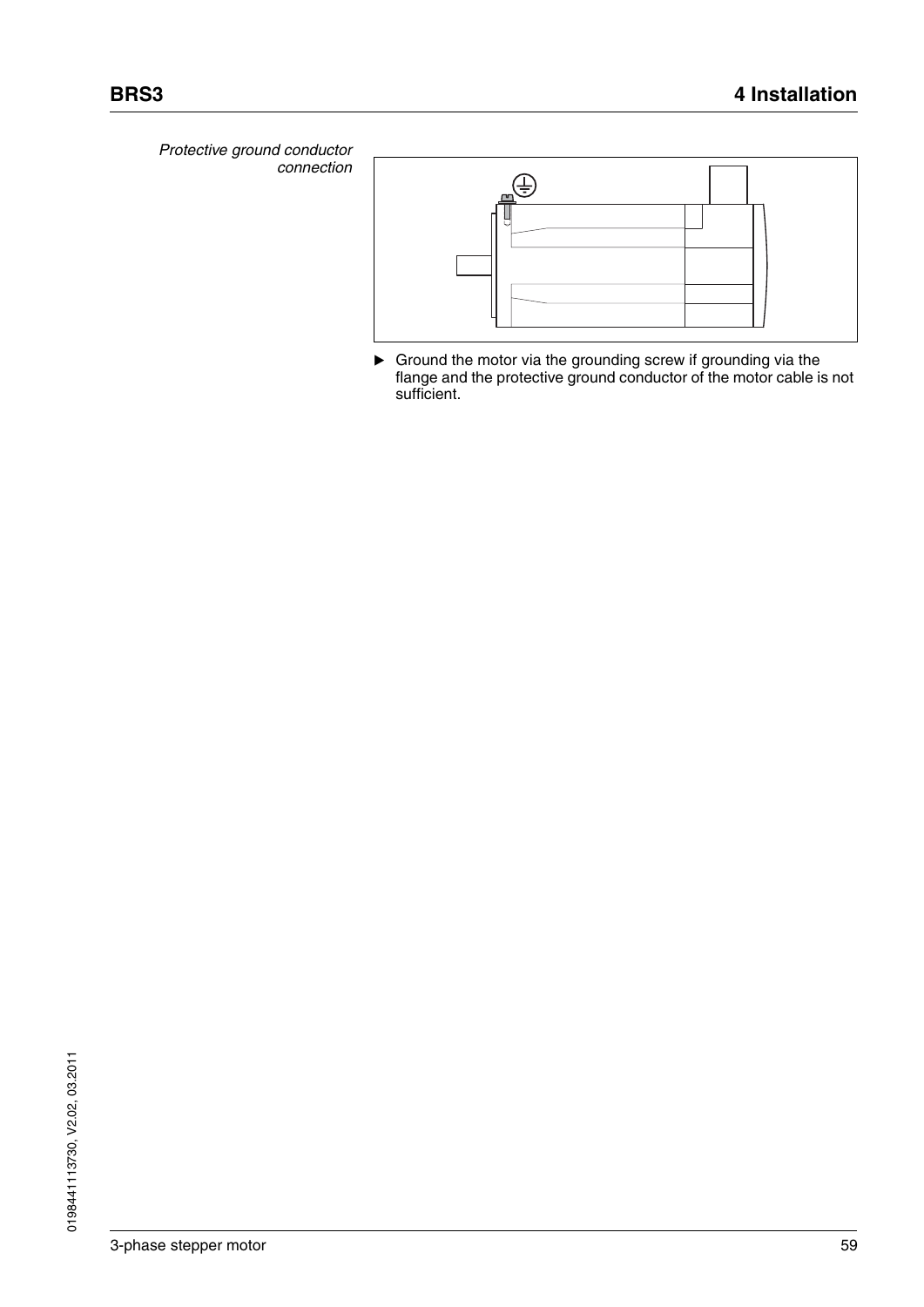#### **4.4.1 Motor connection**

- Protective ground conductor and shield must be connected to the motor and the device.
- Insulate both ends of unused conductors of the cable.
- The terminal box does not have to be opened for connection of the motor by means of a connector. For connection in the terminal box, only unscrew the four screws of the terminal box. See [Figure 4.2](#page-59-0).
- Two motor phases (for example, U and V) can be interchanged to change the direction of rotation of the motor shaft.

The motor phases of motors with encoder must not be interchanged.



<span id="page-59-0"></span>Figure 4.2 Opening the terminal box

*Cable specifications* Use pre-assembled cables to reduce the risk of wiring errors. See chapter [7 "Accessories and spare parts"](#page-68-0).

| <b>Cable specifications</b> |     |                                        |
|-----------------------------|-----|----------------------------------------|
| Shielded cable              |     | Required, both shield ends<br>grounded |
| lConductor cross section    |     | $ [mm^2] 4*1.5$ (AWG 14)               |
| <b>Rated voltage</b>        | [V] | 1800                                   |

Table 4.1 Cable specifications for motor cables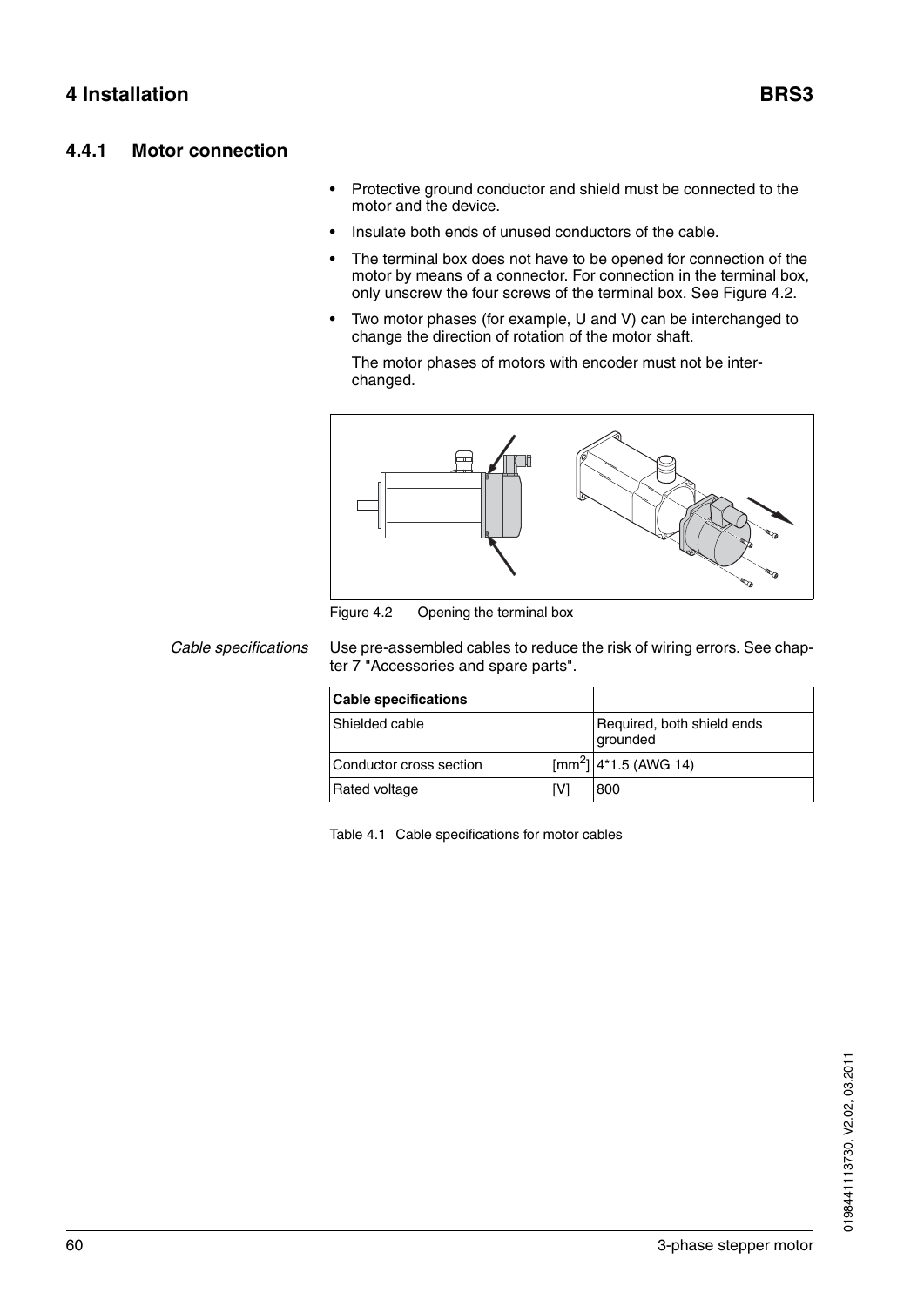*Wiring diagram motor with terminal box (symbolic)*





| Pin            | <b>Connection</b> | <b>Meaning</b>                 | Wire color (IEC 757) |
|----------------|-------------------|--------------------------------|----------------------|
|                | U                 | Motor phase                    | Brown (BN)           |
| $\overline{c}$ |                   | Motor phase                    | Blue (BU)            |
| 3              | w                 | Motor phase                    | Black (BK)           |
|                | <b>PE</b>         | Protective ground<br>conductor | Green/yellow (GN/YE) |
|                | <b>SHLD</b>       | Shield                         |                      |

| Tightening torque of motor terminals [Nm] (lb·in) |                                            | 0.6(5.31) |
|---------------------------------------------------|--------------------------------------------|-----------|
| Tightening torque of housing screws               | $\lfloor \lceil Nm \rceil$ (lb $\cdot$ in) | 0.6(5.31) |

#### *Wiring diagram for motor with connector*



Figure 4.4 Connector, view of motor side to the contact pins

| Pin | <b>Connection</b> | Meaning                     |
|-----|-------------------|-----------------------------|
|     |                   | Motor phase                 |
| 2   |                   | Motor phase                 |
| 3   | w                 | Motor phase                 |
| 4   | РF                | Protective ground conductor |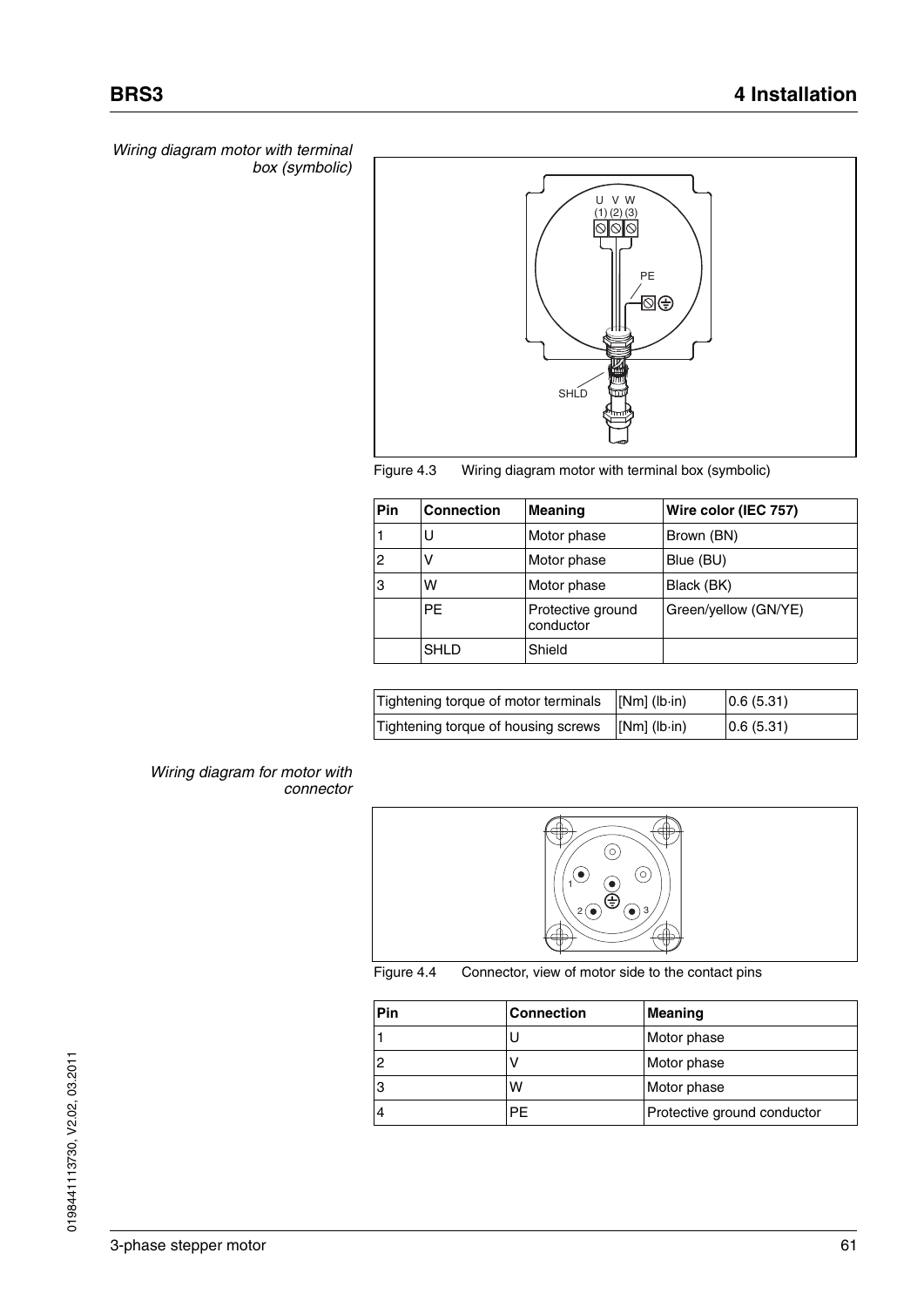#### **4.4.2 Encoder connection**



*The shield must be connected to the motor and the device.*

Insulate both ends of unused conductors of the cable.

*Cable specifications* Use pre-assembled cables to reduce the risk of wiring errors. See chapter [7 "Accessories and spare parts"](#page-68-0).

> Shielded encoder cable with 5 x ( $2*0.25$  mm<sup>2</sup>) and 1 x ( $2*0.5$  mm<sup>2</sup>) twisted pair wires.

#### *Wiring diagram encoder*





| <b>Pin</b> | <b>Designation</b> | <b>Meaning</b>                      |
|------------|--------------------|-------------------------------------|
|            | ENC A              | Encoder signal channel A            |
| 2          | ENC A              | Encoder signal channel A, inverted  |
| 3          | ENC B              | Encoder signal channel B            |
| 4          | ENC B              | Encoder signal channel B, inverted  |
| 5          | $ENC_I$            | Encoder signal channel I            |
| 6          | ENC I              | Encoder signal channel I, inverted  |
| 7          | ENC_0V             | Reference potential to $ENC+5V$     |
| 8          | $ENC+5V$           | $5V_{dc}$ power supply for encoder  |
| 9          | ENC OV SENSE       | Reference potential to ENC+5V SENSE |
| 10         | ENC+5V SENSE       | SENSE line to ENC+5V                |
| 11         | T MOT              | Temperature sensor                  |
| 12         |                    | Not assigned                        |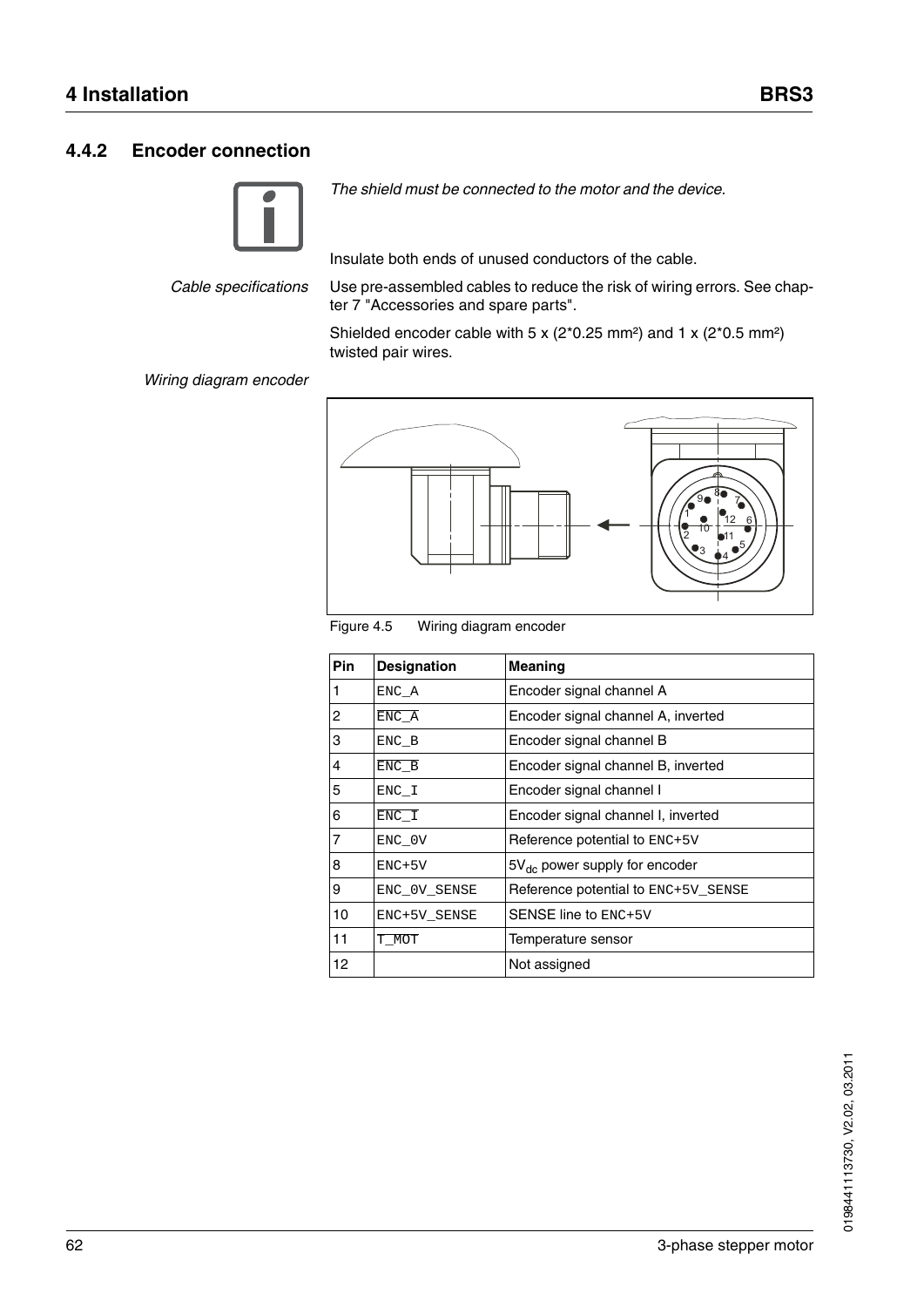#### <span id="page-62-0"></span>**4.4.3 Holding brake connection**

## **@ WARNING**

#### **LOSS OF BRAKING FORCE DUE TO WEAR OR HIGH TEMPERATURE**

Applying the holding brake while the motor is running will cause excessive wear and loss of the braking force. Heat decreases the braking force.

- Do not use the holding brake as a service brake.
- Note that "EMERGENCY STOPS" may also cause wear
- At operating temperatures of more than 80°C (176°F), do not exceed a maximum of 50% of the specified holding torque when using the brake.

**Failure to follow these instructions can result in death, serious injury or equipment damage.**

## **@ WARNING**

#### **LOAD FALLS DURING SWITCHING ON**

When the holding brake of stepper motor drives is released and external forces are applied (vertical axes), the load may fall if the friction is low.

• In such applications, limit the load to a maximum of 25% of the static holding torque.

**Failure to follow these instructions can result in death, serious injury or equipment damage.**

*Controlling the holding brake* A motor with a holding brake requires a holding brake controller which releases the holding brake when a movement is to be started and applies the holding brake after a motor stop. The holding brake must be applied in the case of a voltage drop or when the power stage is disabled.

*Wiring diagram of holding brake*



Figure 4.6 Wiring diagram of holding brake

| Pin | <b>Signal</b> | Meaning                                            | <b>I/O</b> |
|-----|---------------|----------------------------------------------------|------------|
|     | 24Vdc         | Power supply of holding brake (non-polar-<br>ized) |            |

The connector is a part of the scope of supply. Connector designation: Hirschmann type G4 A 5M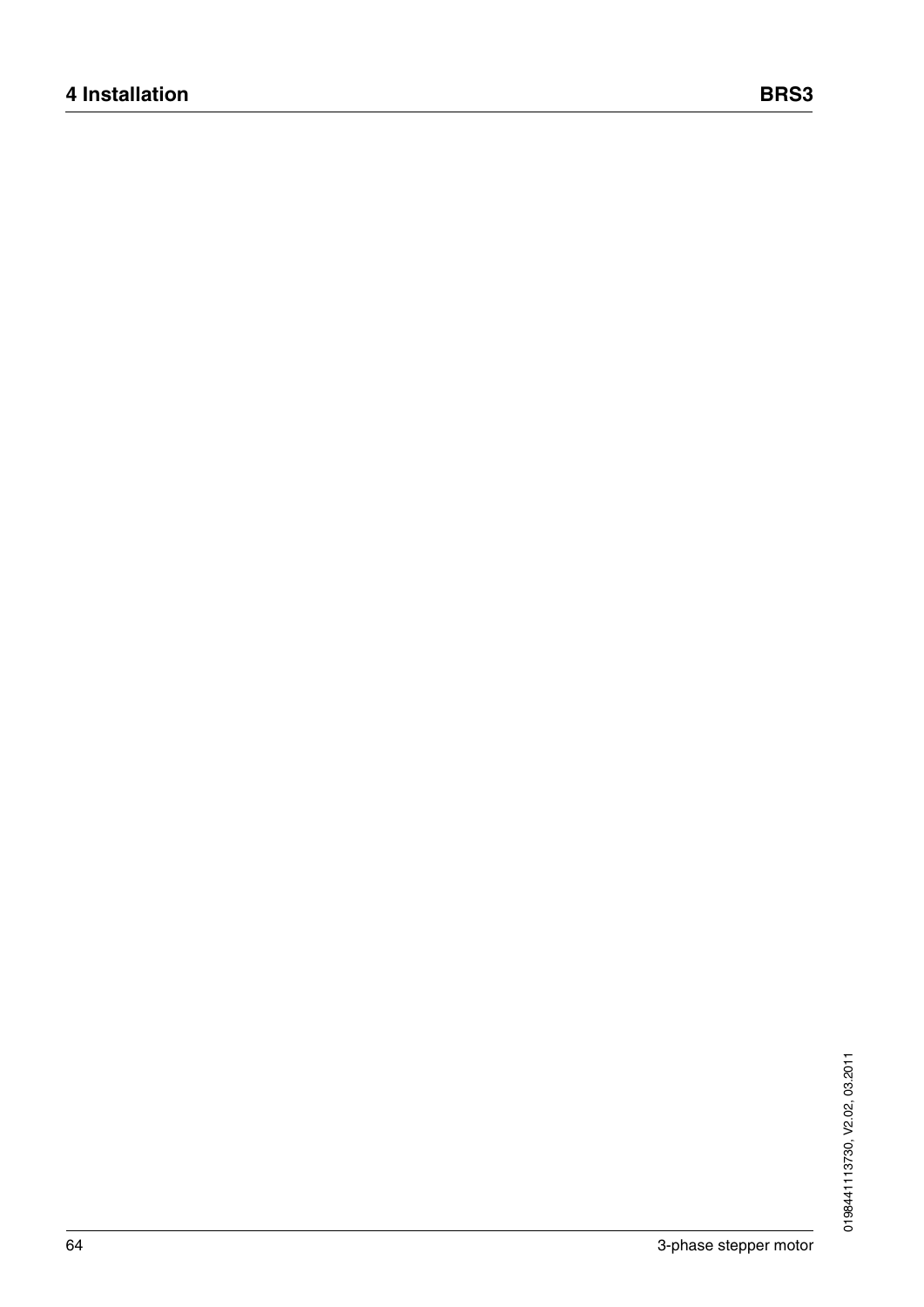## **5 Commissioning**

# **5**

| <b>A WARNING</b>                                                                                                                                                            |
|-----------------------------------------------------------------------------------------------------------------------------------------------------------------------------|
| <b>UNEXPECTED MOVEMENT</b>                                                                                                                                                  |
| Drives may perform unexpected movements because of incorrect<br>connection or other errors.                                                                                 |
| Operate the motor with suitable power stages only.                                                                                                                          |
| Verify proper wiring. Even if the connectors for motor connection<br>and encoder system of a third-party power stage vendor match,<br>this does not indicate compatibility. |
| Only start the system if there are no persons or obstructions in<br>the hazardous area.                                                                                     |
| Perform the first test runs without coupled loads.                                                                                                                          |
| Do not touch the motor shaft or the mounted output components.                                                                                                              |
| Failure to follow these instructions can result in death, serious<br>injury or equipment damage.                                                                            |
|                                                                                                                                                                             |
| <b>A WARNING</b>                                                                                                                                                            |
| <b>ROTATING PARTS</b>                                                                                                                                                       |
| Rotating parts may cause injuries and may catch clothing or hair.<br>Loose parts or parts that are out of balance may be catapulted away.                                   |
| Verify correct mounting and installation of all rotating parts.                                                                                                             |
| Use a cover to help protect against rotating parts.                                                                                                                         |
| Failure to follow these instructions can result in death, serious<br>injury or equipment damage.                                                                            |

#### **FALLING PARTS**

The motor may move, tip and crash down as a result of the reaction torque.

• Mount the motor securely so it will not break loose during strong acceleration.

**Failure to follow these instructions can result in death, serious injury or equipment damage.**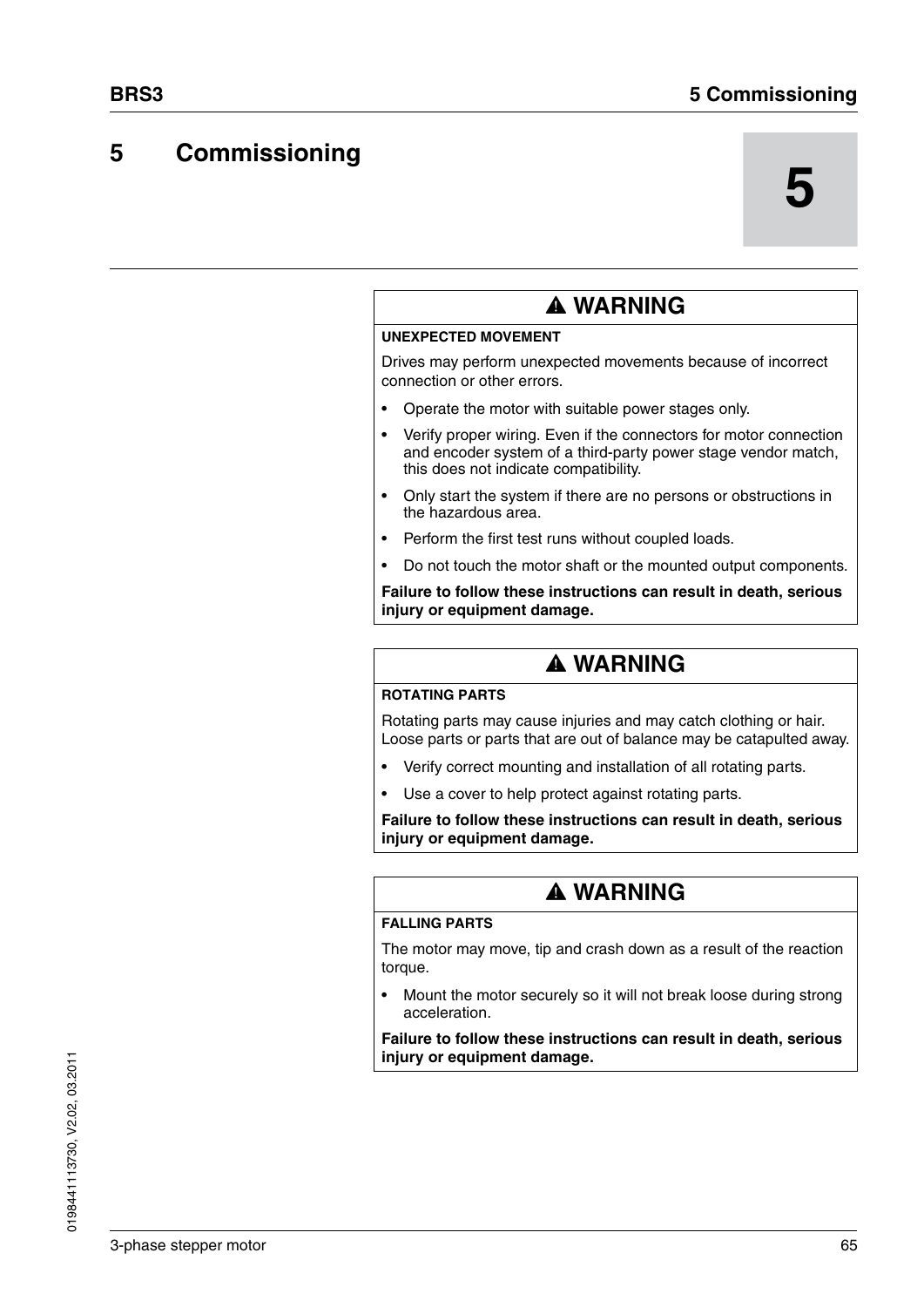## **@ WARNING**

#### **HOT SURFACES**

The heat sink at the product may heat up to over 100°C (212°F) during operation.

- Avoid contact with the hot heat sink.
- Do not allow flammable or heat-sensitive parts in the immediate vicinity.
- Consider the measures for heat dissipation described.

**Failure to follow these instructions can result in death or serious injury.**

## **5.1 Preparing for commissioning**

Commissioning procedure:

- ▶ Check the mechanical installation.
- Check the electrical installation.

In particular, verify proper connection of the protective ground conductors. Check wiring and connection of all cables and system components. Verify that all cable glands are properly tightened.

▶ Check the ambient conditions.

Verify that the ambient conditions specified are met.

▶ Check the output components.

Verify that any output components installed are balanced and accurately aligned.

▶ Check the parallel key at the shaft end of the motor.

If you have a motor with a parallel key groove and parallel key, the parallel key must not be inserted during commissioning without output component or it must be appropriately secured.

▶ Verify the function of the holding brake.

Verify that the holding brake can hold the maximum acting load.

Verify that the holding brake is released before a movement is started.



*Observe the information on commissioning in the product manual of the drive.*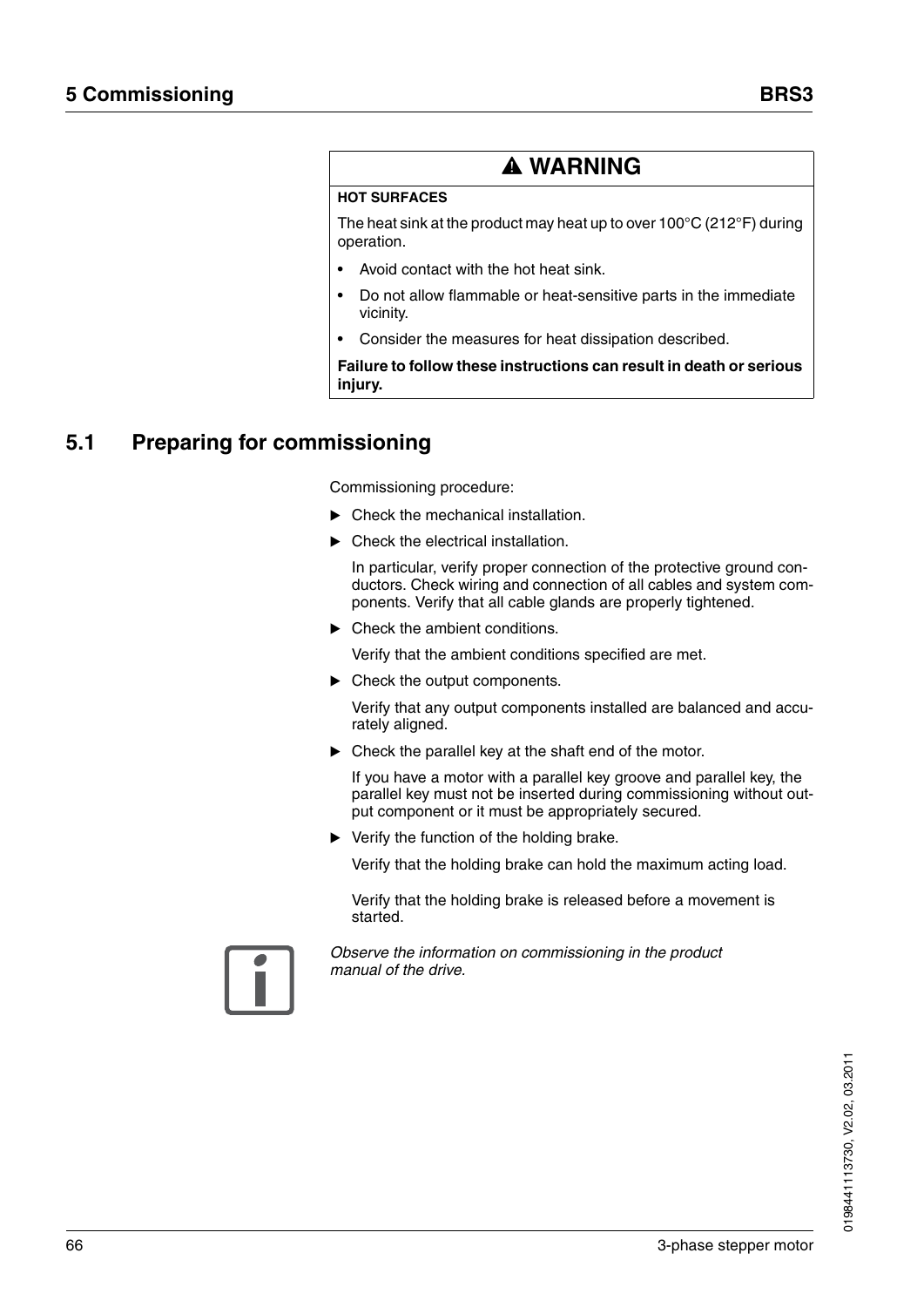## **6 6 Diagnostics and troubleshooting**

## **6.1 Mechanical problems**

| Error                                                     | Cause                                                                                        | Troubleshooting                                             |
|-----------------------------------------------------------|----------------------------------------------------------------------------------------------|-------------------------------------------------------------|
| <b>Excessive heat</b>                                     | Overload                                                                                     | Reduce load                                                 |
|                                                           | Holding brake not released                                                                   | Check the holding brake controller                          |
|                                                           | Heavy pollution                                                                              | Clean the motor                                             |
| Whistling or knocking noise                               | Rolling bearings                                                                             | Contact service                                             |
| Grinding noise                                            | Rotating output component grinds                                                             | Align output component                                      |
| Radial oscillation                                        | Poor alignment of output component                                                           | Align output component                                      |
|                                                           | Output element out of balance                                                                | Balance output component                                    |
|                                                           | Shaft bent                                                                                   | Contact service                                             |
|                                                           | Resonance with mounting elements                                                             | Check the stiffness of the motor mounting                   |
| <b>Excessive heat</b>                                     | Overload                                                                                     | Reduce load                                                 |
|                                                           | Holding brake not released                                                                   | Check the holding brake controller                          |
|                                                           | Heavy pollution                                                                              | Clean the motor                                             |
| Encoder does not operate or<br>only operates sporadically | Encoder damaged due to axial movement<br>of the motor shaft (maximum axial load<br>exceeded) | Verify that the permissible axial force is not<br>exceeded. |

## **6.2 Electrical problems**

| Error                                           | Cause                             | <b>Troubleshooting</b>       |
|-------------------------------------------------|-----------------------------------|------------------------------|
| Motor does not start or starts<br>with problems | Overload                          | Reduce load                  |
|                                                 | Unsuitable settings for the drive | Check drive settings         |
|                                                 | Cable damaged                     | Check cables and connections |
| Excessive heat                                  | Overload                          | Reduce power                 |
| Heat at the connection termi-<br>nals           | Connector loose or not tightened  | Tighten connector            |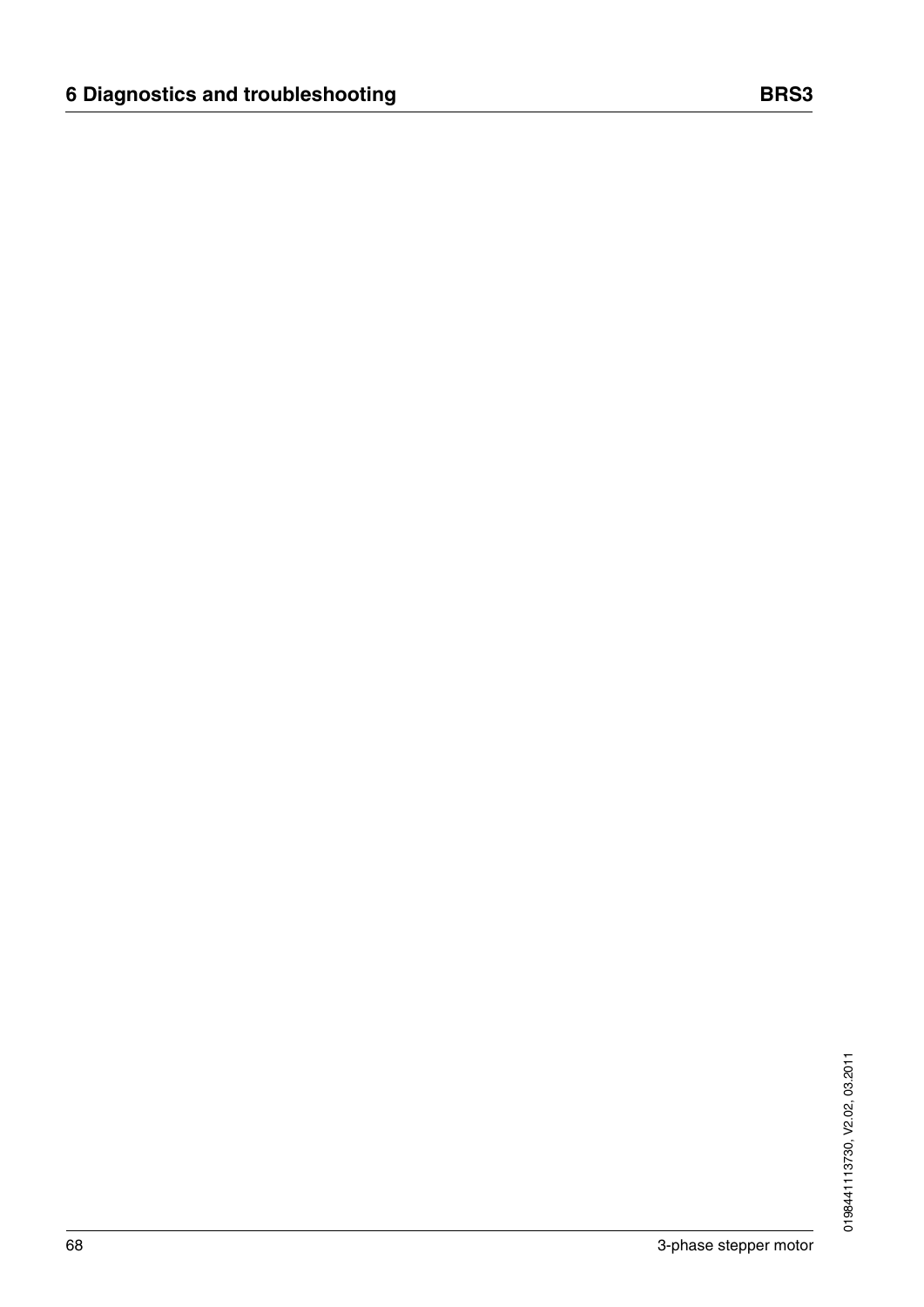## <span id="page-68-0"></span>**7 Accessories and spare parts**

## **7.1 Accessories**

| <b>Description</b>           | Order no. |
|------------------------------|-----------|
| Holding brake controller HBC | VW3M3103  |

## **7.2 Motor cables**

| <b>Description</b>                                                                                                            | Order no.    |
|-------------------------------------------------------------------------------------------------------------------------------|--------------|
| Motor cable for stepper motor 4 x 1.5 shielded, motor end with 6-pin circular connector; other<br>cable end open; length 3 m  | VW3S5101R30  |
| Motor cable for stepper motor 4 x 1.5 shielded, motor end with 6-pin circular connector; other<br>cable end open; length 5 m  | VW3S5101R50  |
| Motor cable for stepper motor 4 x 1.5 shielded, motor end with 6-pin circular connector; other<br>cable end open; length 10 m | VW3S5101R100 |
| Motor cable for stepper motor 4 x 1.5 shielded, motor end with 6-pin circular connector; other<br>cable end open; length 15 m | VW3S5101R150 |
| Motor cable for stepper motor 4 x 1.5 shielded, motor end with 6-pin circular connector; other<br>cable end open; length 20 m | VW3S5101R200 |
| Motor cable for stepper motor 4 x 1.5 shielded, both cable ends open; length 3 m                                              | VW3S5102R30  |
| Motor cable for stepper motor 4 x 1.5 shielded, both cable ends open; length 5 m                                              | VW3S5102R50  |
| Motor cable for stepper motor 4 x 1.5 shielded, both cable ends open; length 10 m                                             | VW3S5102R100 |
| Motor cable for stepper motor 4 x 1.5 shielded, both cable ends open; length 15 m                                             | VW3S5102R150 |
| Motor cable for stepper motor 4 x 1.5 shielded, both cable ends open; length 20 m                                             | VW3S5102R200 |

## **7.3 Encoder cables**

| <b>Description</b>                                                                                                                                        | Order no. |
|-----------------------------------------------------------------------------------------------------------------------------------------------------------|-----------|
| Encoder cable for stepper motor; shielded; motor end with 12-pin circular connector; other cable VW3S8101R30<br>end 12-pin Molex connector; length 3 m    |           |
| Encoder cable for stepper motor; shielded; motor end with 12-pin circular connector; other cable   VW3S8101R50<br>end 12-pin Molex connector; length 5 m  |           |
| Encoder cable for stepper motor; shielded; motor end with 12-pin circular connector; other cable  VW3S8101R100<br>end 12-pin Molex connector; length 10 m |           |
| Encoder cable for stepper motor; shielded; motor end with 12-pin circular connector; other cable VW3S8101R150<br>end 12-pin Molex connector; length 15 m  |           |
| Encoder cable for stepper motor; shielded; motor end with 12-pin circular connector; other cable VW3S8101R200<br>end 12-pin Molex connector; length 20 m  |           |
| Connector kit, Molex connector 12-pin, with crimp contacts, 5 connectors                                                                                  | VW3M8213  |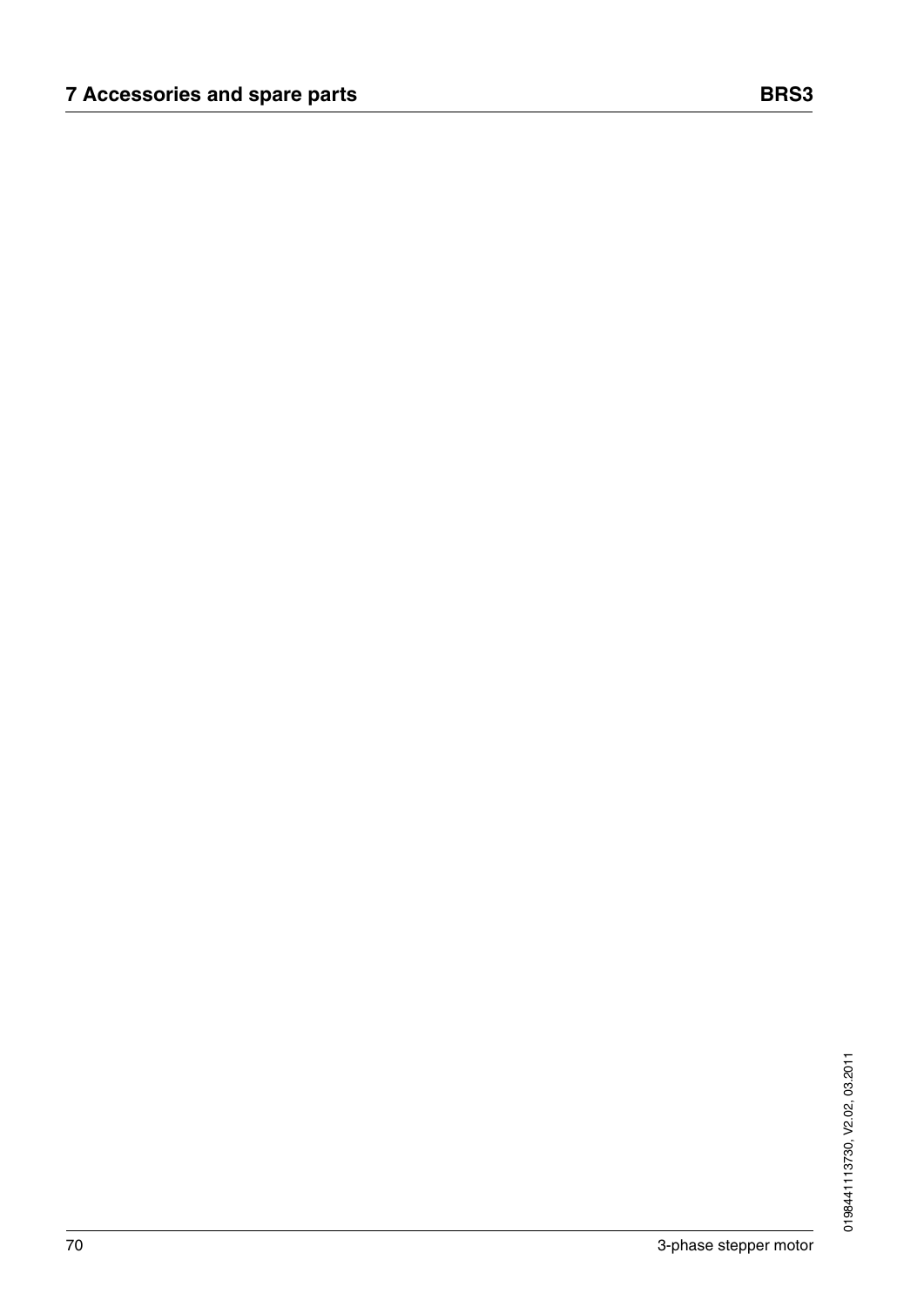## **8 Service, maintenance and disposal**

**8**



*The product may only be repaired by a Schneider Electric customer service center. No warranty or liability is accepted for repairs made by unauthorized persons.*

## **8.1 Service address**

If you cannot resolve an error yourself please contact your sales office. Have the following details available:

- Nameplate (type, identification number, serial number, DOM, ...)
- Type of error (with LED flash code or error number)
- Previous and concomitant circumstances
- Your own assumptions concerning the cause of the error

Also include this information if you return the product for inspection or repair.



*If you have any questions please contact your sales office. Your sales office staff will be happy to give you the name of a customer service office in your area.*

*http://www.schneider-electric.com*

## <span id="page-70-0"></span>**8.2 Maintenance**

Repairs may only be made by the manufacturer. No warranty or liability is accepted for repairs made by unauthorized persons.

Repairs cannot be made with the device installed.



*Prior to any type of work on the drive system, consult the chapters on Installation and Commissioning for information on the precautions and processes to be observed.*

Include the following points in the maintenance plan of your machine.

- *Connections and fastening*  $\blacktriangleright$  Check all connection cables and connectors regularly for damage. Replace damaged cables immediately.
	- Check that all output elements are firmly seated.
	- $\triangleright$  Tighten all mechanical and electrical threaded connections to the specified torque. Check the union nuts at the connection cables.

*Lubricating the shaft sealing ring* In the case of motors with shaft sealing ring, lubricant must be applied to the space between the sealing lip of the shaft sealing ring and the shaft with a suitable non-metallic tool. If the shaft sealing rings are allowed to run dry, the service life of the shaft sealing rings will be significantly reduced.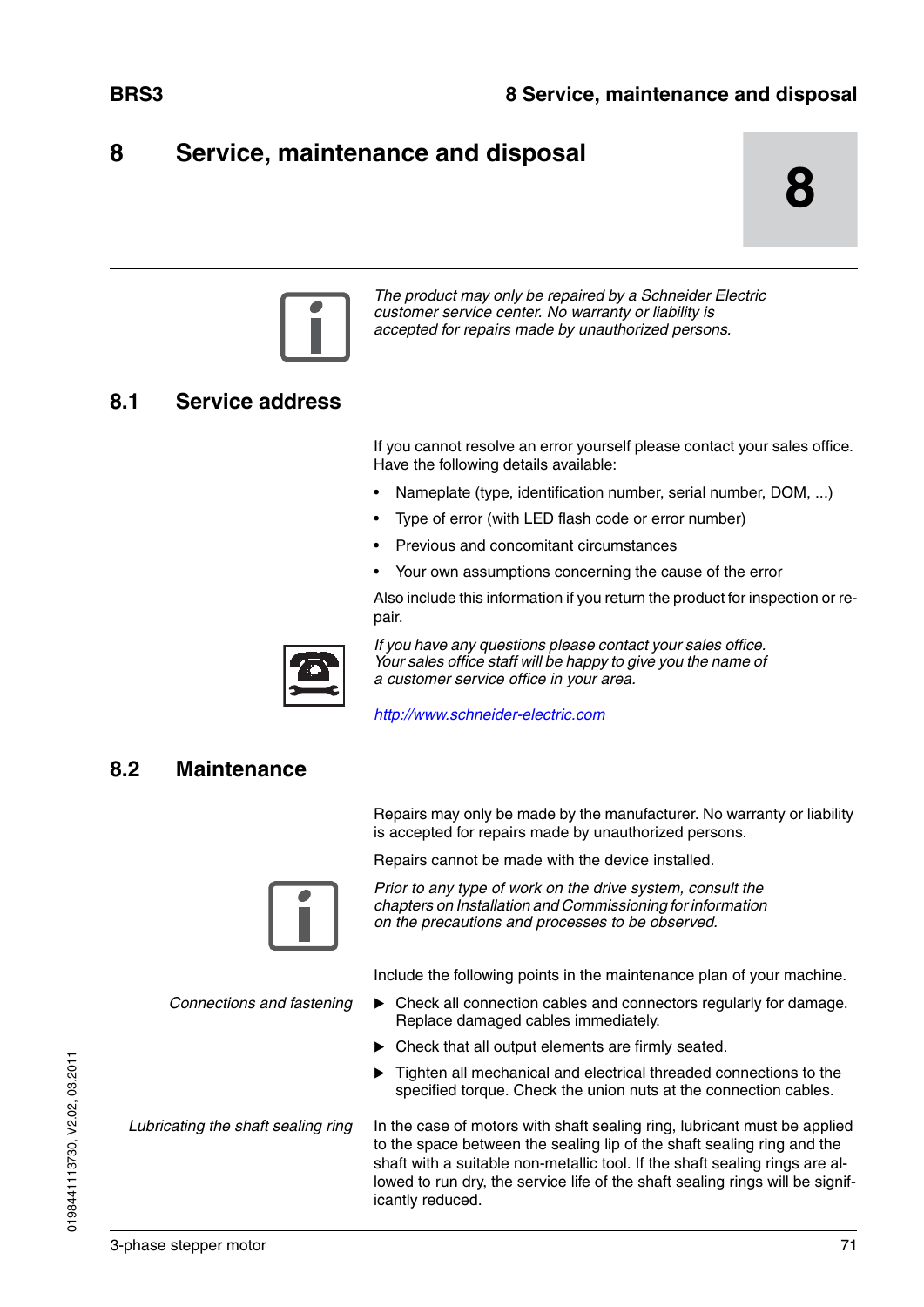#### *Cleaning*

## **@ WARNING**

#### **UNEXPECTED MOVEMENT**

If the approved ambient conditions are exceeded, external substances from the environment may penetrate and cause unexpected movement or equipment damage.

- Verify that the ambient conditions are met.
- Do not allow seals to run dry.
- Keep liquids from getting to the shaft bushing (for example in mounting position IM V3).
- Do not expose the shaft sealing rings and cable entries to the direct spray of a pressure washer.

**Failure to follow these instructions can result in death, serious injury or equipment damage.**

Clean dust and dirt off the motor at regular intervals. Insufficient heat dissipation to the ambient air may excessively increase the temperature.

Motors are not suitable for cleaning with a pressure washer. The high pressure may force water into the motor.

When using solvents or cleaning agents, verify that the motor and encoder cables, cable entry seals, O rings and motor paint are not damaged.

#### <span id="page-71-0"></span>*Checking/running in the holding*



*Occasional braking while the load moves helps to maintain the holding torque of the holding brake. If the brake does not work mechanically for an extended period of time, parts of the holding brake may corrode. Corrosion reduces the holding torque.*

The holding brake is factory run in. If the brake does not work mechanically for an extended period of time, parts of the holding brake may corrode. If the holding brake does not have the holding torque indicated in the technical data, it must be run in again.

- The motor is dismounted. The holding brake is applied.
- ▶ Check the holding torque of the holding brake using a torque wrench.
- ▶ Compare the value to the specified holding torque of the holding brake when it was delivered. See [Table 3.1 "Technical data holding](#page-45-0)  [brake"](#page-45-0) in chapter [3.10.1 "Holding brake"](#page-45-1)
- If the holding torque of the holding brake considerably differs from the specified values, manually rotate the motor shaft by 25 rotations in both directions.
- ▶ Repeat the process. Contact your sales office if you cannot restore the original holding torque by repeating the process 3 times.

*Replacing the rolling bearing* The customer must not replace the rolling bearing. The motor will be partially demagnetized by this procedure and lose power.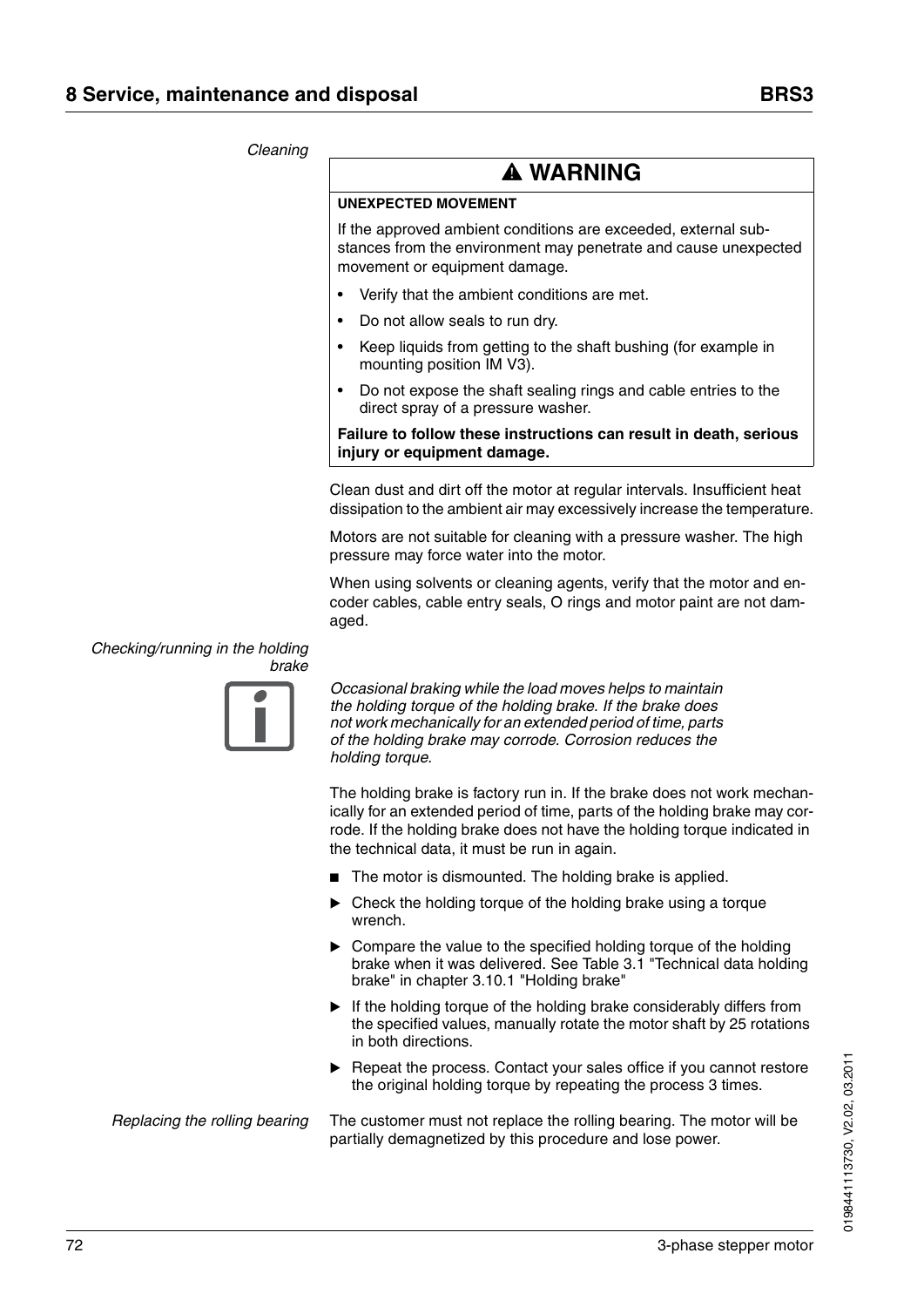#### <span id="page-72-0"></span>**8.3 Changing the motor**

- $\triangleright$  Switch off all supply voltages. Verify that no voltages are present (safety instructions).
- ▶ Label all connections and uninstall the product.
- Note the identification number and the serial number shown on the product nameplate for later identification.
- $\blacktriangleright$  Install the new product as per chapter [4 "Installation".](#page-50-0)
- Commission the product as per chapter [5 "Commissioning"](#page-64-0).

#### <span id="page-72-1"></span>**8.4 Shipping, storage, disposal**

Note the ambient conditions in chapter [3.2 "Ambient conditions"](#page-21-0).

- *Shipping* The product must be protected against shocks during transportation. If possible, use the original packaging for shipping.
- *Storage* The product may only be stored in spaces where the specified permissible ambient conditions are met. Protect the product from dust and dirt.
- *Disposal* The product consists of various materials that can be recycled. Dispose of the product in accordance with local regulations.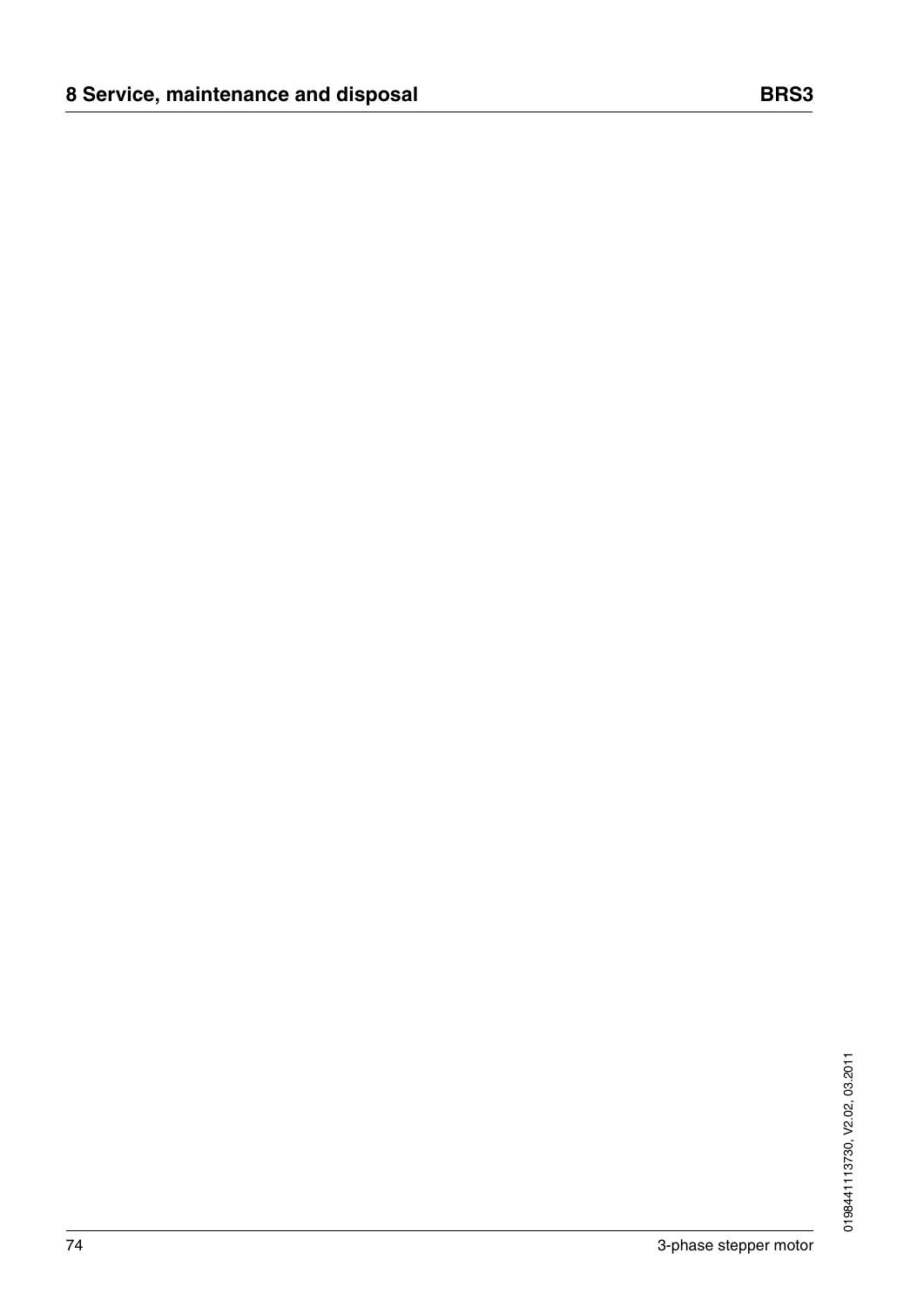# <span id="page-74-0"></span>**9 9 Glossary**

# <span id="page-74-1"></span>**9.1 Units and conversion tables**

The value in the specified unit (left column) is calculated for the desired unit (top row) with the formula (in the field).

Example: conversion of 5 meters [m] to yards [yd] 5 m /  $0.9144 = 5.468$  yd

#### **9.1.1 Length**

|     | lin      | l ft              | yd       | m          | <b>cm</b> | <b>Imm</b> |
|-----|----------|-------------------|----------|------------|-----------|------------|
| in  | ٠        | $12 \overline{ }$ | 36'      | l* 0.0254  | $*2.54$   | $*25.4$    |
| ft  | $*12$    | ۰                 | ΄3       | l* 0.30479 | * 30.479  | l* 304.79  |
| yd  | $*36$    | * 3               |          | $*0.9144$  | $*91.44$  | $*914.4$   |
| m   | / 0.0254 | / 0.30479         | / 0.9144 |            | $*100$    | $*1000$    |
| cm  | /2.54    | / 30.479          | '91.44   | 100        |           | $^*$ 10    |
| lmm | /25.4    | 304.79            | '914.4   | 1000       | 10 /      |            |

#### **9.1.2 Mass**

|           | llb           | l OZ               | slug                         | <b>kg</b>           | g          |
|-----------|---------------|--------------------|------------------------------|---------------------|------------|
| lb        |               | * 16               | l* 0.03108095                | $\approx 0.4535924$ | *453.5924  |
| <b>OZ</b> | 16            |                    | 1* 1.942559*10 <sup>-3</sup> | 1* 0.02834952       | * 28.34952 |
| slug      | / 0.03108095  | $1.942559*10^{-3}$ |                              | * 14.5939           | * 14593.9  |
| kg        | l/ 0.45359237 | 0.02834952         | 14.5939                      |                     | $*1000$    |
| g         | / 453.59237   | 28.34952           | 14593.9                      | 1000                |            |

#### **9.1.3 Force**

|      | lb        | loz       |                          | <b>dyne</b> | N                 |
|------|-----------|-----------|--------------------------|-------------|-------------------|
| llb  |           | 16        | *453.55358               | * 444822.2  | * 4.448222        |
| loz  | 16        |           | l* 28.349524             | * 27801     | l* 0.27801        |
| ۱p   | 453.55358 | 28.349524 |                          | $*980.7$    | $1*9.807*10^{-3}$ |
| dyne | 444822.2  | 27801     | 980.7                    |             | $100*10^3$        |
| ΙN   | 4.448222  | 0.27801   | / 9.807*10 <sup>-3</sup> | $*100*10^3$ |                   |

#### **9.1.4 Power**

|           | <b>HP</b> | <b>W</b> |
|-----------|-----------|----------|
| <b>HP</b> | . .       | $*746$   |
| W         | 746       |          |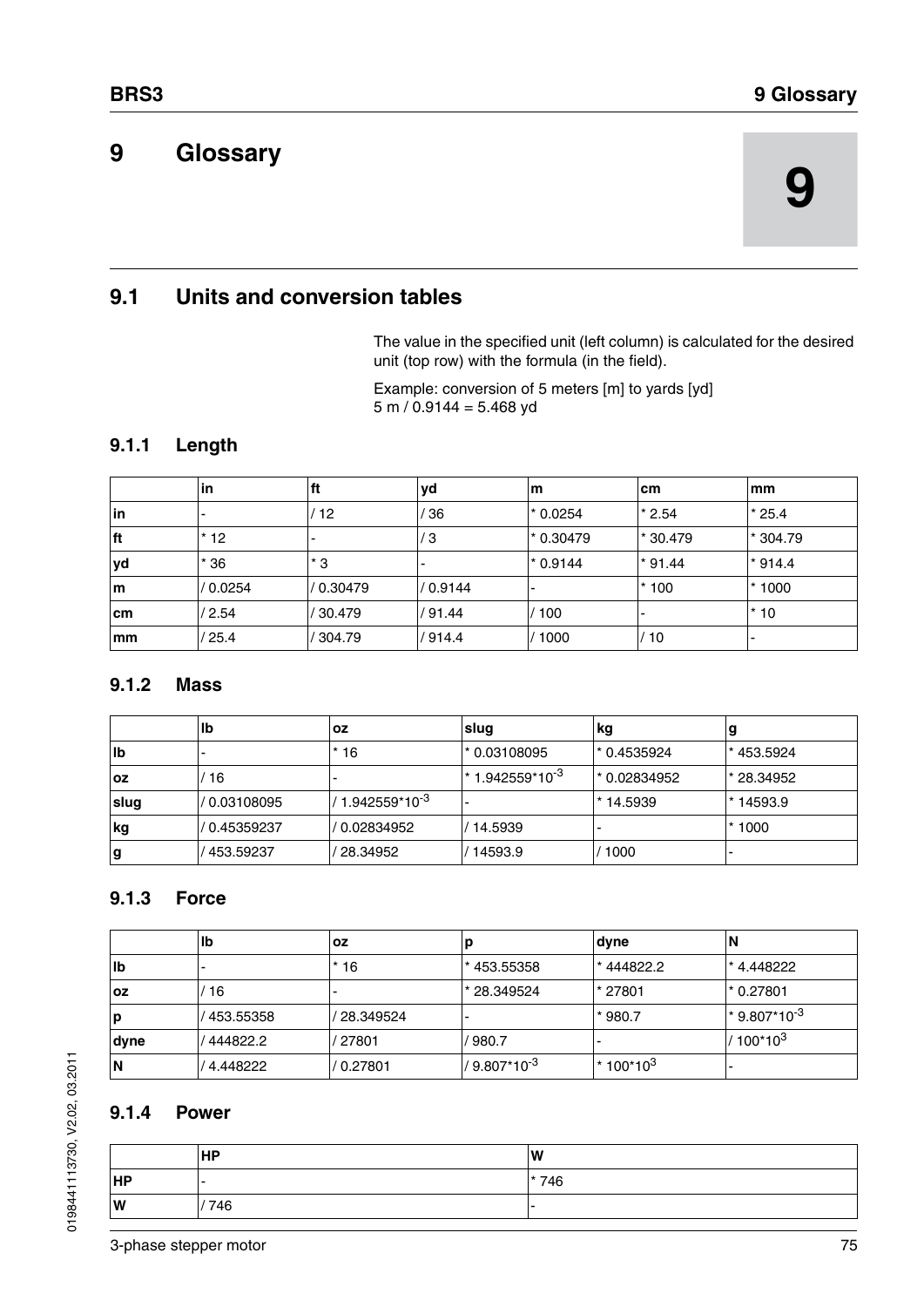#### **9.1.5 Rotation**

|                                                               | $\left  \text{min}^{\text{-1}} \right $ (RPM) | rad/s     | deg/s          |  |  |
|---------------------------------------------------------------|-----------------------------------------------|-----------|----------------|--|--|
| $\left  \text{min}^{-1} \right $ (RPM) $\left  \cdot \right $ |                                               | $*\pi/30$ | $\mathsf{r}$ 6 |  |  |
| rad/s                                                         | $*30/\pi$                                     |           | * 57.295       |  |  |
| deg./s                                                        | 6 /                                           | /57.295   |                |  |  |

# **9.1.6 Torque**

|               | $Ib\cdot in$          | lb-ft                  | loz∙in                    | <b>Nm</b>          | kp⋅m                        | kp⋅cm                       | dyne∙cm                               |
|---------------|-----------------------|------------------------|---------------------------|--------------------|-----------------------------|-----------------------------|---------------------------------------|
| $Ib \cdot in$ |                       | 12                     | $*16$                     | $*0.112985$        | 1 0.011521                  | $*1.1521$                   | $* 1.129 * 10^6$                      |
| lb ft         | $*12$                 |                        | $*192$                    | $*1.355822$        | l* 0.138255                 | * 13.8255                   | 1* 13.558*10 <sup>6</sup>             |
| oz.in         | 16                    | 192                    |                           | $* 7.0616*10^{-3}$ | $\pm 720.07 \times 10^{-6}$ | $*$ 72.007*10 <sup>-3</sup> | 70615.5<br>  ★                        |
| <b>Nm</b>     | l/ 0.112985           | 1.355822               | $/7.0616*10^{-3}$         |                    | $*0.101972$                 | $*10.1972$                  | <sup>1</sup> 10*10 <sup>6</sup> *     |
| ∣kp⋅m         | l/ 0.011521           | / 0.138255             | / 720.07*10 <sup>-6</sup> | 0.101972           |                             | $*100$                      | * 98.066*10 <sup>6</sup>              |
| ∣kp⋅cm        | / 1.1521              | 13.8255                | / 72.007*10 <sup>-3</sup> | 10.1972            | 100                         |                             | <sup>1</sup> * 0.9806*10 <sup>6</sup> |
| dyne∙cm       | 1.129*10 <sup>6</sup> | 13.558*10 <sup>6</sup> | 70615.5                   | $10*10^6$          | / 98.066*10 <sup>6</sup>    | / 0.9806*10 <sup>6</sup>    |                                       |

#### **9.1.7 Moment of inertia**

|                      | $Ib\cdot in^2$ | $Ib-ft^2$                | kg·m <sup>2</sup> | kgcm <sup>2</sup>  | kp⋅cm⋅s <sup>2</sup> | $ oz.in^2$     |
|----------------------|----------------|--------------------------|-------------------|--------------------|----------------------|----------------|
| $Ib\cdot in^2$       |                | 144                      | 3417.16           | / 0.341716         | 335.109              | $*16$          |
| Ib·ft <sup>2</sup>   | $*144$         | $\overline{\phantom{0}}$ | $*0.04214$        | $*421.4$           | $*$ 0.429711         | $*2304$        |
| kg·m <sup>2</sup>    | * 3417.16      | / 0.04214                |                   | $\pm 10^{*}10^{3}$ | * 10.1972            | $*54674$       |
| kg.cm <sup>2</sup>   | $*$ 0.341716   | 421.4                    | $/10*10^3$        |                    | 980.665              | $*5.46$        |
| kp⋅cm⋅s <sup>2</sup> | $*335.109$     | / 0.429711               | / 10.1972         | * 980.665          |                      | <u>5361.74</u> |
| oz.in <sup>2</sup>   | 16             | 2304                     | 54674             | 5.46               | 5361.74              |                |

#### **9.1.8 Temperature**

|     | ∘⊏                                                | $\sim$<br>ັ       |                            |  |  |
|-----|---------------------------------------------------|-------------------|----------------------------|--|--|
| ∘⊏  |                                                   | $(CF - 32) * 5/9$ | $(CF - 32) * 5/9 + 273.15$ |  |  |
| ∣°C | $\binom{6}{1}$ $\binom{6}{1}$ $\binom{9}{5}$ + 32 |                   | $\binom{6}{1}$ + 273.15    |  |  |
| ΙK  | $(K - 273.15) * 9/5 + 32$                         | $IK - 273.15$     |                            |  |  |

#### **9.1.9 Conductor cross section**

| <b>AWG</b>              |      | 2    | 13   | 4    | 5    | <b>6</b> |      | 8    | <b>9</b> | 10   | 11   | 12        | 13   |
|-------------------------|------|------|------|------|------|----------|------|------|----------|------|------|-----------|------|
| - 2<br>$\mathsf{Imm}^2$ | 42.4 | 33.6 | 26.7 | 21.2 | 16.8 | 13.3     | 10.5 | 8.4  | 6.6      | 5.3  | 4.2  | 3.3       | 2.6  |
|                         |      |      |      |      |      |          |      |      |          |      |      |           |      |
| <b>AWG</b>              | 14   | 15   | 16   | 17   | 18   | 19       | 20   | 21   | 22       | 23   | 24   | <b>25</b> | 26   |
| - 2<br>$\mathsf{Imm}^2$ | 12.1 | 1.7  | 1.3  | 1.0  | 0.82 | 0.65     | 0.52 | 0.41 | 0.33     | 0.26 | 0.20 | 0.16      | 0.13 |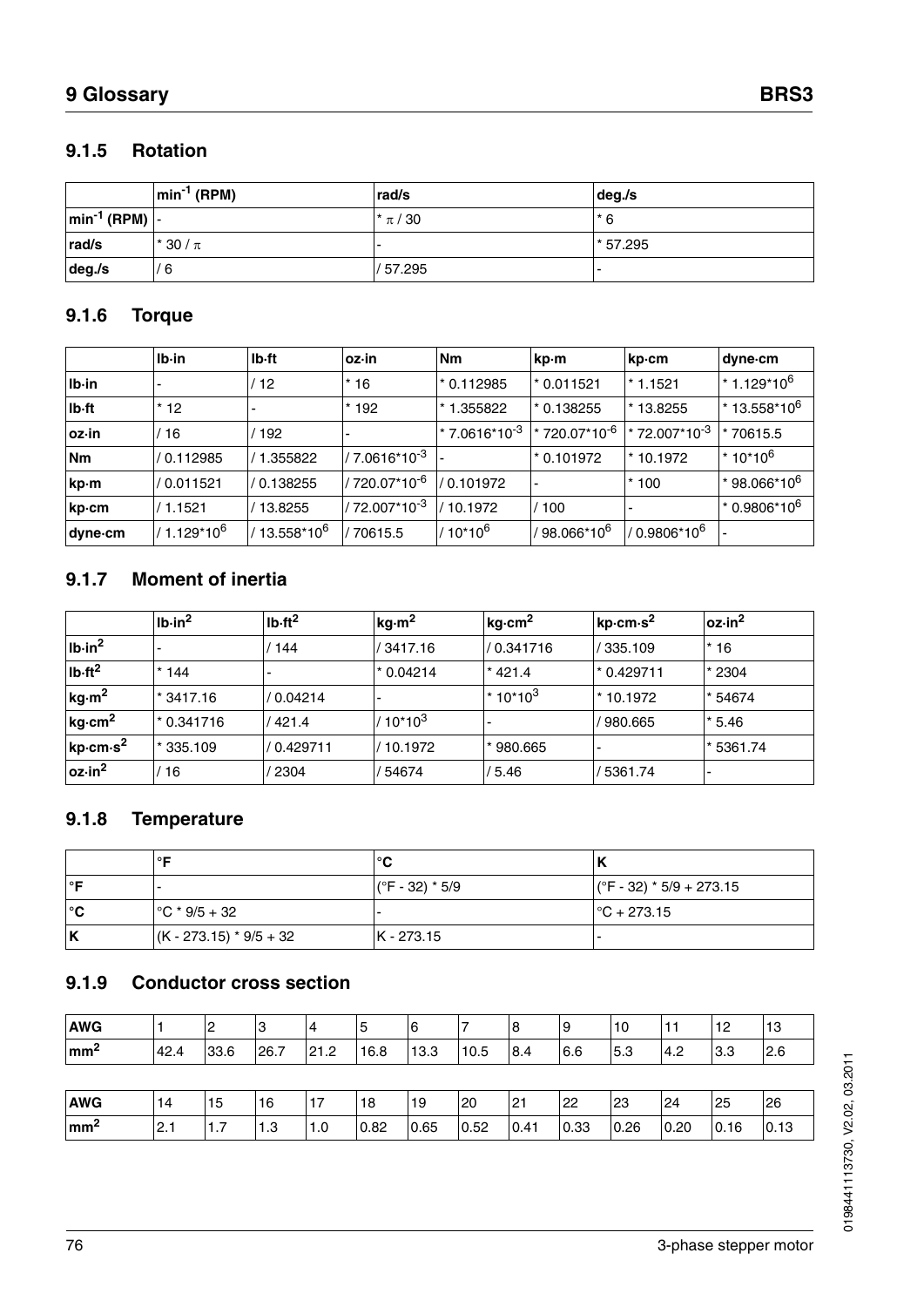### <span id="page-76-0"></span>**9.2 Terms and Abbreviations**

See chapter [2.5 "Standards and terminology"](#page-18-0) for information on the pertinent standards on which many terms are based. Some terms and abbreviations may have specific meanings with regard to the standards. *Axial forces* Tension or compression forces acting longitudinally on the shaft *Centering collar* Centering device at the motor flange that allows for accurate motor mounting. *DOM* **D**ate **o**f **m**anufacturing: The nameplate of the product shows the date of manufacture in the format DD.MM.YY or in the format DD.MM.YYYY. Example: 31.12.09 corresponds to December 31, 2009 31.12.2009 corresponds to December 31, 2009 *Degree of protection* The degree of protection is a standardized specification for electrical equipment that describes the protection against the ingress of foreign objects and water (for example: IP 20). *EMC* Electromagnetic compatibility *Encoder* Sensor for detection of the angular position of a rotating component. Installed in a motor, the encoder shows the angular position of the rotor. *Error* Discrepancy between a detected (computed, measured or signaled) value or condition and the specified or theoretically correct value or condition. *Error class* Classification of errors into groups. The different error classes allow for specific responses to errors, for example by severity. *Fatal error* In the case of fatal error, the product is no longer able to control the motor so that the power stage must be immediately disabled. *Fault* Fault is a state that can be caused by an error. Further information can be found in the pertinent standards such as IEC 61800-7, ODVA Common Industrial Protocol (CIP). *Fault reset* A function used to restore the drive to an operational state after a detected error is cleared by removing the cause of the error so that the error is no longer active. *Holding brake* The holding brake in the motor has the task of holding the current motor position when the power stage is disabled, even if external forces act (for example, in the case of a vertical axis). The holding brake is not a safety function. Length In the type code, the length is defined in terms of the number of stacks. *PTC* Resistor with positive temperature coefficient. Resistance value increases as the temperature rises. *Radial forces* Forces that act radially on the shaft *Shaft sealing ring* A sealing ring with a fixed seat in the motor flange. The sealing lip runs on the surface of the rotating shaft, which increases the degree of protection of the shaft bushing. Regular lubrication of the shaft sealing ring is essential and the allowable maximum speed of the motor shaft must not be exceeded.

*Size* In the type code, the size is defined in terms of the flange size.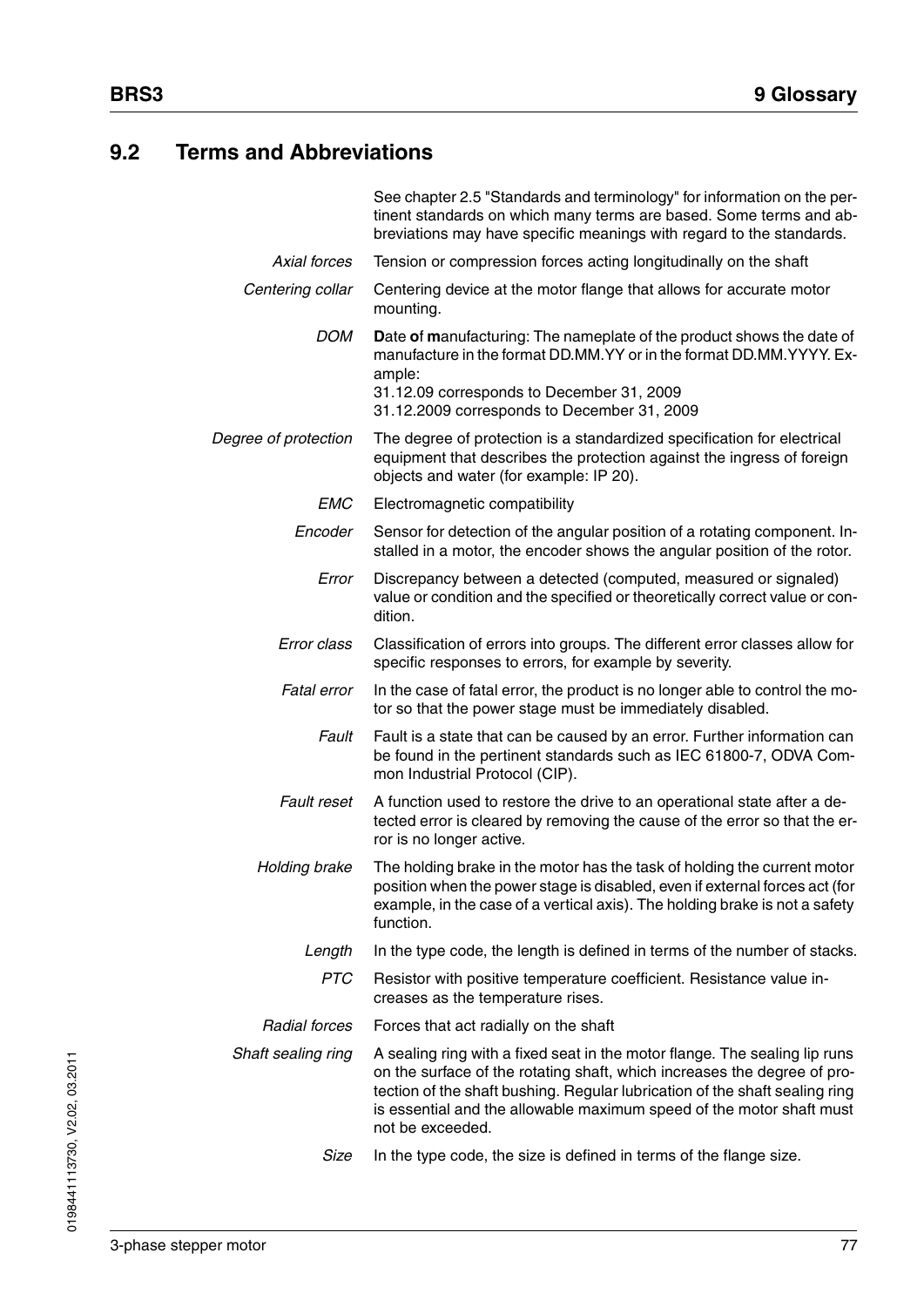*Warning* If the term is used outside the context of safety instructions, a warning alerts to a potential problem that was detected by a monitoring function. A warning does not cause a transition of the operating state.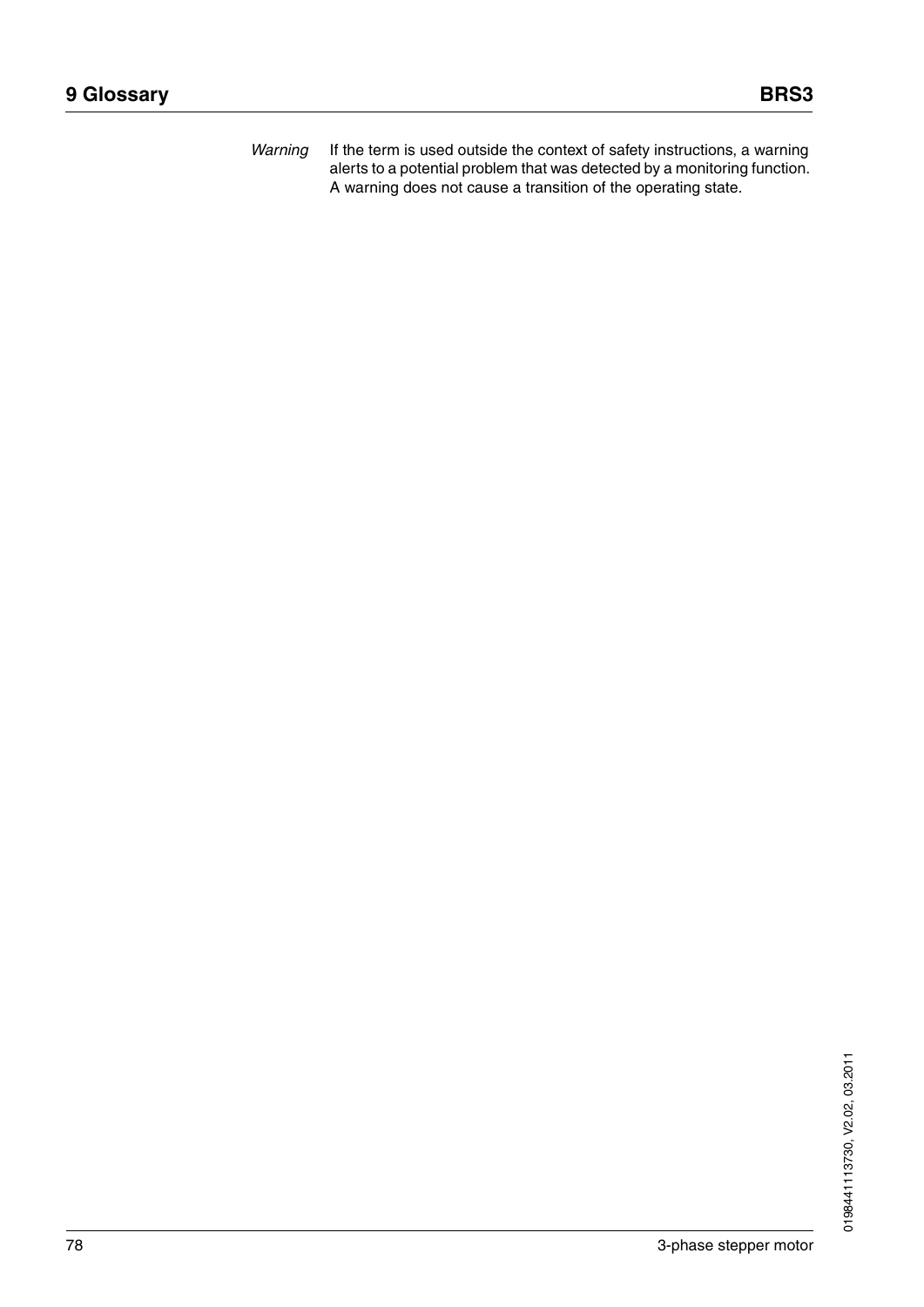# **10 Index**

# **10**

# **A**

[Abbreviations 77](#page-76-0) [Accessories 69](#page-68-0) [Accessories and spare parts 69](#page-68-1)

#### **B**

Before you begin [Safety information 15](#page-14-0)

# **C**

[Certifications 49](#page-48-0) [Changing the motor 73](#page-72-0) [Characteristic curves 28](#page-27-0) [BRS364 28](#page-27-1) [BRS366 29](#page-28-0) [BRS368 30](#page-29-0) [BRS397 31](#page-30-0) [BRS39A 32](#page-31-0) [BRS39B 33](#page-32-0) [BRS3AC 34](#page-33-0) [BRS3AD 35](#page-34-0) [Commissioning 65](#page-64-0) [preparation 66](#page-65-0) [Connector installation space 54](#page-53-0)

# **D**

[Diagnostics 67](#page-66-0) Dimensional drawing [BRS36 36](#page-35-0) [BRS39 38](#page-37-0) [BRS3A 40](#page-39-0) [dimensional drawing, see dimensions](#page-35-1) [Dimensions 36](#page-35-1) [Disposal 71,](#page-70-0) [73](#page-72-1)

# **E**

[EMC 55](#page-54-0) [Motor cable and encoder cable 55](#page-54-1) EMC requirement [Route motor cable separately 55](#page-54-2) [Encoder 48](#page-47-0) [Technical data 46,](#page-45-0) [48](#page-47-1) [Temperature monitoring 48](#page-47-2) [Wiring diagram 62](#page-61-0) Encoder cable [EMC requirements 55](#page-54-1) Environmental conditions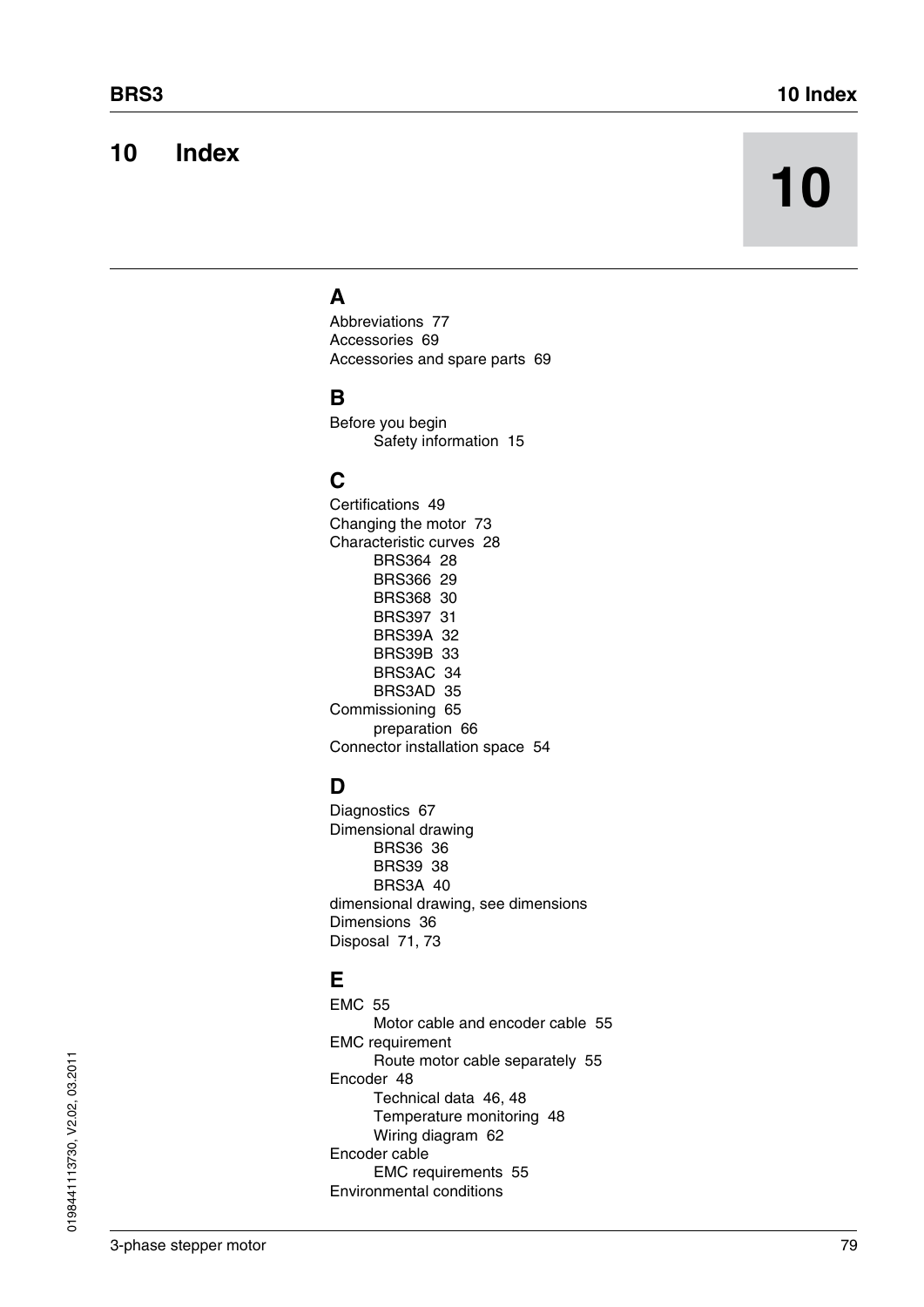[Operation 22](#page-21-1) [Environmental conditions transportation and storage 22](#page-21-2) [Equipotential bonding conductors 58](#page-57-0)

# **F**

[Force for pressing on 42](#page-41-0)

# **G**

[General features 21](#page-20-0) [Glossary 75](#page-74-0)

#### **H**

[Hazard categories 16](#page-15-0) [Holding brake 46](#page-45-1) [Wiring diagram 63](#page-62-0) [Holding brake controller 46](#page-45-2)

# **I**

Installation [mechanical 56](#page-55-0) [Intended use 15](#page-14-1) [Introduction 9](#page-8-0) [IP degree of protection 24](#page-23-0)

#### **M**

[Maintenance 71](#page-70-0) Manuals [Source 7](#page-6-0) [Maximum press-on force 42](#page-41-1) [Mechanical installation 56](#page-55-0) Motor cable [EMC requirements 55](#page-54-1) [Motor versions 45](#page-44-0) Motor with connector [wiring diagram 61](#page-60-0) Motor with terminal box [Wiring diagram 61](#page-60-1) [Motor-specific data 25](#page-24-0) [BRS36x 25](#page-24-1) [BRS39x 26](#page-25-0) [BRS3Ax 26](#page-25-1) [Mounting 57](#page-56-0) [Mounting position 56](#page-55-1)

# **N**

[Name plate 11](#page-10-0)

# **O**

[Options 46](#page-45-3)

#### **P**

[PELV power supply UL 49](#page-48-1) [Press-on force 42](#page-41-1)